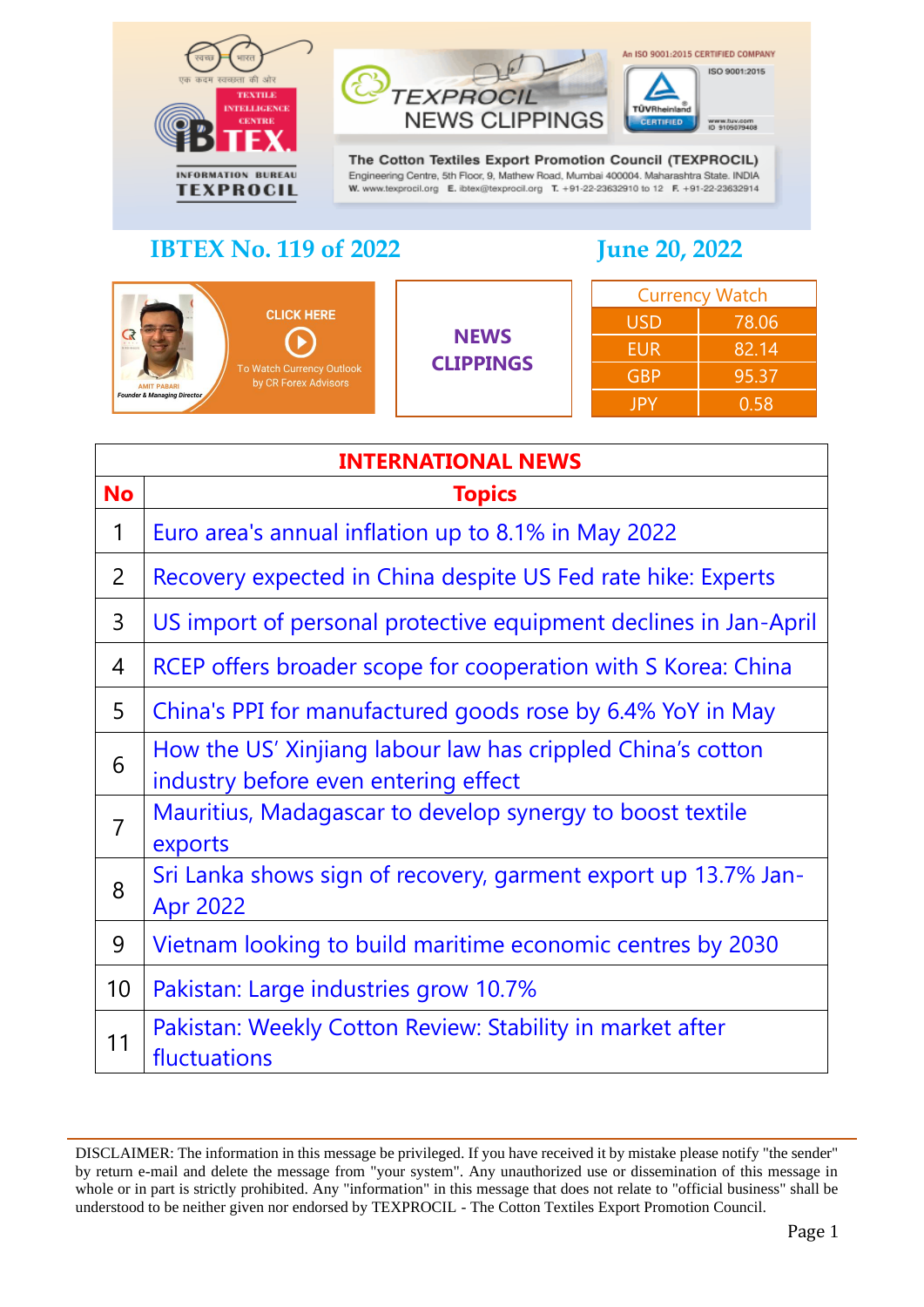| 12   Pakistan: Prices firm on cotton market amid slow trading activity    |
|---------------------------------------------------------------------------|
| 13 Bangladesh regulators approve introduction of 2 Bt cotton<br>varieties |

| <b>NATIONAL NEWS</b> |                                                                                            |  |
|----------------------|--------------------------------------------------------------------------------------------|--|
| <b>No</b>            | <b>Topics</b>                                                                              |  |
| 1                    | India, EU trade pact to help unleash significant untapped<br>potential: Goyal              |  |
| $\overline{2}$       | CAI cuts cotton crop estimate for 2021-22 on lower yield, crop<br>damages                  |  |
| 3                    | Raw material price hike pinch India's textiles, apparel exports in<br>2022-23              |  |
| $\overline{4}$       | Widening trade deficit: Prospects are for a doubling of current<br>account deficit in FY23 |  |
| 5                    | India's trading partners—US, China account for a fifth of<br>merchandise trade             |  |
| 6                    | Karnataka farmers eye more cotton, oilseeds, pulses this Kharif<br>season                  |  |
| $\overline{7}$       | Greater Noida: Expo mart to host jewellery & textile fairs for<br>three days from today    |  |
| 8                    | Odisha signs agreement to skill 10,000 women SHG members in<br>apparel sector              |  |

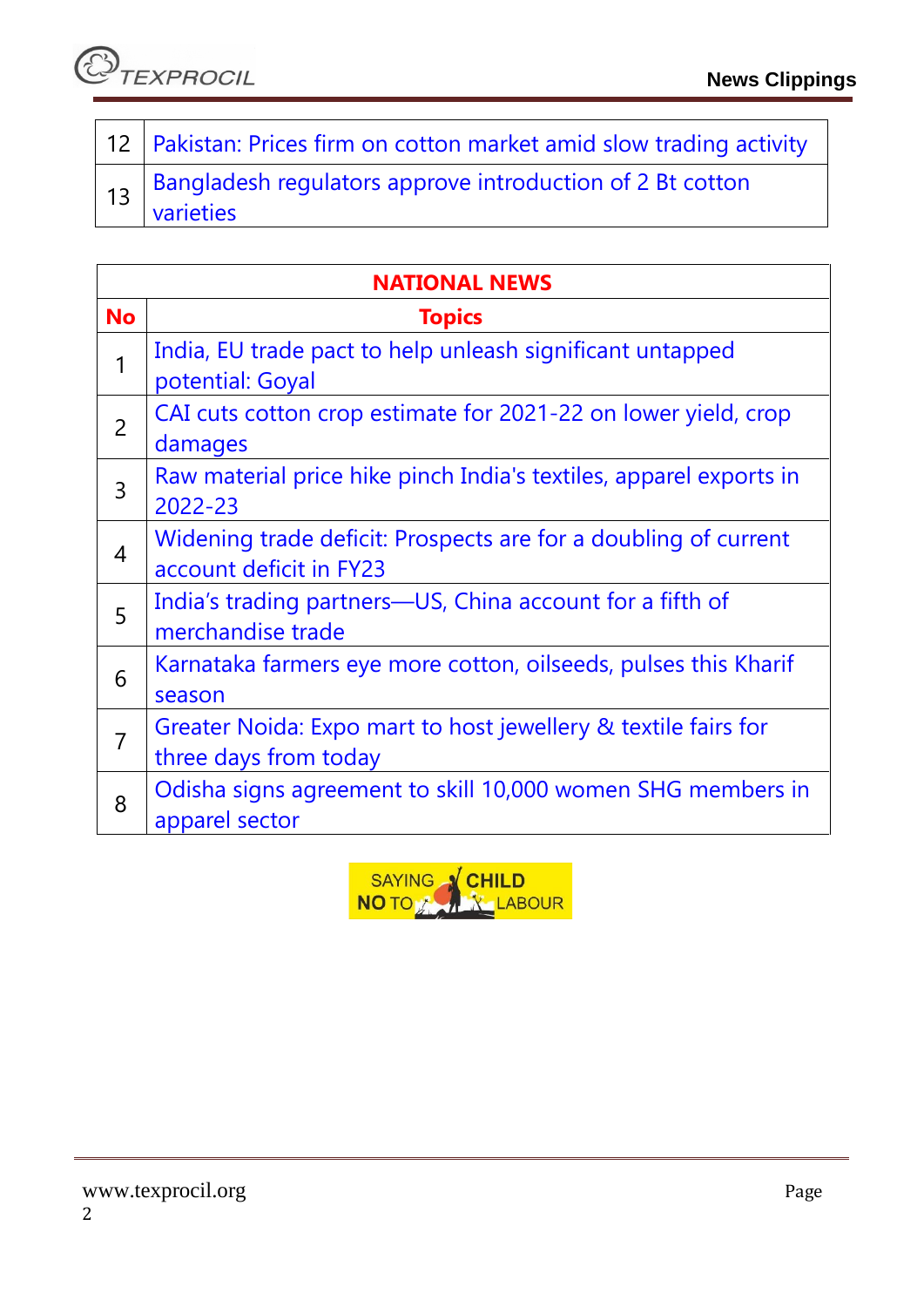# **INTERNATIONAL NEWS**

#### <span id="page-2-0"></span>**Euro area's annual inflation up to 8.1% in May 2022**

The euro area annual inflation rate was 8.1 per cent in May 2022, up from 7.4 per cent in April, according to Eurostat, the statistical office of the European Union (EU). A year earlier, the rate was 2 per cent. EU annual inflation was 8.8 per cent in May 2022, up from 8.1 per cent in April. A year earlier, the rate was 2.3 per cent.

The lowest annual rates were registered in France and Malta (both 5.8 per cent) and Finland (7.1 per cent). The highest annual rates were recorded in Estonia (20.1 per cent), Lithuania (18.5 per cent) and Latvia (16.8 per cent).

Compared with April, annual inflation fell in one Member State and rose in twenty-six. In May, the highest contribution to the annual euro area inflation rate came from energy (+3.87 percentage points, pp), followed by food, alcohol and tobacco (+1.59 pp), services (+1.46 pp) and nonenergy industrial goods (+1.13 pp).

The euro area consists of Belgium, Germany, Estonia, Ireland, Greece, Spain, France, Italy, Cyprus, Latvia, Lithuania, Luxembourg, Malta, the Netherlands, Austria, Portugal, Slovenia, Slovakia and Finland, while the European Union includes Belgium, Bulgaria, Czechia, Denmark, Germany, Estonia, Ireland, Greece, Spain, France, Croatia, Italy, Cyprus, Latvia, Lithuania, Luxembourg, Hungary, Malta, the Netherlands, Austria, Poland, Portugal, Romania, Slovenia, Slovakia, Finland and Sweden.

Source: fibre2fashion.com– Jun 18, 2022

**\*\*\*\*\*\*\*\*\*\*\*\*\*\*\*\*\***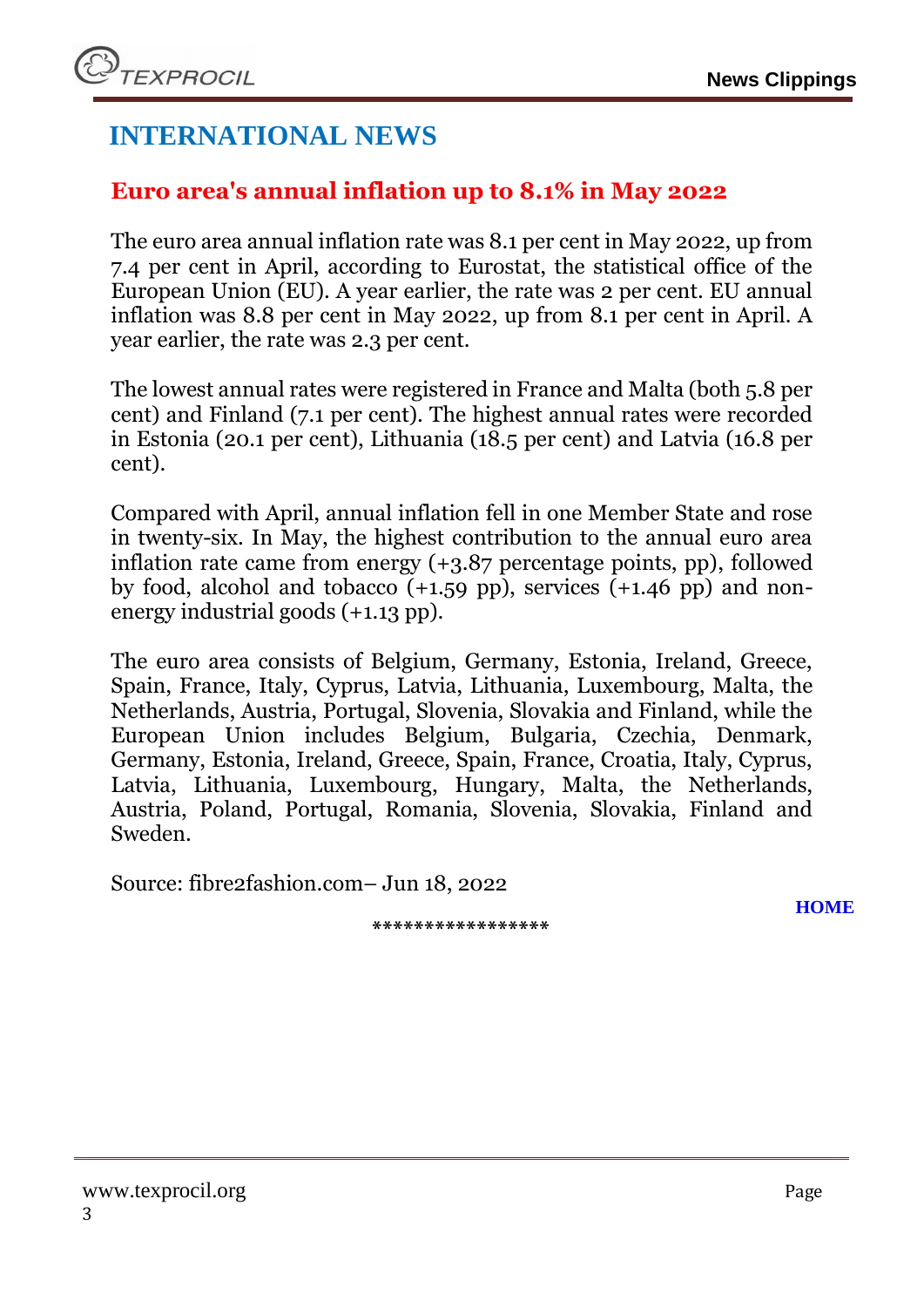#### <span id="page-3-0"></span>**Recovery expected in China despite US Fed rate hike: Experts**

China has ample scope in monetary policy for a steady economic recovery in the second half of 2022, despite the latest US monetary tightening initiatives to control soaring inflation, according to experts, who recently said policy tools for China include reducing the amount of funds that lenders must keep as reserves and bringing down lending rates.

The possibility of any big move in the near future, however, could be low given the need to prevent capital outflows, they said.

Their comments came after the US Federal Reserve (Fed) increased interest rates by 75 basis points recently—the biggest rise since 1994—and aimed at stemming US inflation, which hit a four-decade high in May.

The experts said the Fed's tightening could intensify global financial volatility, drive capital further into the United States and put pressure on many central banks to raise interest rates themselves for the sake of preventing capital outflows and currency depreciation, official Chinese media reported.

Though China is not entirely immune to the spillover effects from the Fed's move, the country will be able to keep its own accommodative monetary stance, thanks to its mild inflation level and the relative stability of its currency, they said.

Channel Yeung, a market analyst at FXTM, said the Fed's tightening is unlikely to alter the stance of the People's Bank of China, the country's central bank, to strengthen support for the economy, citing the buffer provided by the relative attraction of renminbi-denominated assets.

With inflation staying mild in China, the country is expected to bring down market interest rates and loan prime rates-the market-based benchmark lending rates of the country-to facilitate an economic rebound, said Tommy Wu, lead economist at Oxford Economics.

Wu said that in the third quarter, it is possible the Peoples Bank of China (PBOC) will cut the policy interest rate, or the rate of the medium-term lending facility, and reduce the reserve requirement ratio, which refers to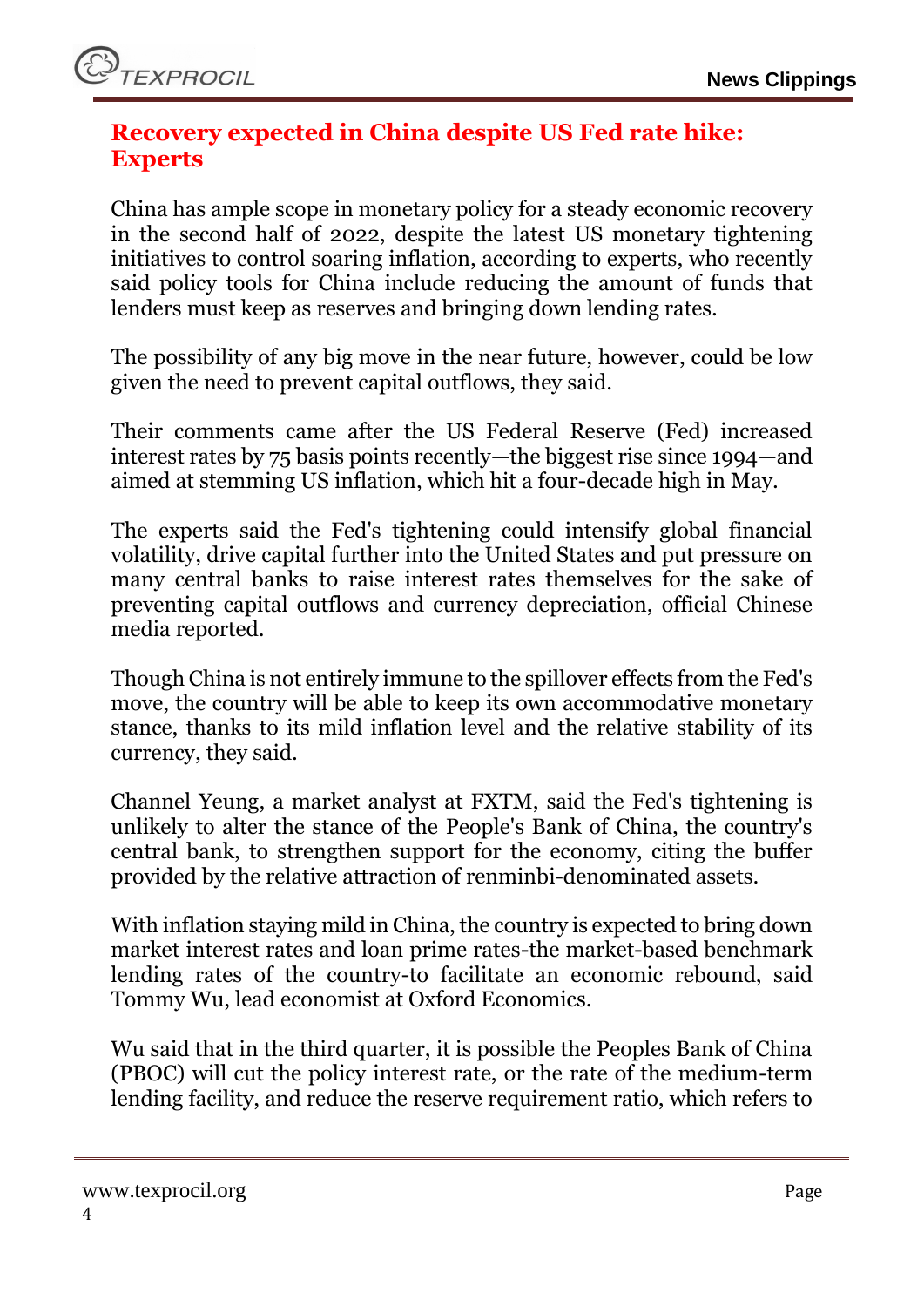**[HOME](#page-0-0)**

the proportion of money lenders must hold as reserves. Those cuts should boost demand in the economy.

David Wang, chief China economist at Credit Suisse, said the Fed's rate hike will likely dampen US domestic demand and translate into weaker external demand for China.

In response, China should focus on using monetary and fiscal policies to boost domestic demand, continue to reduce regulatory uncertainty and avoid wide and prolonged disruptions to its supply chain, Wang added.

Source: fibre2fashion.com– Jun 19, 2022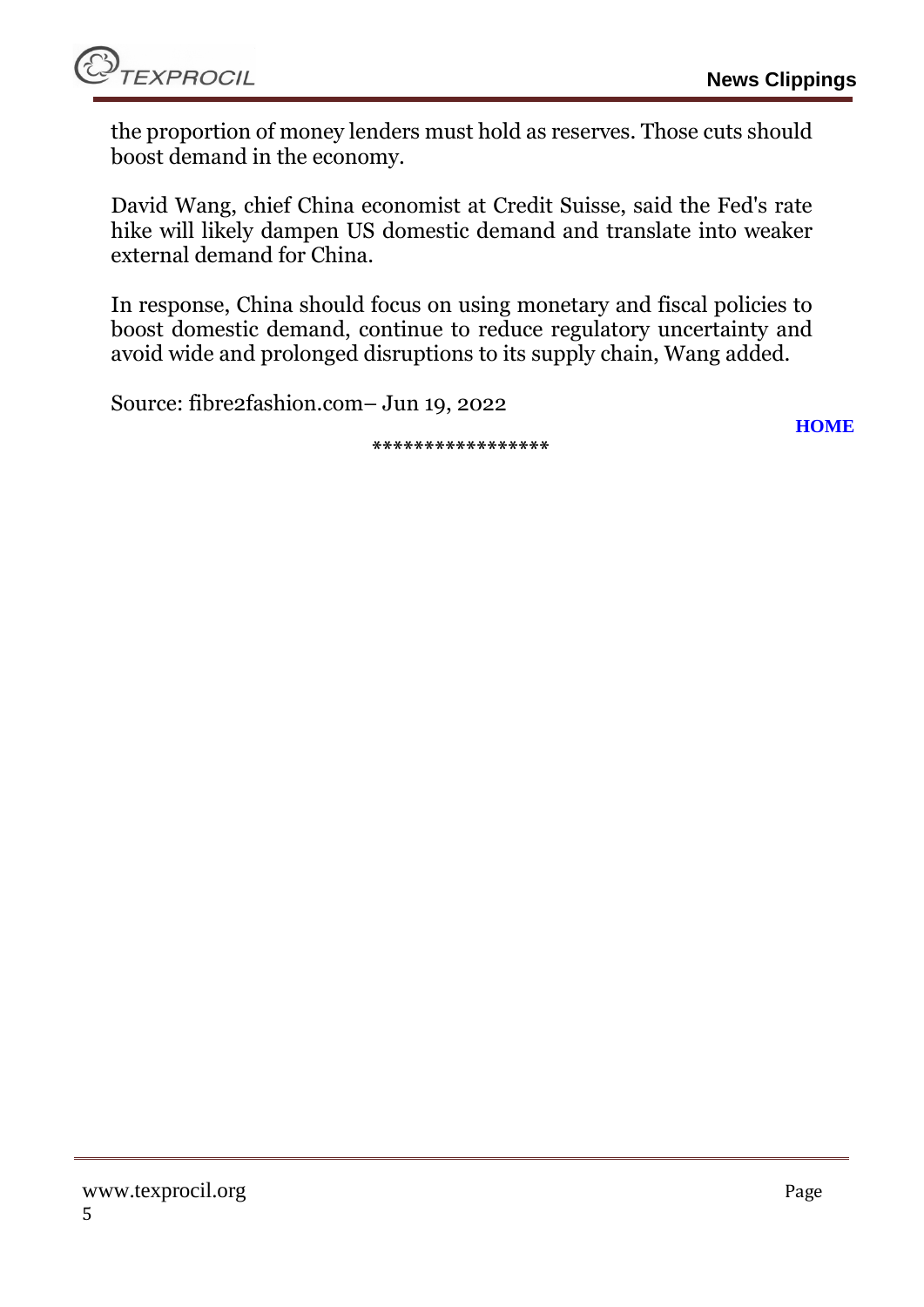#### <span id="page-5-0"></span>**US import of personal protective equipment declines in Jan-April**

The import of personal protective equipment (PPE) by the US showed declining trend in the first four months of 2022. The import of PPE had registered strong growth since 2020 due to spread of COVID-19. But the import of glove, face masks and shield, gowns, disposable apparel, and disposable footwear registered a fall of up to 61 per cent till April 2022.

According to data from the Office of Textiles and Apparel (OTEXA), under the US department of commerce, import of seamless surgical and medical gloves of plastic declined by 53 per cent to 202.636 million dozen pairs during January-April 2022.

The import of disposable gloves of plastic slipped 61.2 per cent to 628.145 million dozen pairs in first four months of this year.

The US import of surgical or isolation gowns, flocked swabs of man-made fibre, disposable apparel, gloves seamless except disposable, and face masks also dropped up to 58 per cent during the period under discussion.

However, few types of drapes recorded growth in import. The US had imported personal protective equipment in large numbers during year 2020 and 2021 to fight COVID-19 pandemic.

Source: fibre2fashion.com– Jun 18, 2022

**[HOME](#page-0-0)**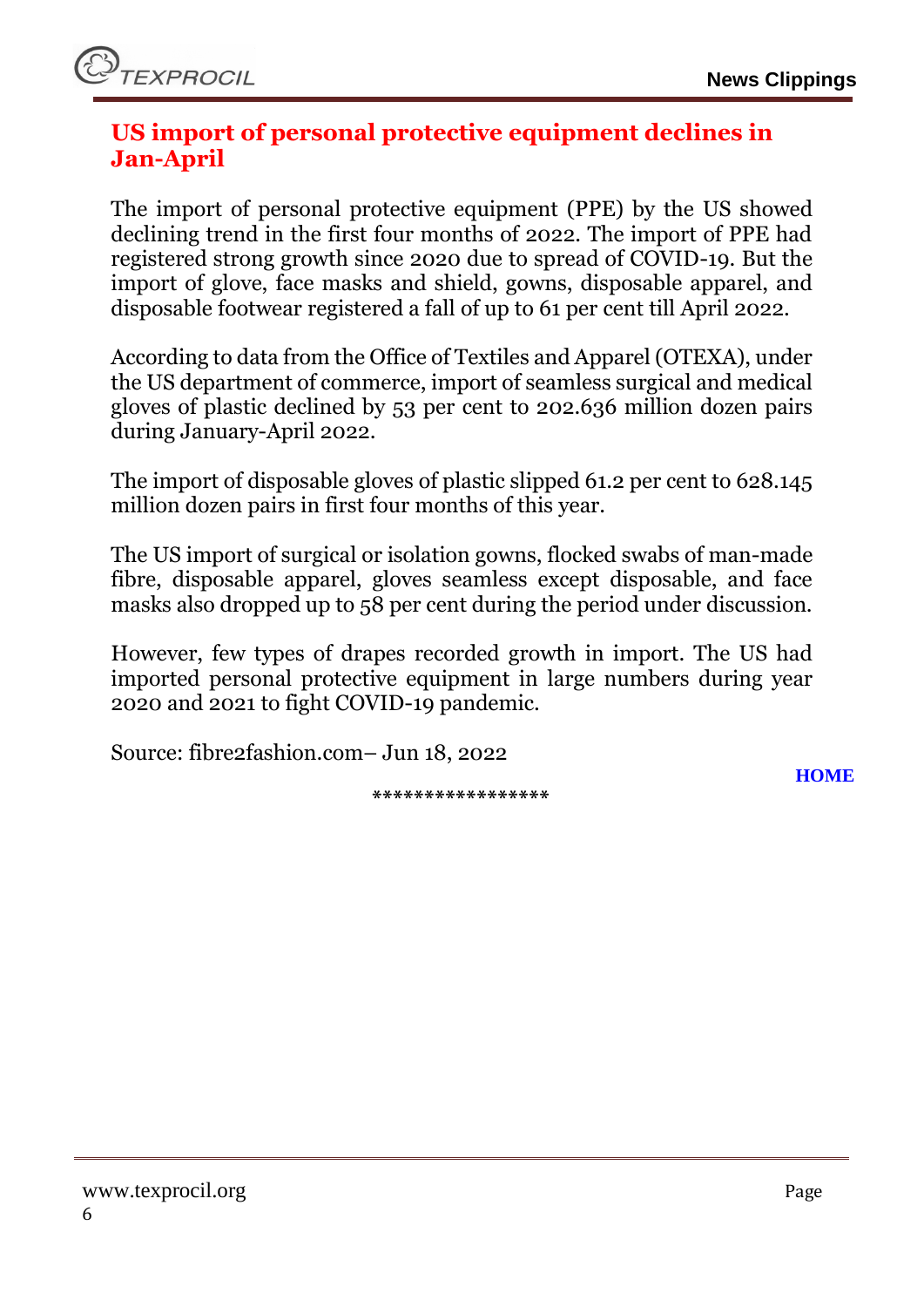#### <span id="page-6-0"></span>**RCEP offers broader scope for cooperation with S Korea: China**

The Regional Comprehensive Economic Partnership (RCEP) agreement offers broader room for China and South Korea to deepen economic and trade cooperation, according to Chinese commerce ministry spokesperson Shu Juetin.

The trade volume between the two countries rose by 10.2 per cent year on year in the first five months of this year to \$152.26 billion.

"Given a fragile global economic recovery, the continued fast-growing China-ROK trade fully shows the resilience and potential in their economic and trade cooperation, serving the common interests and development needs of the two countries," Shu was quoted as saying by official Chinese media.

The RCEP agreement came into force on the first day of 2022.

Both the countries will implement the consensus reached by the leaders of the two countries, carry out the joint plan for economic and trade cooperation for the 2021-2025 period, unleash cooperation potential in new areas including green development and digital economy, push for the high-quality RCEP implementation, and further facilitate trade and investment, Shu said.

Bilateral trade surged to more than \$360 billion in 2021 from over \$5 billion in 1992.

Source: fibre2fashion.com – Jun 19, 2022

**\*\*\*\*\*\*\*\*\*\*\*\*\*\*\*\*\***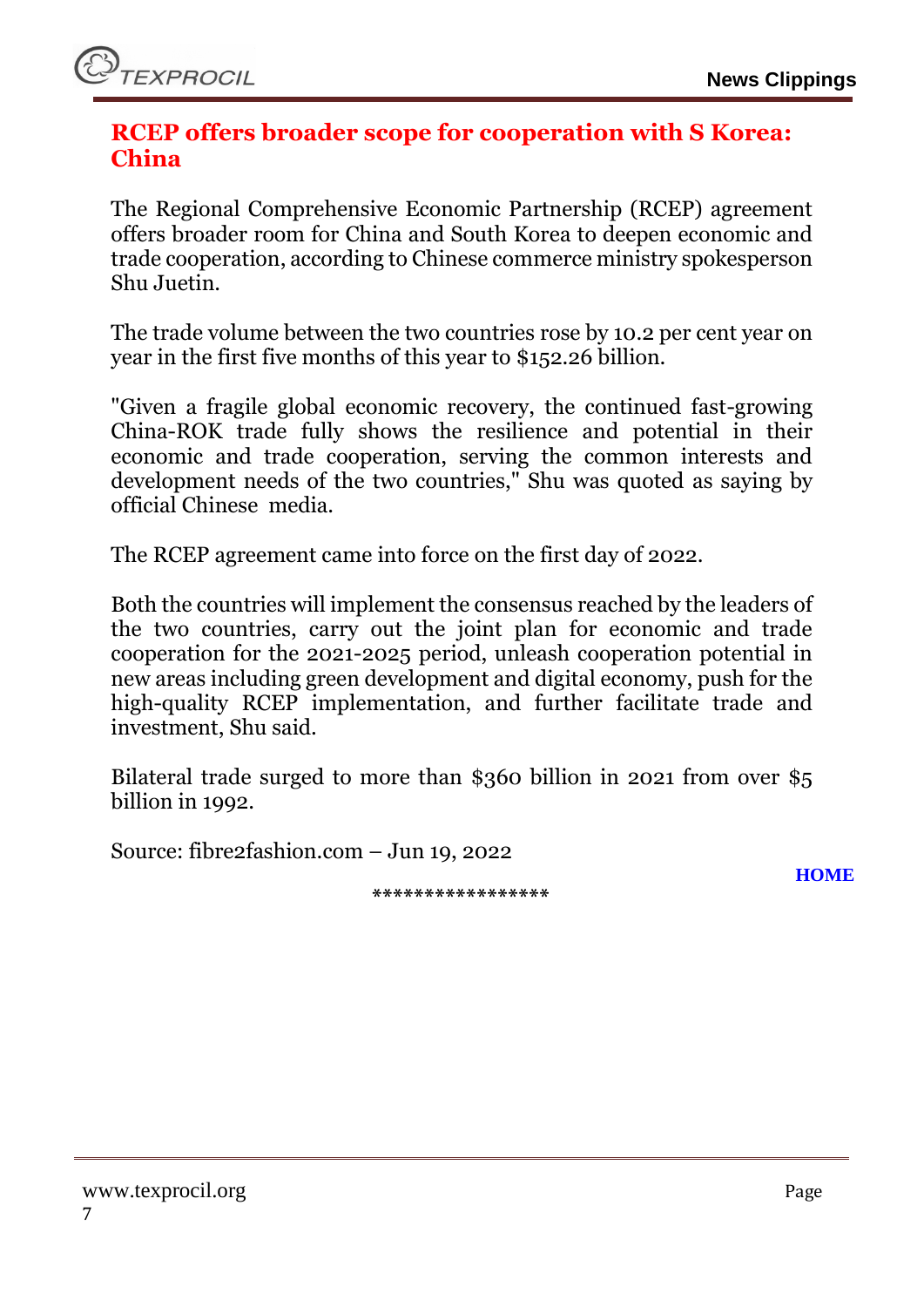### <span id="page-7-0"></span>**China's PPI for manufactured goods rose by 6.4% YoY in May**

China's producer price index (PPI) for manufactured goods rose by 6.4 per cent year on year (YoY) in May this year and by 0.1 per cent month on month (MoM). The purchasing price of industrial products increased by 9.1 per cent YoY and by 0.5 per cent MoM. The prices of fuel and power increased by 31.6 per cent YoY and by 0.4 per cent MOM.

The prices of chemical raw materials rose by 10.5 per cent YoY in May and by 0.2 per cent MoM, according to official statistics.

From January to May, the producer price of industrial products increased by 8.1 per cent over the same period last year, and the purchasing price of industrial products increased by 10.8 per cent.

Prices in the raw material industry increased by 0.1 per cent, and those in the processing industry increased by 0.1 per cent.

Source: fibre2fashion.com – Jun 18, 2022

**\*\*\*\*\*\*\*\*\*\*\*\*\*\*\*\*\***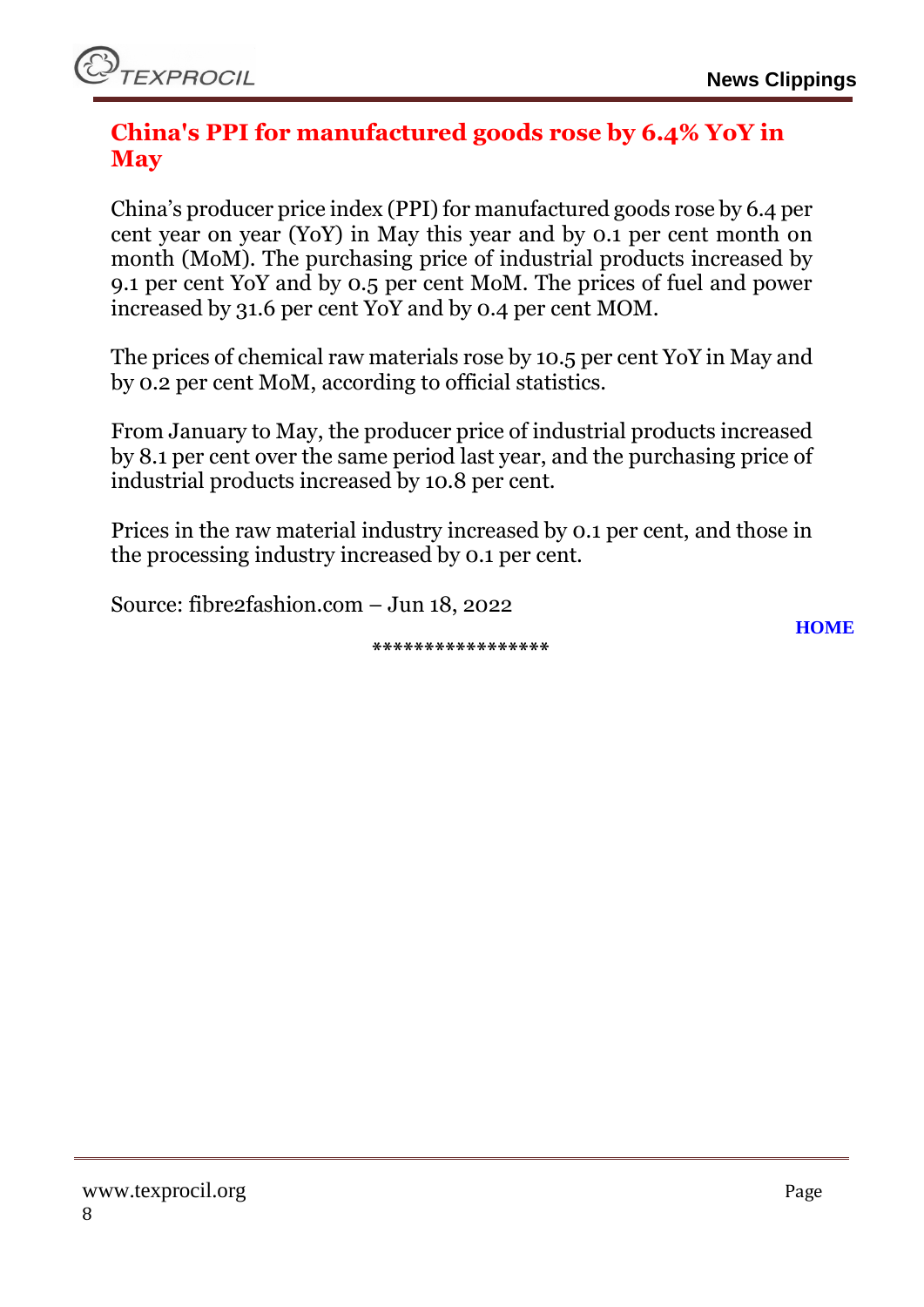#### <span id="page-8-0"></span>**How the US' Xinjiang labour law has crippled China's cotton industry before even entering effect**

With the next harvest a mere three months away, cotton mills in China's far west Xinjiang region are currently sitting on about 3 million tonnes of unsold inventory – a massive stockpile more than a million tonnes larger than it usually is this time of year.

That means more than half of the cotton harvested last autumn has yet to be sold.

"Xinjiang cotton used to be the most expensive cotton in the world. Now it has become the cheapest, and still no one buys it," said the owner of a cotton-ginning mill in southern Xinjiang, who spoke on condition of anonymity. "Now I would lose 2,000 yuan (US\$300) selling each tonne of cotton."

This is owing to the impact of the Uygur Forced Labour Prevention Act – a United States law that effectively bans American imports of all products from Xinjiang unless conclusive evidence shows that no forced labour was involved in their production.

Even though the new law does not take effect until Tuesday, it is already having the intended effect on China's cotton and textile industry.

"Downstream clients, especially those focusing on foreign markets, basically dare not use [Xinjiang cotton] any more, so they won't buy," the mill owner said.

Forced-labour allegations started making international headlines three years ago in what is formally known as the Xinjiang Uygur autonomous region. And they emerged roughly a year into the US-China trade war that began under the administration of then-US president Donald Trump.

Since President Joe Biden signed the act into law in December, its looming presence has gradually taken a mounting toll on several industries in China.

Even though the law targets only Xinjiang, there's been a domino effect on global supply chains, with shock waves rippling through China's economy, which is already facing multiple headwinds.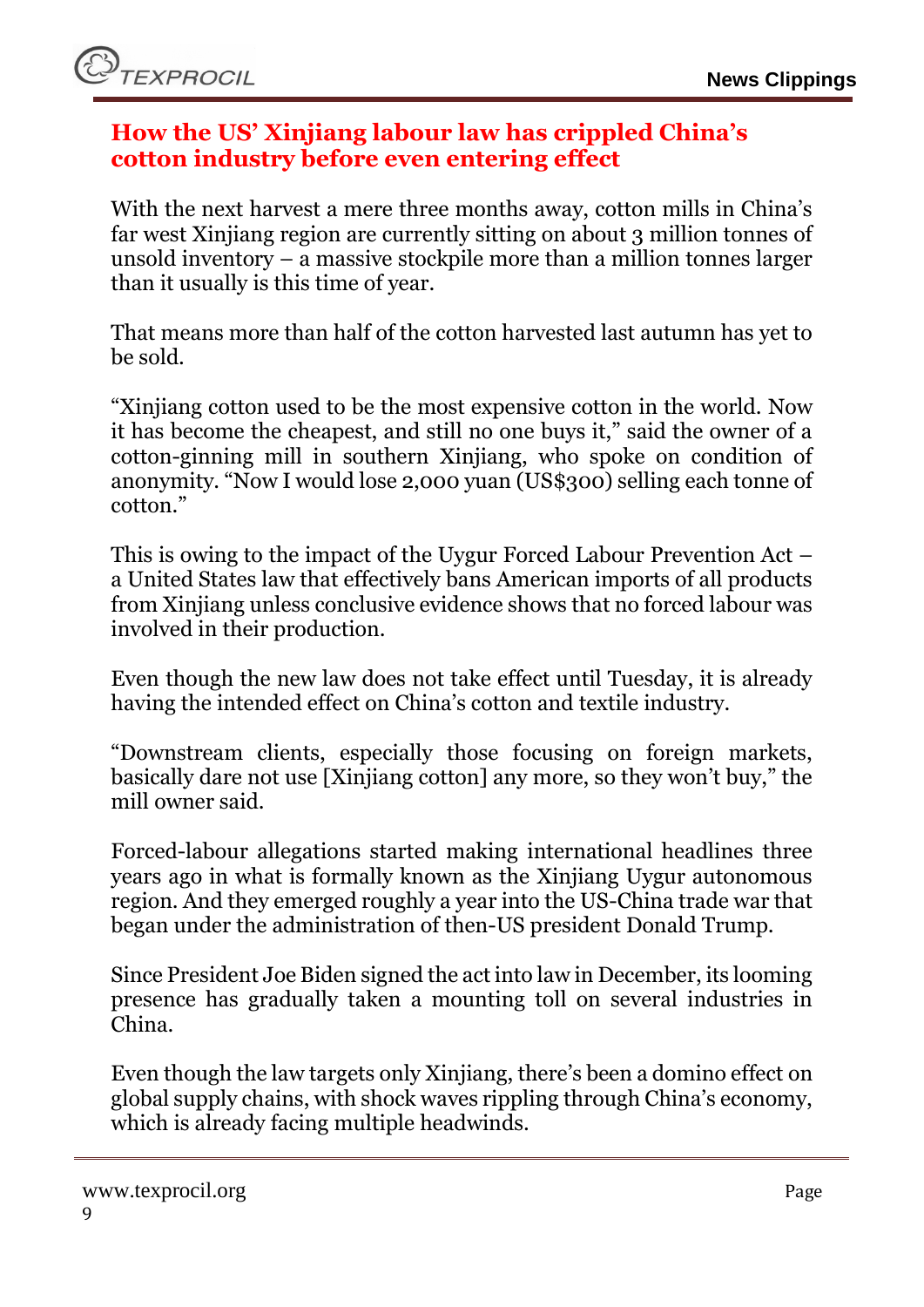Thus, the pain at a single cotton mill in southern Xinjiang is felt across China's entire textile industry.

And the far-reaching implications and uncertainties stemming from the new law will undoubtedly continue to cloud – or even fundamentally change – trade relations between the world's two largest economies, even as the Biden administration mulls the removal of some tariffs imposed on Chinese goods in an attempt to mitigate out-of-control inflation in the US that has ballooned to a 40-year high.

While Xinjiang does not export much raw cotton or yarn itself, most is consumed locally or sold to other provinces and then made into cloth, garments or other textile products for both domestic and overseas markets.

In 2021, Xinjiang's annual cotton output was 5.27 million tonnes, accounting for 91 per cent of the nation's total production, according to the China Cotton Association. Last year, 67 per cent of cotton consumed across the country was from Xinjiang.

"[Banning Xinjiang cotton] basically means choking the supply chain of China's textile industry," the cotton mill owner said.

Theoretically, US importers can still buy goods from Xinjiang, by providing the aforementioned evidence of no forced labour, but therein lies a bit of a catch-22. Since independent auditing is not available in the region, fulfilling such a requirement is virtually impossible, according to industry insiders such as Doug Barry, vice-president of communications and publications with the US-China Business Council.

"The law will essentially act as a trade embargo against goods with input from Xinjiang," Barry said.

For apparel exporters who want to continue doing business with the US, shifting to foreign cotton is a must. But the soaring price of imported cotton since the onset of the Ukraine war has also squeezed profits.

According to a survey by the China National Cotton Information Centre in early June, the rate of machines actually turned on at textile factories across the country was 79.7 per cent, a year-on-year decrease of 13.3 percentage points.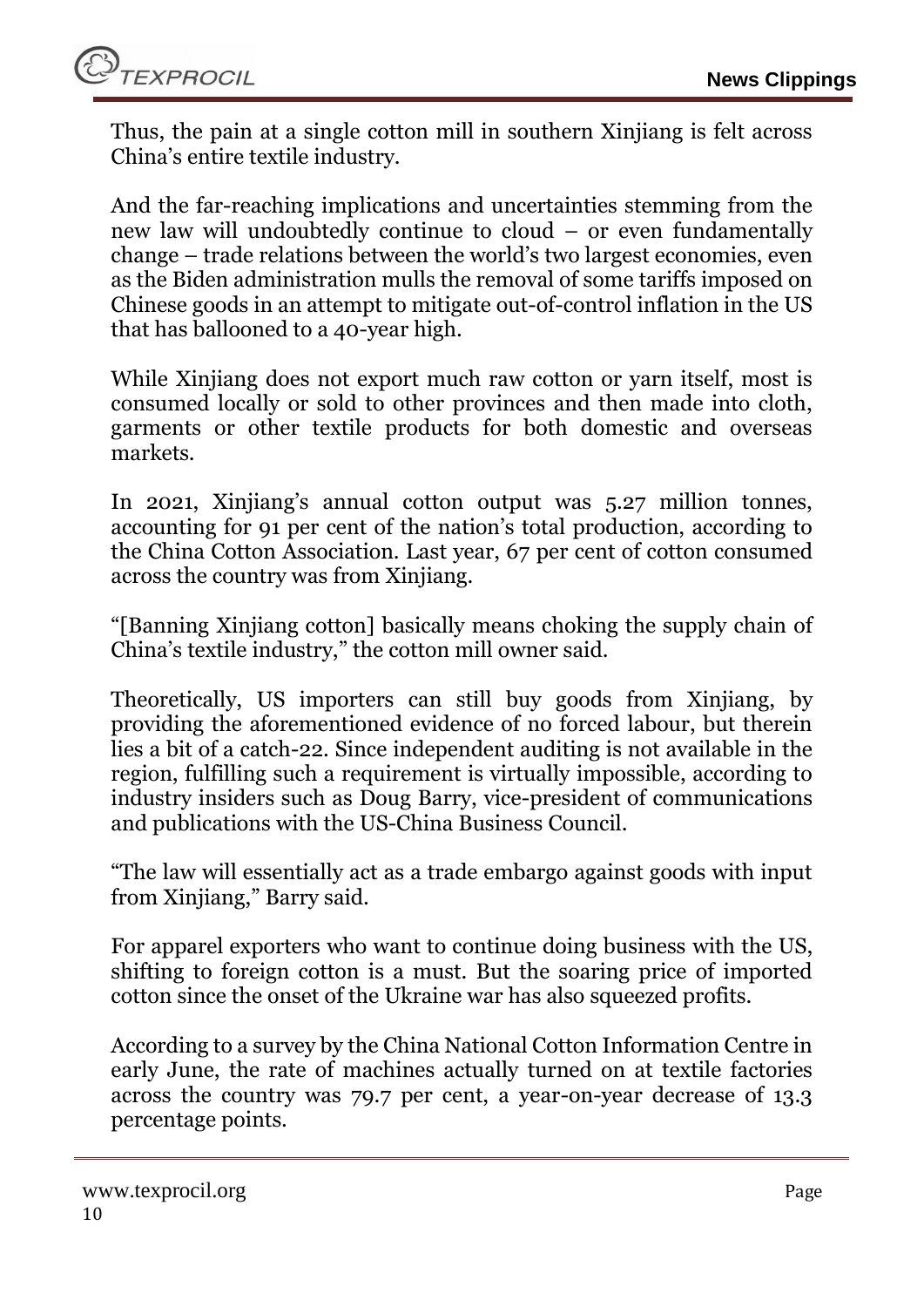

Meanwhile, with Southeast Asian countries resuming production capacities this year, avoiding Chinese suppliers has become much easier for US apparel importers, according to experts.

"Some [Chinese] companies have even lost up to 30 per cent of their orders," said a report earlier this month by consulting firm Beijing Cotton Outlook. "According to corporate feedback, some major American apparel brands may no longer place orders from China in the future."

Although the act theoretically applies only to exports to the US, the boycott from international garment brands has helped expand the law's sphere of influence beyond US territories, said Tao Jingzhou, an international arbitrator who has practised in Beijing, Hong Kong and London.

"International brands all want to continue their business with the US," Tao said.

For the world's largest textile producer and exporter, the far-reaching impacts of the act should not be ignored, according to Liu Kaiming, a supply-chain specialist and founder of the Institute of Contemporary Observation think tank and action group dedicated to labour development and corporate social responsibility in China.

The value of China's textile and apparel exports exceeded US\$300 billion last year – accounting for nearly 10 per cent of all Chinese exports – with only US\$30 billion to US\$40 billion worth of raw materials needed to be imported, Liu added.

"In the textile and apparel export industry, the European and American markets bring considerable profits. If orders from Europe and the American market continue to contract, it means that China's textile and apparel export enterprises will no longer be profitable," Liu said. "It will just result in a growing number of Chinese enterprises reducing their production capacity or even shutting down.

"This has a huge and terrible impact on China."

And while downstream manufacturers have been trying to adapt to the shift – such as by refining the raw-material procurement processes by using Xinjiang cotton entirely for domestic demand, and imported cotton for export orders – it is unlikely that the Chinese domestic market will be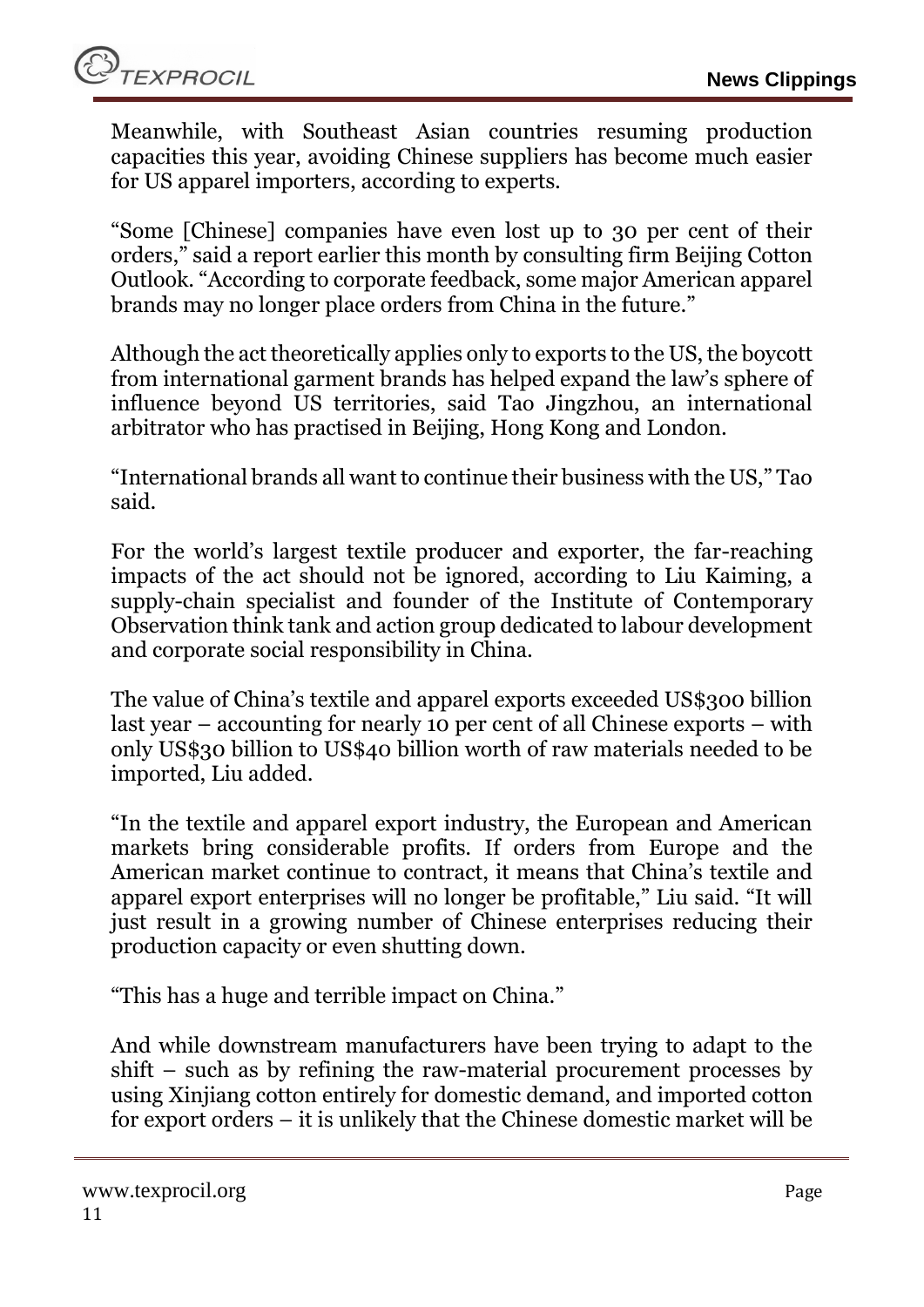able to absorb all of the excess capacity from Xinjiang, industry insiders said.

"The domestic market can consume only about 3 million tonnes [of cotton] each year, at most," the Xinjiang cotton mill owner said.

That total is a little over half of the annual output of the region, and it's nearly the same amount of unsold cotton taking up inventory space at Xinjiang cotton mills by the end of May  $-$  3.3 million tonnes, according to figures from Beijing Cotton Outlook.

But while Xinjiang cotton has essentially been crippled by the US law, not all industries with supply chains in Xinjiang have been hit as hard, even as uncertainties and risks remain.

That includes China's polysilicon industry. The shiny, high-purity form of silicon is what solar panels use to convert sunlight into electricity. In China, that industry is centred in Xinjiang, but it has still managed to maintain an upper hand in the supply chain, despite the new US law, because only a small portion of it goes to the US.

"For the whole [polysilicon] industry, raw-material supplies have been a seller's market for the past of couple years, and it will stay this way for at least three to five years," according to a source at one of China's largest producers of solar panel parts, who spoke on condition of anonymity.

"So, the impact [of the act] on companies' profits is nonexistent, let alone affects the companies' survival."

China accounted for 75.3 per cent of global polysilicon production in 2021, according to the China Nonferrous Metals Industry Association.

Xinjiang's abundant mineral and solar resources, as well as vast stretches of uninhabited land, make it the ideal location for the solar panel industry, and almost half of the world's polysilicon can be traced back to the region. And given that the US solar industry still remains reliant on China for supplies, many producers of those supplies have already started to circumvent risks by locating new capacities outside Xinjiang, while existing facilities in the region look to focus on supplying the domestic market, according to Dennis Ip, an energy analyst at Daiwa Capital Markets Hong Kong.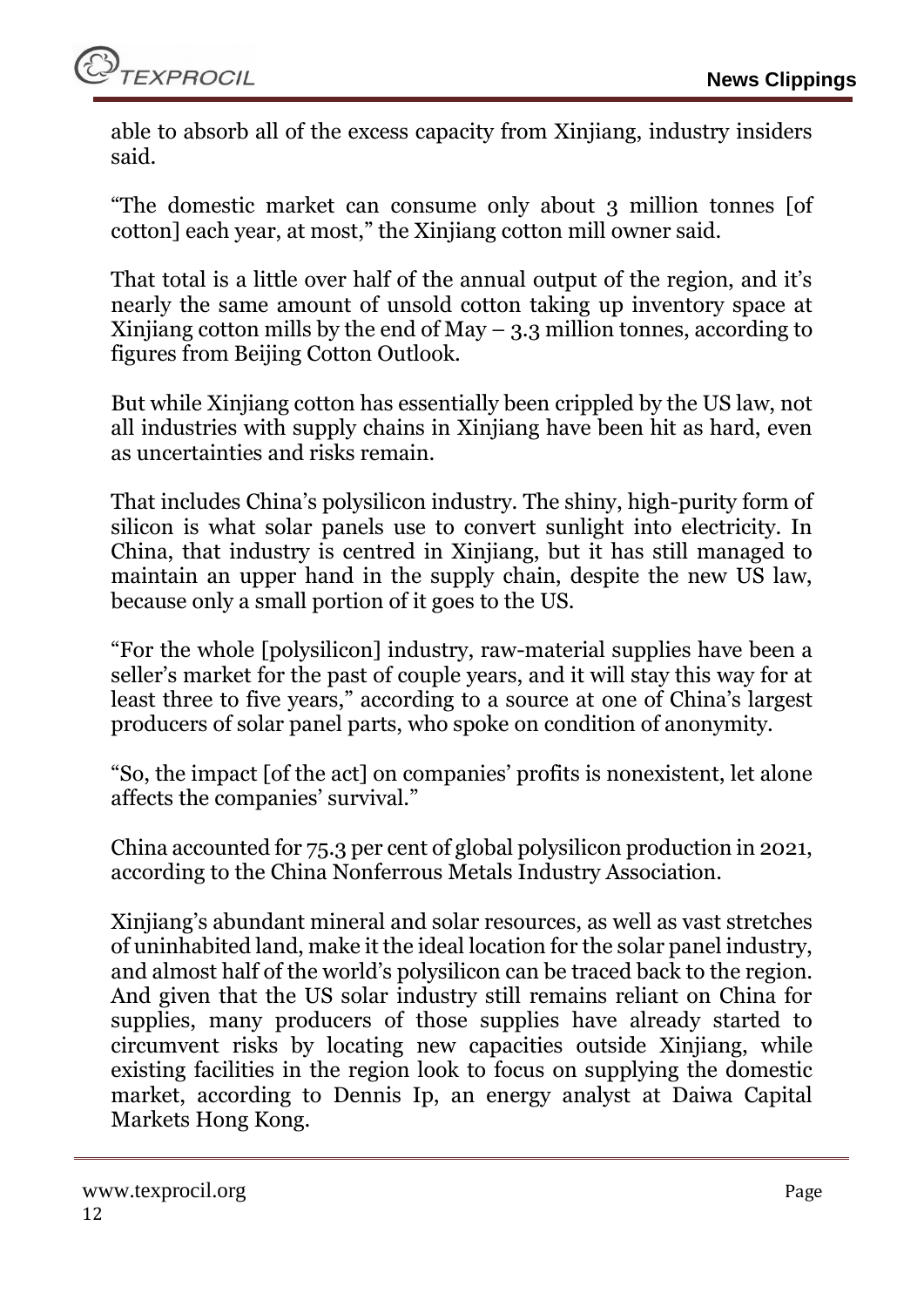Some major Chinese producers of polysilicon, such as Xinte Energy and Daqo New Energy, which own Xinjiang-based manufacturing plants, are investing billions of yuan in new projects in China's Inner Mongolia autonomous region, according to public records.

However, even if the polysilicon is not sourced from Xinjiang, imports of solar products from China remain at risk of being subject to detention by US customs, as the sourcing information is hard to verify, according to operational guidance for importers that was released by US Customs and Border Protection last week.

The potential risks have prompted some American companies in the solar industry to pay tens of thousands of dollars for relevant consulting work and traceability audits, noted a supply-chain-traceability expert on condition of anonymity.

In the first quarter of the year, the top export destinations of Chinese solar modules were the Netherlands, India and Brazil, according to a report by the China Chamber of Commerce for Import and Export of Machinery and Electronic Products.

But with European Commission lawmakers also debating a similar ban, the uncertainties swirling within China's polysilicon industry remain considerable.

"European [solar] companies are also really wary of this," said the traceability expert. "I had a lot of clients say to me, 'we know we're not importing into the US, but let's act like we are, just so we are reaching the highest barriers and hurdles, in terms of regulations, so we know we can comply with that'. Because there might be a chance of something similar happening in the European Union."

What about US trade tariffs?

Outside of what is happening with Xinjiang, there could be a glimmer of hope at the end of the tunnel for Chinese and US traders who find themselves at the mercy of political manoeuvring and trade-policy adjustments.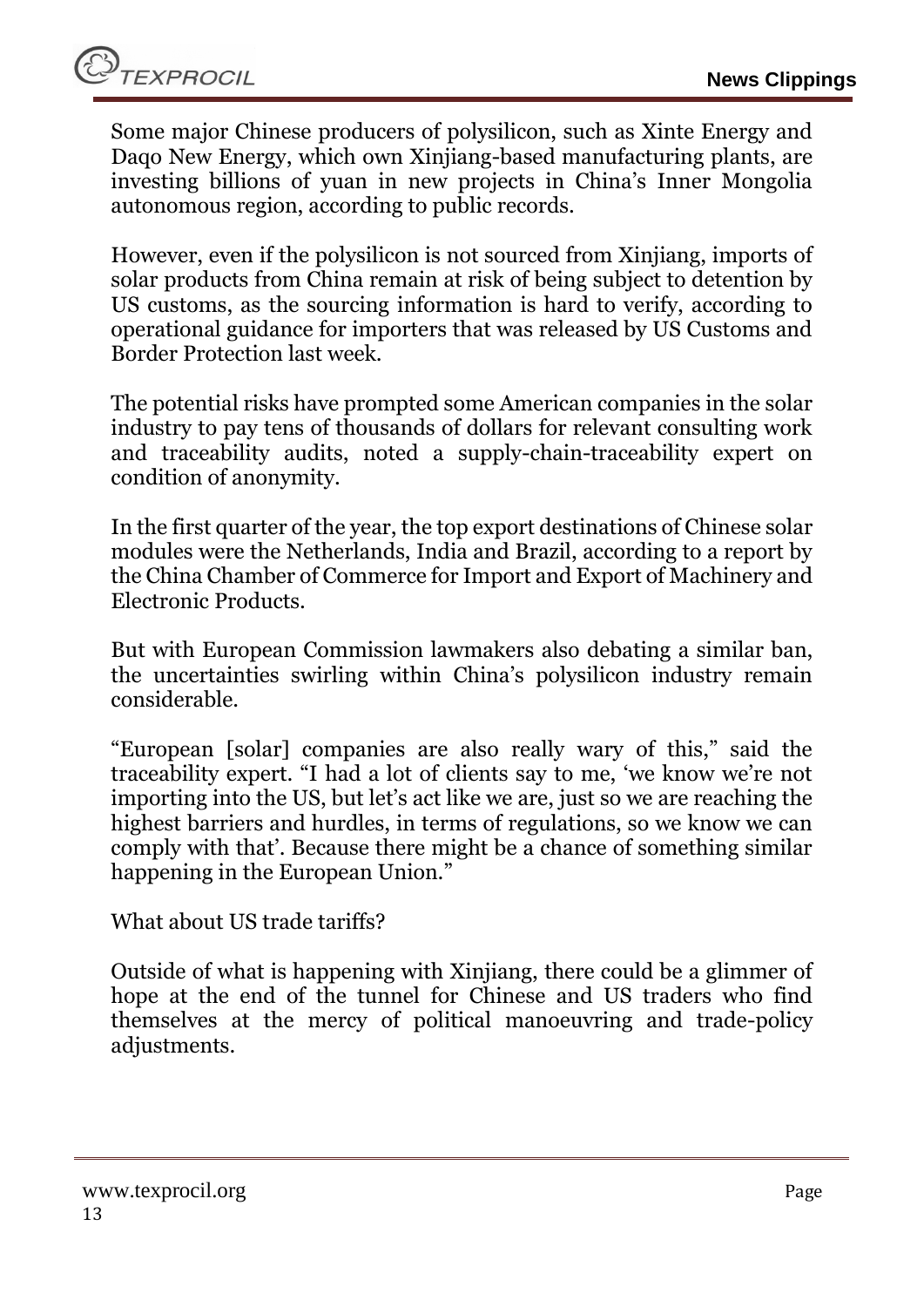With the Biden administration desperate to curb decades-high inflation, one step in that direction could involve Washington lifting trade tariffs imposed on Chinese goods during the nearly four-year trade war between the two sides.

The benefits of lifting such tariffs would be far from able to offset the impact of the new Xinjiang law, but there are still upsides to doing so.

"The clamouring to remove some of the tariffs is growing louder," said Barry with the US-China Business Council. "If they are lifted, China should reciprocate, perhaps creating the opportunity for high-level discussions about trade and other issues. Official communication channels [between Washington and Beijing] seem to consist primarily of diplomats yelling talking points at each other. Now's the time to resume serious, pragmatic dialogue."

Eric Zheng, president of the American Chamber of Commerce in Shanghai, said removing the tariffs would benefit both countries. "American consumers would have access to more affordable products from China, and Chinese exporters would be able to reduce their costs," Zheng said.

Among those keen on seeing the tariffs removed is footwear producer Wang Jie. He said he has long felt powerless as a small trader in what has become a drawn-out tug of war between China and the US. The geopolitical tensions, he added, have been overwhelming at times.

Wang expanded the production capacity of his factory last year, but his business has been struggling in the last couple of months, losing orders to Vietnam. "I certainly hope that the tariffs can be lowered," Wang said. "Then it means we again have an absolute advantage over Vietnam – orders will not leave China.

"But we can only react passively to all of the changes, whether they be tariffs brought by the trade war, or shifting of orders brought by international relations."

Source: scmp.com – Jun 19, 2022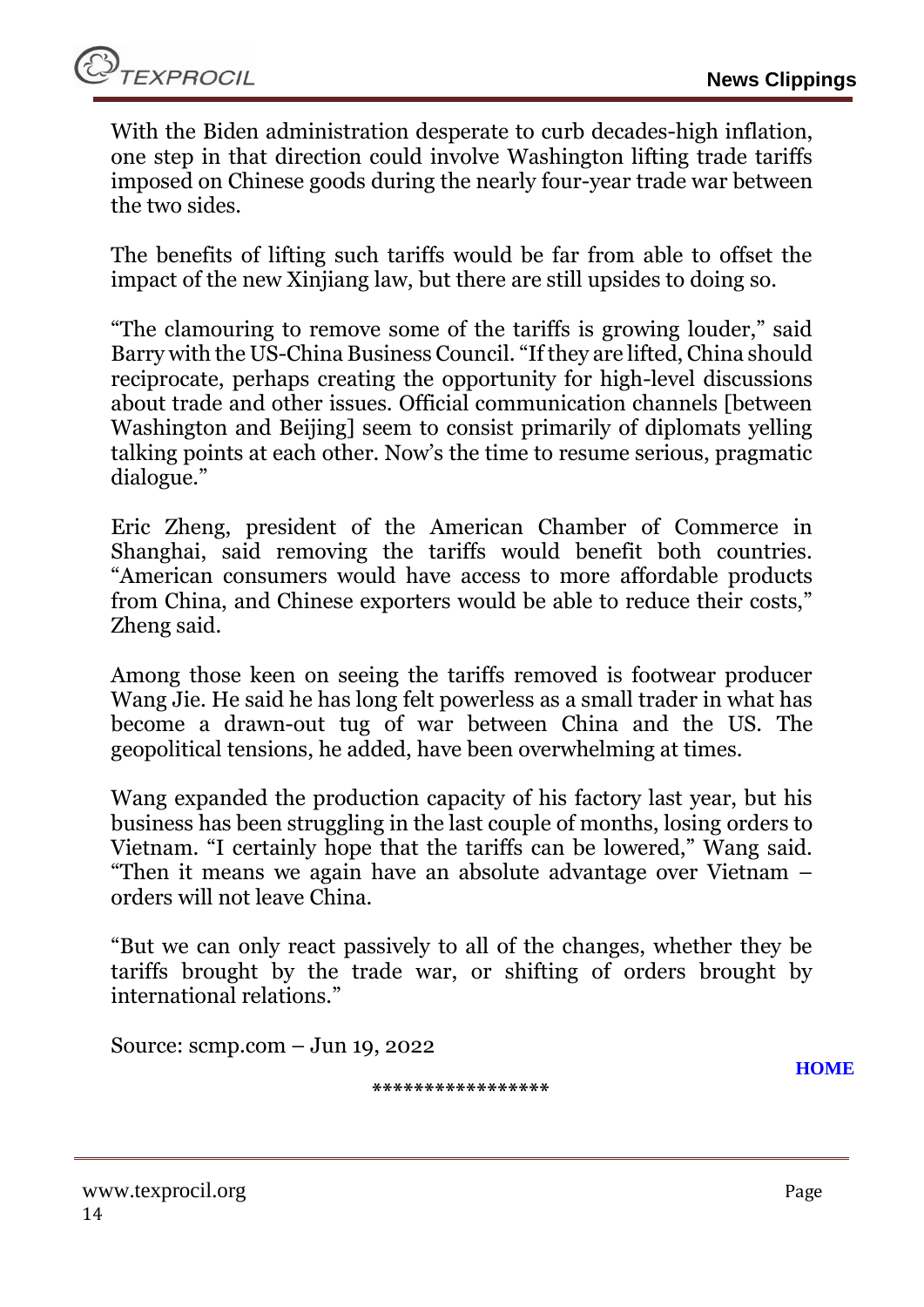#### <span id="page-14-0"></span>**Mauritius, Madagascar to develop synergy to boost textile exports**

Mauritius and Madagascar, both island nations in the Indian Ocean, are looking to synergise their capacities to boost textile exports. Recently, ministers of both countries emphasised that their countries are not competitors and should complement each other in the textile business. Both nations have strong ties in textile and other sectors.

A Malagasy delegation of industry representatives and officials recently visited Mauritius to discuss various issues to boost their trade and commerce activities. Following a meeting with the delegation in Port Louis, Mauritian minister of international trade, Alan Ganoo, said that there is a need to further strengthen the bilateral cooperation between the two nations, more so given the current global situation.

He observed that the two countries are not competitors but are rather complementary and it is therefore necessary to continue to develop the existing synergy at the level of industrialisation and textile. Under a Memorandum of Understanding signed in 2019, Madagascar has made available to Mauritius some 80 hectares of land in Moramanga for the setting-up of a textile centre.

Mauritius had exported apparel worth \$357.668 million to the world during April 2021-March 2022. The annual export of home textiles was \$6.312 million in the same period.

Apparel export from Mauritius was \$99.189 million in fourth quarter 2021 and \$112.678 million in third quarter 2021. Quarterly export of home textiles from Mauritius was between \$1-2 million since fourth quarter 2020, according to Fibre2Fashion's market insight tool TexPro.

Madagascar had exported apparel worth \$838.141 million during April 2021-March 2022. The US, France, South Africa, Germany and United Kingdom were the top five geographies for the export. Madagascar had exported 75 per cent of its apparels to these countries. The export of home textiles was \$6.052 million in the same period, as per TexPro.

Source: fibre2fashion.com – Jun 19, 2022

**\*\*\*\*\*\*\*\*\*\*\*\*\*\*\*\*\***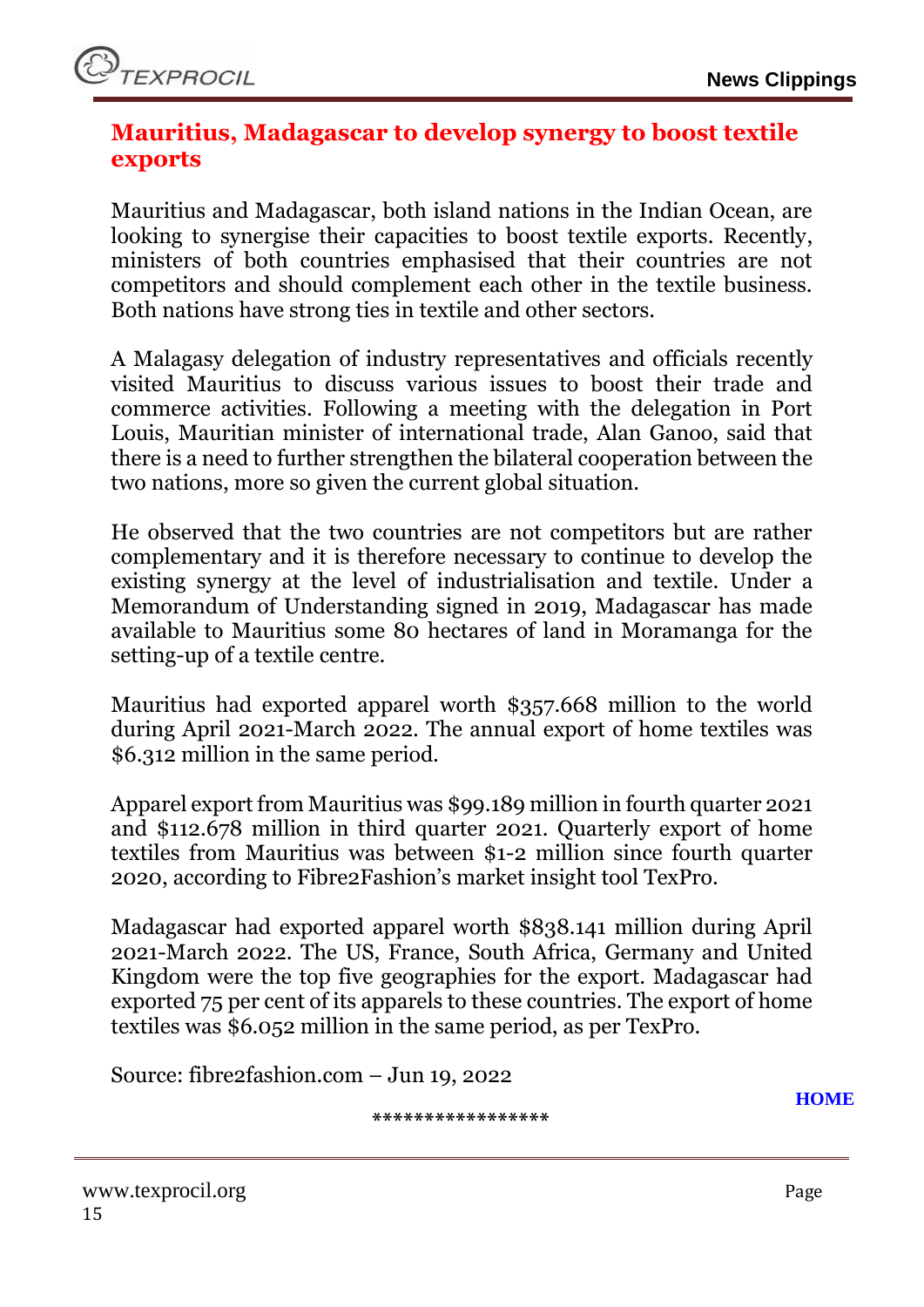#### <span id="page-15-0"></span>**Sri Lanka shows sign of recovery, garment export up 13.7% Jan-Apr 2022**

Sri Lanka has given a sign of recovery from economic crisis through better exports in April 2022. Garment exports from Sri Lanka stood at \$1,769.9 million in January-April 2022 registering an increase of 13.7 per cent over exports of \$1,556 million in the same period of previous year, according to the statistics released by the Central Bank of Sri Lanka.

Sri Lankan textile exports increased by 13.3 per cent year-on-year to \$112.2 million during the same period. However, exports of other madeup textile articles stood at \$42.6 million during January-April 2022, registering a decline of 4.3 per cent year-on-year, according to the central bank's report 'External Sector Performance – April 2022'.

Textiles and garments exports accounted for 56.32 per cent of all industrial exports from Sri Lanka during the four-month period, the report showed.

Imports of textiles and textile articles rose by 23.8 per cent to \$1,161.7 million, while clothing and accessories imports were up by 25.3 per cent to \$93.9 million during January-April 2022.

During the month of April 2022, Garments export increased 21.5 per cent to \$409.3 million. The export of textiles rose 37 per cent to \$28.2 million from the same period of last year. While exports of other made-up textile articles up 19.7 per cent to \$10.2 million in the same period. The export of garment, textiles and other made-up articles had registered declining trend March 2022 due to economic crisis and political unrest.

Source: fibre2fashion.com – Jun 18, 2022

**\*\*\*\*\*\*\*\*\*\*\*\*\*\*\*\*\***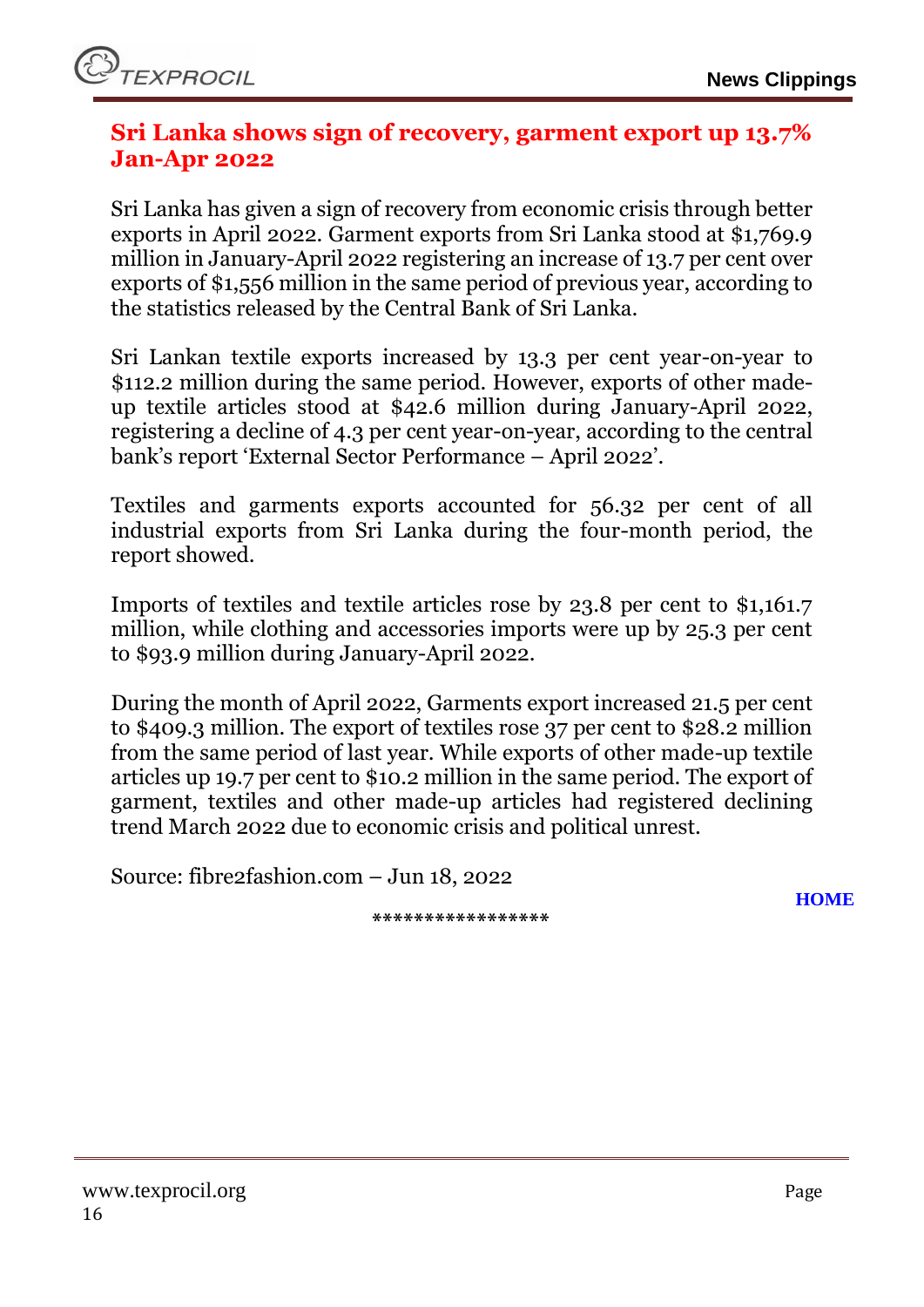### <span id="page-16-0"></span>**Vietnam looking to build maritime economic centres by 2030**

Vietnam's ministry of planning and investment has sought the Prime Minister's approval for a project to develop three to four maritime economic centres till 2030. The southern province of Ba Ria-Vung Tau and the southeast part of Ho Chi Minh City, and the Hai Phong-Quang Ninh region have been proposed as the locations for the maritime centres.

The project also entails forming maritime clusters in advantageous coastal regions. The country aims to establish 7 such clusters by 2030, according to Vietnamese media reports.

The maritime economic regions will prioritise seaports and logistics services. The regions of the country housing these centres are expected to have an economic growth higher by at least 1.2 times the national average.

Source: fibre2fashion.com– Jun 18, 2022

**[HOME](#page-0-0)**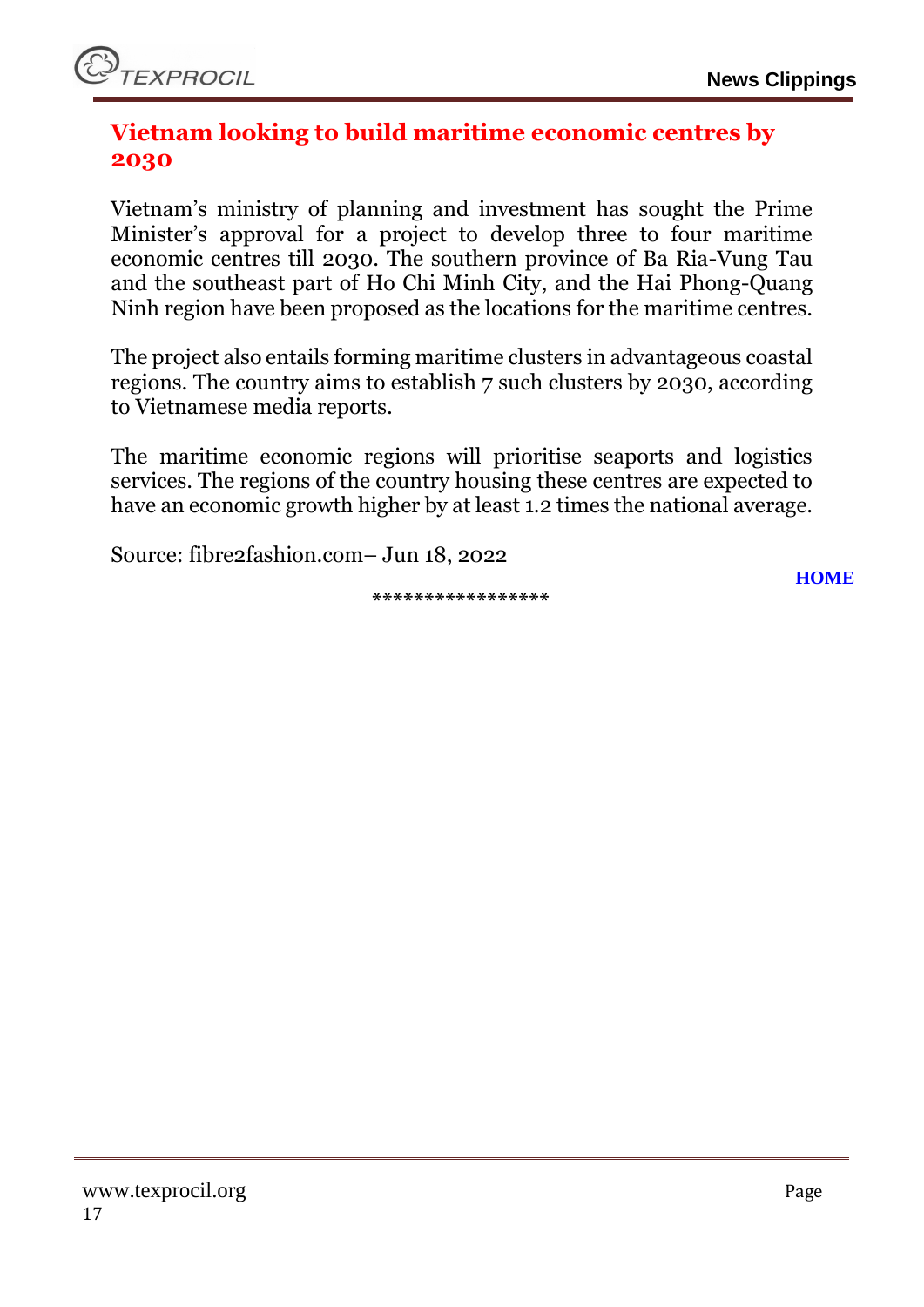## <span id="page-17-0"></span>**Pakistan: Large industries grow 10.7%**

The Pakistan Bureau of Statistics (PBS) on Thursday released the data but did not give the breakdown of three main sources of LSM data, further compromising transparency.

Fingers have already been pointed at the PBS that in recent weeks has allegedly manipulated the inflation figures by reporting the wheat flour price at Rs980 per 20 kg across Punjab.

PBS stated that the sugar, cigarette, textile and chemical sectors contributed positively to the LSM sector, which kept growth in double digits.

The annual increase in LSM was recorded at 15.4% in April over a year ago, as a low base impact also helped in keeping the growth rate high. However, on a month-on-month basis, the growth rate slumped 13.3% in April over the preceding month.

The coalition government has decided to revive the stalled International Monetary Fund (IMF) programme and has announced plans to implement tight fiscal and monetary policies.

Excluding the expenditure on interest payments and defence, the government has either allowed a nominal increase or cut the expenditure in many areas for the next fiscal year.

The Pakistan Business Council (PBC) on Thursday suggested to the central bank to avoid a further increase in interest rate, arguing that the higher fuel cost and devaluation of the rupee was sufficient to dampen demand.

The higher fuel cost and devaluation of the rupee would have a significant demand dampening effect. Therefore, "further increase in policy rate is unnecessary," said the PBC in a tweet.

It added that higher rates would cause the risk of loan impairment, besides raising the government's debt servicing cost.

Banks still expect the central bank to raise the interest rate in the next month's monetary policy announcement. They gave the government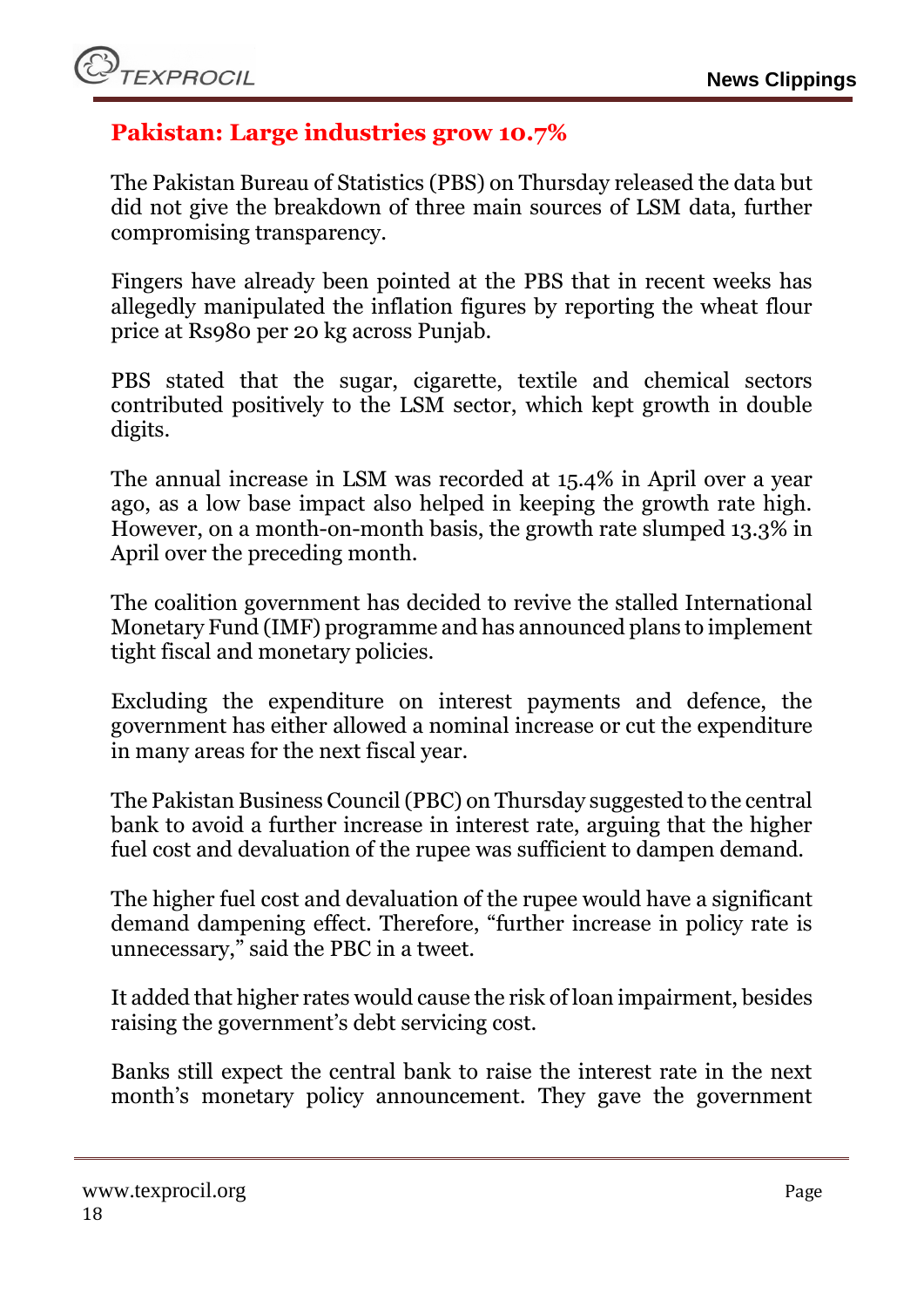Rs732 billion in the T-bills auction for a three-month period at a rate of 15.25% compared to the policy rate of 13.75%.

The cut-off yield on three-month treasury bills remained unchanged at 15.25% and banks gave Rs732 billion in loans for three months against the government's target of Rs250 billion. But they showed little interest in sixmonth and one-year treasury papers.

The federal government has estimated a budget deficit of Rs4.6 trillion in the next fiscal year, which appears to be on the lower side and there are chances of slippages.

After the ban on borrowing from the central bank, the government is now heavily dependent on commercial banks to remain afloat.

The previous government had targeted 4.8% economic growth for the current fiscal year while the provisional results showed that the growth stood higher at 6% - an outcome of expansionary fiscal and monetary policies.

PBS omitted details of the three main sources of LSM data collection. Earlier, it used to give a bifurcated summary of the data collected by the Oil Companies Advisory Council (OCAC), Ministry of Industries and provincial Bureaus of Statistics. This table is now missing from the summary.

Chief Statistician Dr Naeemul Zafar was not available for comments.

The industries that posted growth in the first 10 months (July-April) of the current fiscal year included textile, which registered a 3.7% expansion in the index. Textile is the largest sector in the LSM index, having 18.2% weight.

The production of apparel wear increased 41% while the output of food industry rose 11% during the period under review. Beverages sector's production grew marginally by 1.5%.

Coke and petroleum products' output grew over 1% while the chemicals' output rose 8.3%, according to the national data collecting agency.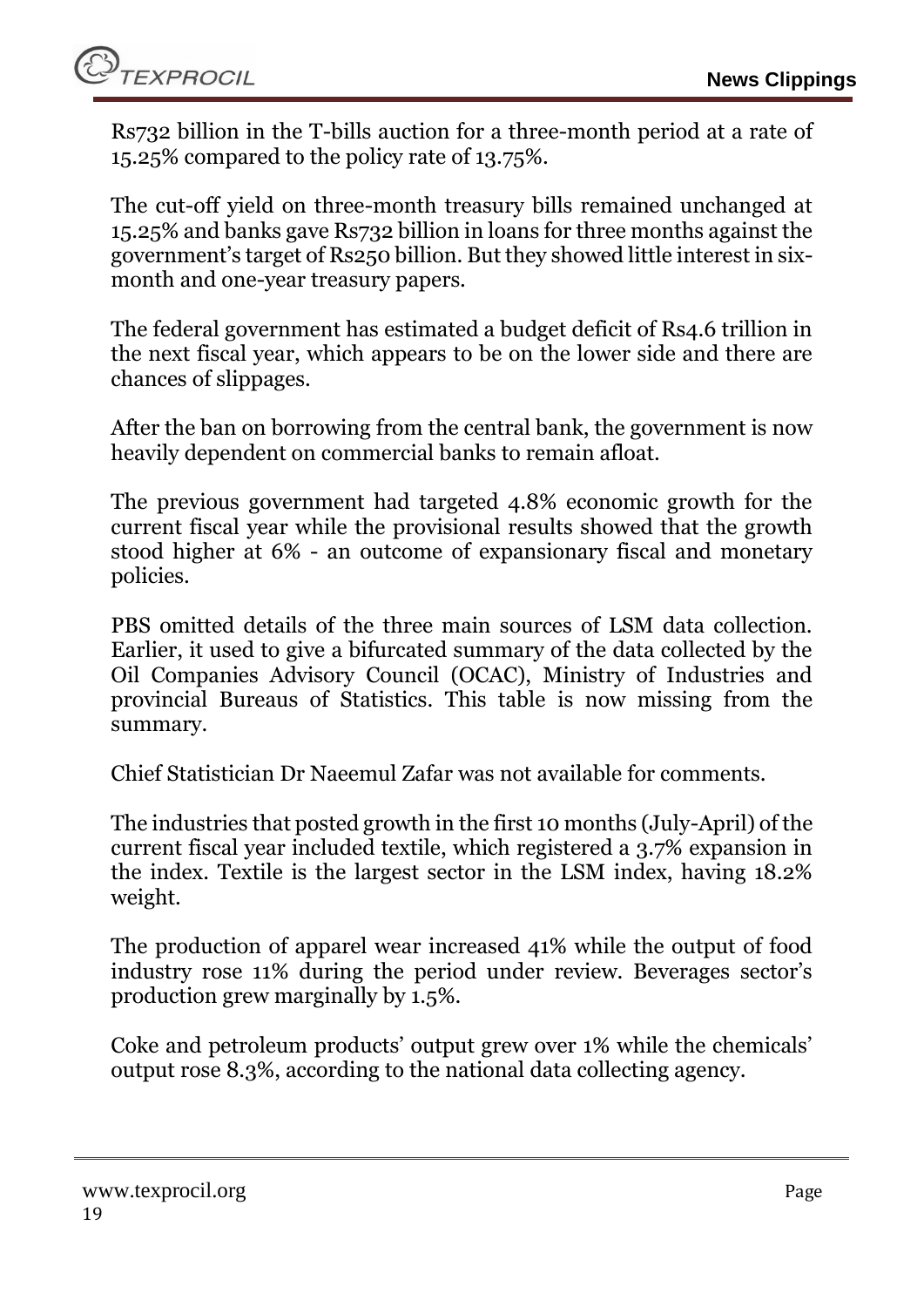**[HOME](#page-0-0)**

The output of the automobile sector increased 48% while the iron and steel sector saw a growth of 16.3%. The manufacturing of leather products rose 1.6%.

The paper and board sector grew 8.2% and the production of wood products expanded 135% but their weight is very low in the overall index, having little impact on the growth rate.

Three sectors remained in the red during the July-April period. These were rubber products whose output decreased 19%, transport equipment which shrank 11% and minerals which contracted slightly during the current fiscal year.

Source: tribune.com.pk– Jun 17, 2022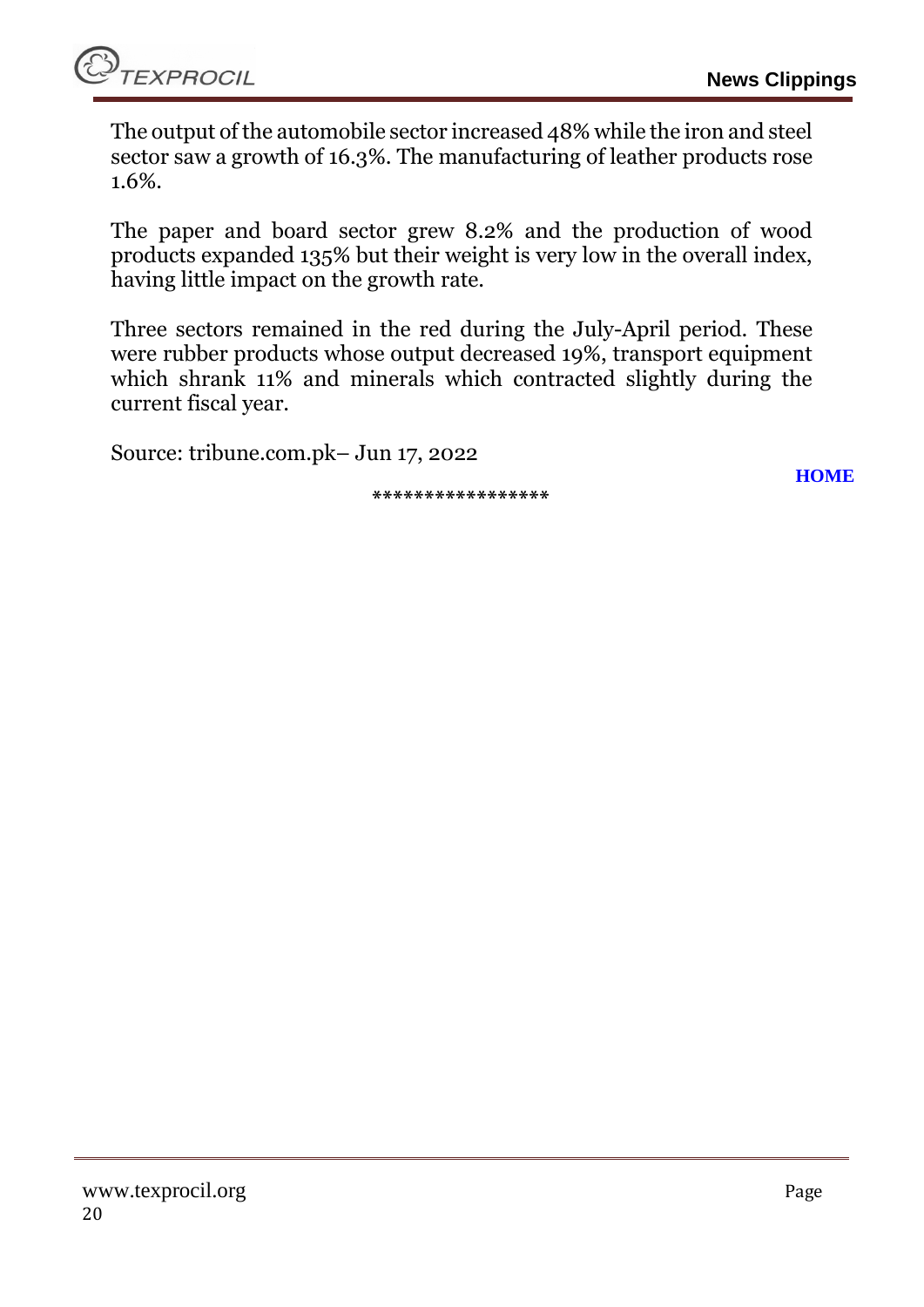#### <span id="page-20-0"></span>**Pakistan: Weekly Cotton Review: Stability in market after fluctuations**

Pakistan Yarn Merchants Association seeks to address budget deficiencies. A new summary of fixing the support price of Phutti at Rs 7000 was presented in Economic Coordination Committee. There was uncertainty among ginners as government is continuously neglecting matters relating to sales tax.

The local cotton market remained generally stable after fluctuations in cotton prices. The price of cotton remained relatively stable during the first three days of the week due to limited supply of cotton compared to the purchase of cotton by textile mills. Later, after the Finance Minister announced increase in the prices of petroleum products, the textile mills took a cautious stance while the ginners started making offers at lower prices due to fear of further reduction in the price of cotton.

The price of cotton decreased by Rs 300 to Rs 500 per maund. However the price of Phutti also decreased. Later on Friday evening, the flow started rising again as the ginners were oversold due to which they were completing the earlier deals. The supply of Phutti is increasing in Sindh province while the supply of Phutti is partially increasing in Punjab. The textile sector says that in the days to come, the government will increase the prices of petrol, electricity and gas, adding that rising dollar will increase uncertainty and increase production costs. Textile mills are buying cotton very cautiously as the cotton yarn parity is almost out of proportion. On the other hand, it will be very expensive to keep more stock of cotton due to increase in interest rates.

The dollar's appreciation has made it even harder to import cotton from abroad. There is severe financial crisis in the market. Payments of goods are being delayed and there is a lot of uncertainty in the market.

According to the textile sector circles, there is a lack of new orders from foreign countries. Many buyers are also being accused of deviating from the agreements. In addition to shipment issues, many buyers are delaying delivery due to which demerge is also taking place. There are rumours that many mills have reduced production and retrenched workers.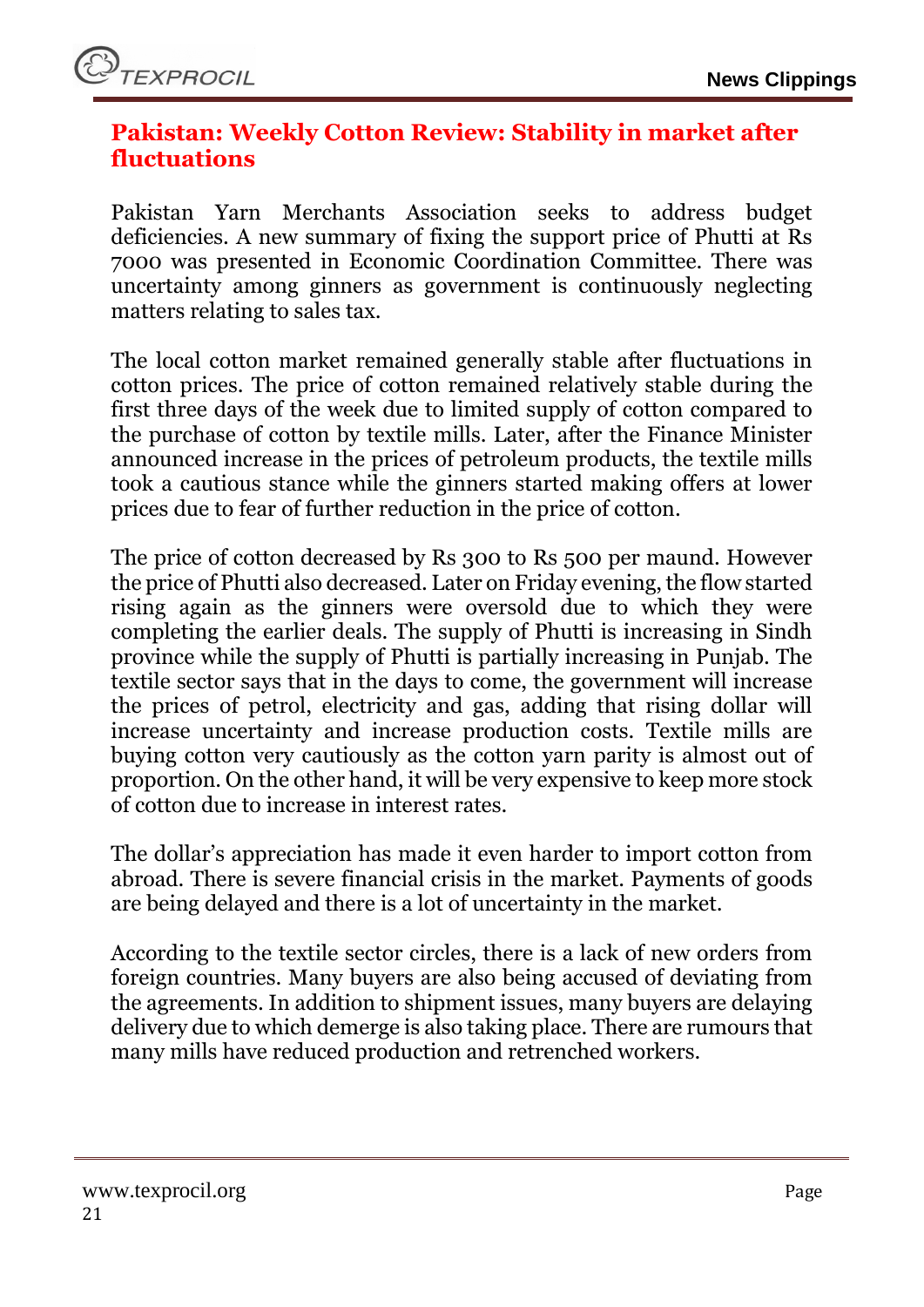Sometime ago, cotton looms were working in full capacity; however, now, they are closing their operations because there is no businesses. When somebody talks to industrialists and traders regarding businesses they said don't talk about business but talk about something else. They are very much worried because of the economic uncertainty. Many industrialists are worried that they've imported billions of dollars worth of new machinery and what will be its future.

The textile sector is complaining that government has completely ignored them. Government has not announced any incentives for them in the federal budget but it has made it more difficult to run the industry by raising energy prices. The ginners are also complaining that their sector has also been neglected in the budget.

International cotton markets; however, continued to fluctuate.

About 5000 bales are being produced daily in Sindh province. Their price is in between Rs 20500 to 21000 per maund. Some 4 to 5 ginning factories have started running partially. The rate of Phutti is in between Rs 9000 to Rs 9500 per 40 kg. The rate of Khal and Banola remained stable. The partial arrival of Phutti from Balochistan has started.

The spot rate committee of Karachi Cotton Association has reduced the spot rate of cotton for the new season 2022-23 by Rs 200 per maund and closed it at Rs 20,600 per maund. Before that spot rate was announced on July 1 but this year it is announced 15 days earlier due to increase in supply of cotton.

Naseem Usman, Chairman, Karachi Cotton Brokers Forum, said that the price of cotton is fluctuating in the international cotton markets. The Rate of Future Trading of New York Cotton after decreasing from 146.50 cents closed at 143 cents. According to the USDA's weekly export and sales report 26,500 bales of 2021-22 were sold which is 90 percent less as compared to previous week. China topped the list with 7,300 bales. Pakistan came second with 4,900 bales. Vietnam came in third with 4,600 bales.

Some 3 lakh 80 thousand 200 bales for the year 2022-23 were sold. China topped the list with more than three lakh sixty thousand bales, followed by Vietnam with 11,400 bales.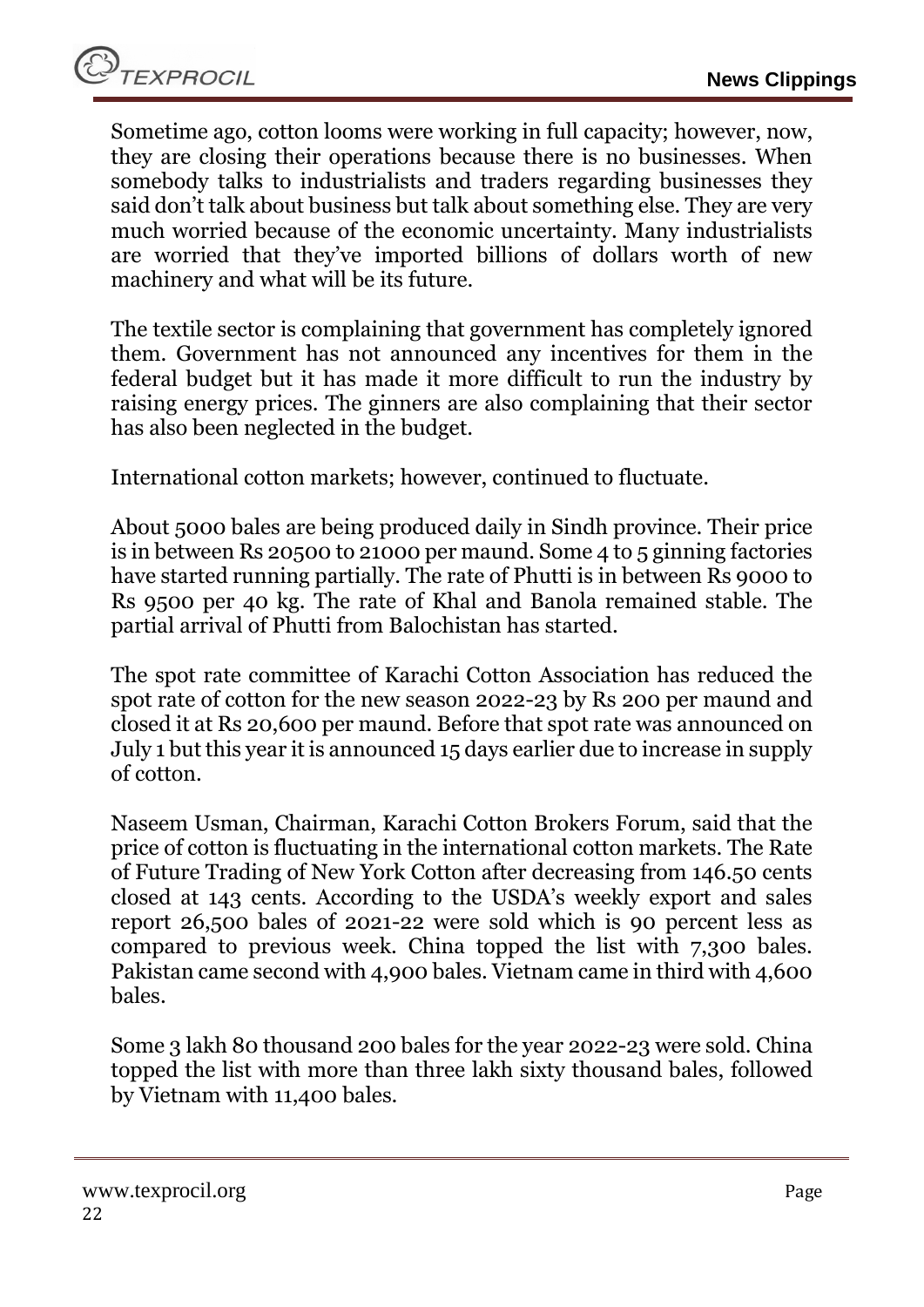The Economic Coordination Committee (ECC) of the Cabinet will fix the minimum support price for cotton at Rs7,000 in the next meeting, said Federal Minister for National Food Security and Research Tariq Bashir Cheema.

After the 18th constitutional amendment, agriculture is a provincial subject and the federal government has no interference in the sector, said the minister while briefing the Senate Standing Committee on National Food Security and Research which met with Syed Muzafar Hussain Shah in the chair here on Wednesday.

The committee was given a briefing regarding cotton production and support prices. The ministry officials informed the committee that at present, the price of cotton in the open market is around Rs12,000 per maund. The committee observed that there is an institutional system in the country regarding fixing the support price of cotton.

The committee recommended that the Ministry of National Food should determine the correct procedure for fixing the support price of cotton, estimate the cost of production per acre and fix the price in consultation with all stakeholders.

The Committee also recommended for formation of a Cotton Board in the Ministry of National Food including provincial food departments, cotton and seed officials and other joint ventures.

Briefing the committee, the federal minister said that the Rs7,000 support price of cotton will be approved in the next ECC. He further said that funding from international organizations and institutions is being spent by the federal government on provinces.

After the 18th Amendment, it was realized that food security was a federal matter. Ministry of National Food Security was formed after the 18th amendment keeping in view the food security issues, said Cheema, adding that the ministry was formed four months after the 18th Amendment. We have food security, not agriculture issue, said the minister adding that unfortunately, everyone asks them about agriculture.

After petroleum, Pakistan's biggest import bill is for food items, said the minister, adding that the Khyber-Pakhtunkhwa government is doing zero procurement of wheat.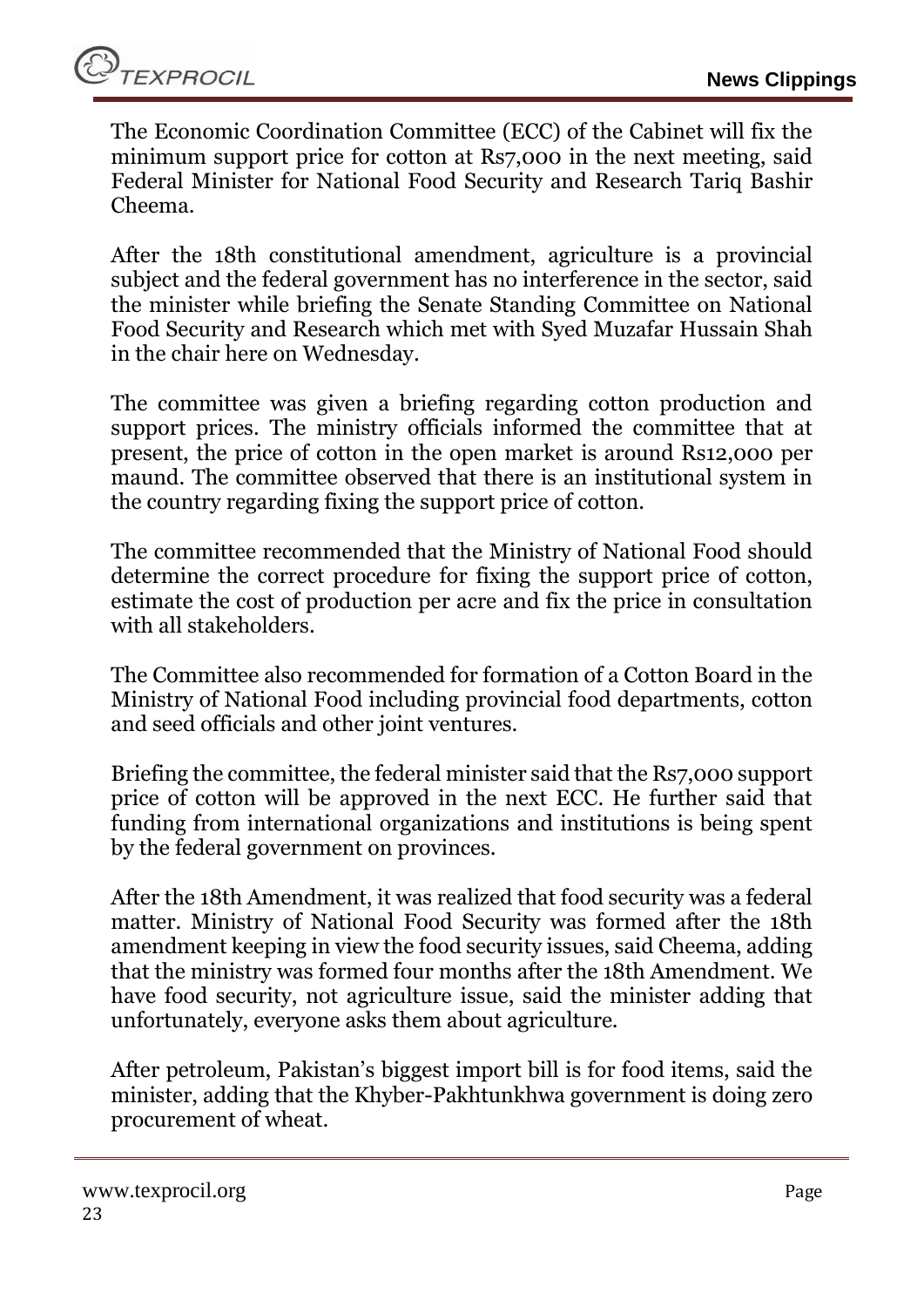An agreement has been reached between the federation and agriculture secretary Khyber-Pakhtunkhwa on wheat procurement, said the minister, adding that the federation is buying wheat in the KP and giving it to the province. If we still do not take sensible decisions, we will not be able to manage food security, he added.

Water reserves are dwindling, said the minister, adding that previous governments gave packages for agriculture, but unfortunately they did not reach the farmers.

"We are also under pressure from Afghanistan regarding food security, due to the Ukraine-Russia war", said Cheema, adding that according to a 2006 survey, 90 percent of the farmers in Punjab own 12 acres of land. There is no big farmer and they are further being burdened by imposing various duties, said the minister.

He urged for setting up a commission to look into the "agriculture matters" and let the truth be told and the blame game be stopped. The cause of declining agriculture is not one, but there are many issues. The government should subsidize farmers to go for solar, he added.

Cotton has been replaced by maize and rice, said the minister, adding that it is wrong to say that cotton cultivation is declining due to sugarcane.

The committee sought details on the budget allocation received by the Ministry of National Food. Further, the parliamentary panel asked for submitting details of the budget received and used by the ministry and related departments.

However, Jawed Yunus Tabba, CEO, Lucky Textile Mills said, "Heimtextil is the one opportunity, we have each year to meet our regular customers from Europe and from around the world on one platform. We are very excited to be a part of the first Heimtextil edition after the pandemic and most of our buyers have already confirmed meetings."

Over 2000 exhibitors (combined with co–located events) are participating in Heimtextil, Techtextil and Texprocess 2022. Heimtextil Summer Special, Techtextil and Texprocess open their doors in Frankfurt from 21 to 24 June. After the Corona-related break, exhibitors and visitors are looking forward to personal interaction. Over 120 exhibitors from Pakistan will be present at the three shows in June.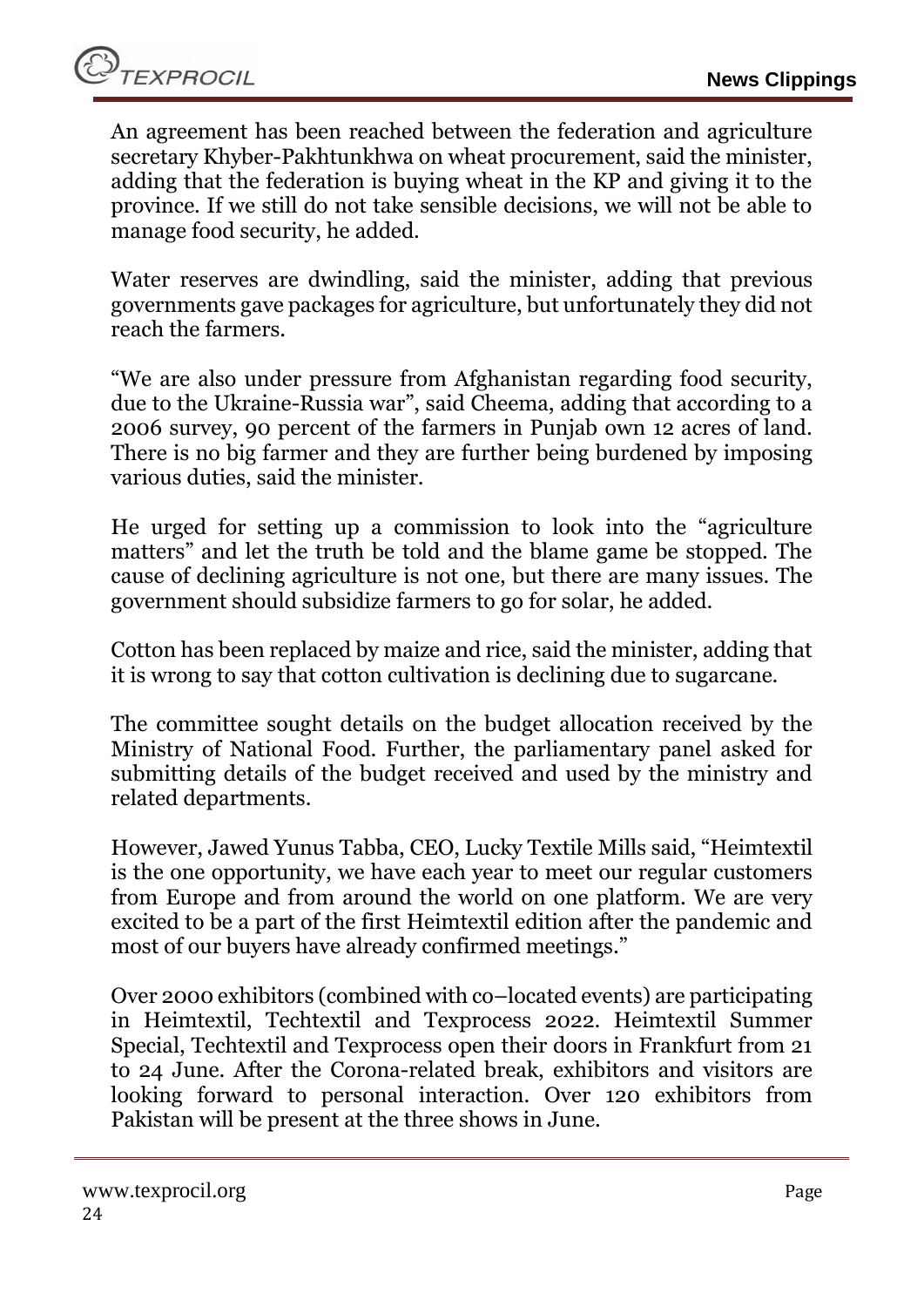Pakistan will have direct exhibitors such as Lucky Textile Mills, Sadaqat Limited, Gohar Textile Mills, Nishat Chunian, Nishat Mills, Adamjee Enterprises, Master Textile and Sapphire Finishing, as well as a national pavilion organized by Trade Development Authority Government of Pakistan.

ACS Textiles, Momtex Expo Limited, Noman Terry Towel Mills, Zaber & Zubair Fabrics and many more from Bangladesh will showcase their products.

Khurram Mukhtar CEO, Sadaqat Limited said, "Heimtextil is the perfect platform for showcasing our vast design potential. It's also the ideal place to meet with our customers and introduce them to the latest trends. We are looking forward to meeting our customers after the span of a pandemic and having a fresh start."

Techtextil promises a wide variety and breadth of product offerings as well as innovative strength on the part of suppliers – from carmakers, fashion designers, and medical technology specialists to industrial specialists. Exhibitors at Techtextil offer innovative materials for all requirements.

Sustainability is a theme that runs through all sectors of the textile value chain, triggering processes and releasing enormous innovative power in the process that's why it is being given emphasis. Denim Future Lab: The denim production of the future in hall 8.0, the future of the Denim industry will be spotlighted.

The Denim Future Lab highlights the industry's innovative approaches and presents advancements along many stages of the Denim processing chain.

At Texprocess, international manufacturers will showcase the latest machinery, equipment, processes and technologies for garment manufacturing and textile and flexible materials – ranging from design, cutting, sewing, knitting and embroidery to finishing, IT and logistics. Next edition of Heimtextil will be held from 10–13 January, 2023.

Separately, Coordinator Federation of Pakistan Chambers of Commerce and Industry Talat Sohail termed the budget as balanced in difficult economic conditions and expressed his concerns over cotton. Finance Minister mentioned crops like sunflower, canola, etc., but unfortunately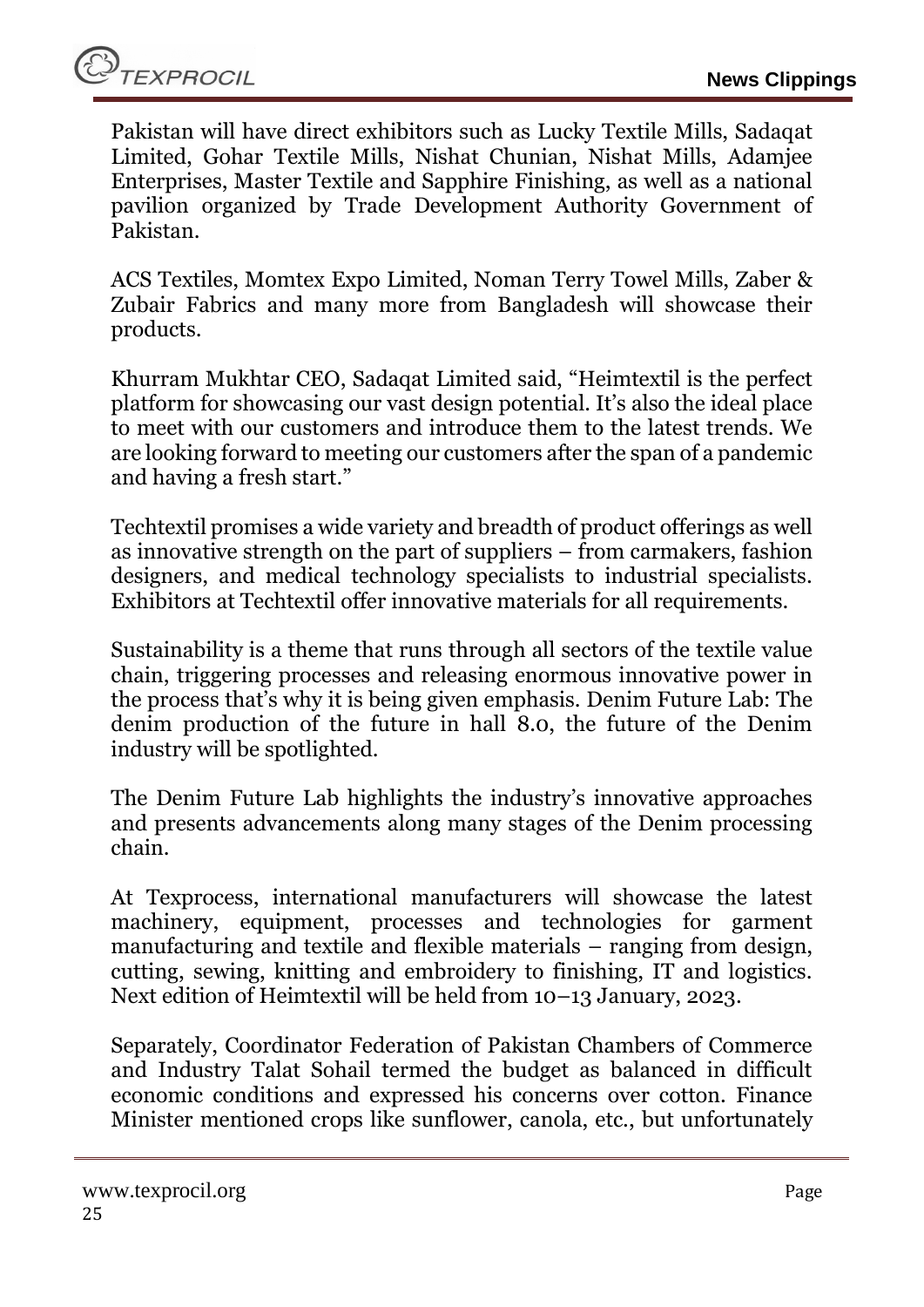did not mention cotton. However, cotton contains 60% cotton seed which produces edible oil. The increase in cotton production is due not only to cotton lint but also to edible oil. In the budget proposals, we had demanded abolition of taxes on cotton seed oil, cotton seed and oil cake. This can lead to difficulties and obstacles in increasing cotton production.

Several ministers, including the finance minister, supported our demand but did not even mention it in the budget, he said.

Only increase in cotton production can lead to appreciation of rupee, reduction of unemployment and stabilization of economy, he said.

Saqib Naseem, Chairman Pakistan Yarn Merchants Association (PYMA), and Muhammad Junaid Teli, Vice Chairman, Sindh & Balochistan region, have drawn attention of Minister for Finance & Revenue, Miftah Ismail over anomalies in federal budget 2022-23.

They elaborated that polyester filament yarn (HS Code 5402.3300, 5402.4600, 5402.4700 and 5402.5200), also known as manmade yarn, is the basic raw material for Pakistan's textile industry. The share of cotton in global fibre consumption has fallen from nearly 70 percent back in 1960, to only 27 percent by end-2020. Its place has now been captured by synthetic or man-made yarns.

"A very large SME sector of Pakistan's textile industry (more than 500,000 looms and knitting machines) consumes polyester filament yarn. The commercial importers of polyester filament yarn act as financiers to this SME sector and entertain the requirements of this SME sector using their own capital and resources", they said.

Saqib Naseem and Junaid Teli added that we have seen in the past that whenever the difference in WHT is more than one percent on commercial imports v/s industrial import, majority imports of polyester filament yarn shift towards industrial imports which leads to corruption and misuse of this facility and to the exchequer.

They further said that polyester filament yarn falls under the category of raw materials (SRO 1125) and in the previous budget FY 2021-22, the government imposed WHT at import stage one percent for industrial importers and two percent on commercial. However, in the federal budget 2022-23, the government has kept WHT at one percent for industrial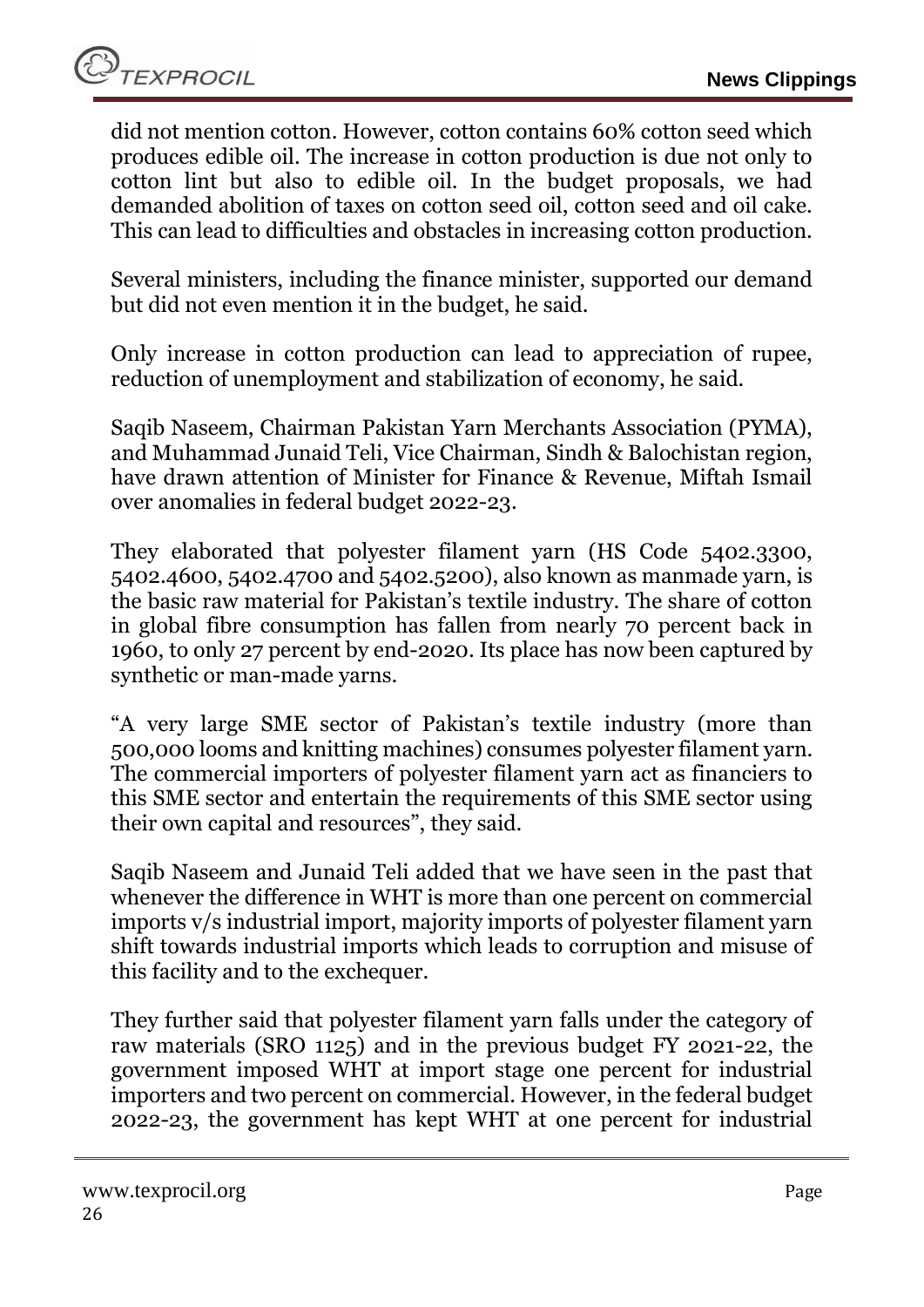imports falling under SRO 1125 whereas commercial importers shall be charged WHT at 3.5 percent with MTR and at 4 percent with FTR. Polyester filament yarn tariff already exists in the cascading system of polyester value chain and it is already on the higher side.

They urged Minister for Finance & Revenue, Miftah Ismail to kindly continue with two percent WHT with FTR on commercial imports on items falling under SRO 1125. Furthermore, in view of information from reliable sources, it has been learned that the government may impose ACD & RD on polyester filament yarn (HS Code: 5402.3300, 5402.4600, 5402.4700 & 5402.5200.

"Since these are basic raw materials of the textile industry, therefore we are requesting you not to impose any ACD and RD on these HS Codes. We would also request you to rationalize Customs duty tariff of Poy (5402.4600) & Polyester Filament Drawn Yarn (PFDY) at seven percent instead of present 11 percent."

Source: tribune.com.pk– Jun 17, 2022

**\*\*\*\*\*\*\*\*\*\*\*\*\*\*\*\*\***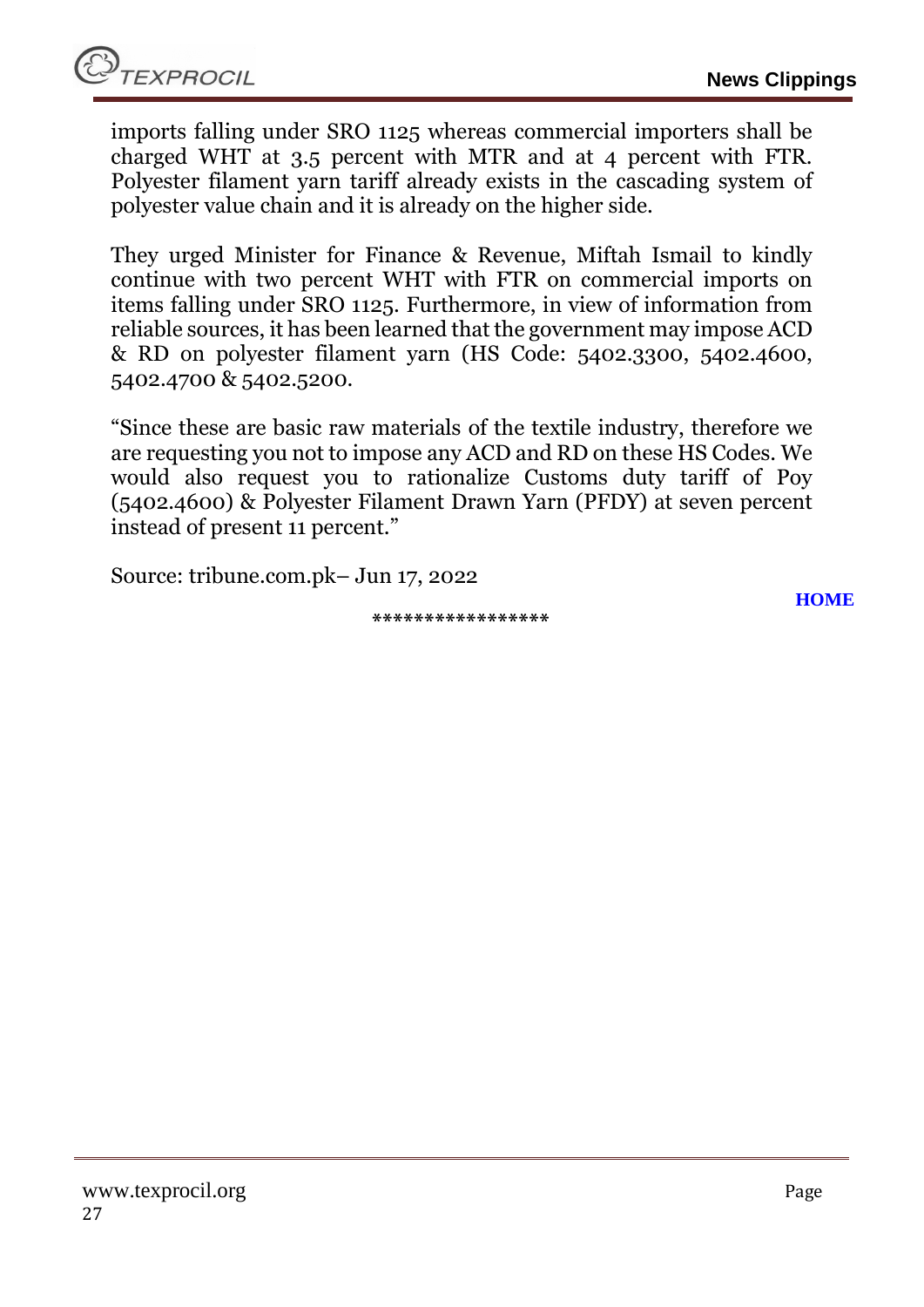#### <span id="page-27-0"></span>**Pakistan: Prices firm on cotton market amid slow trading activity**

Cotton Analyst Naseem Usman told that rate of cotton in Sindh is in between Rs 20,800 to Rs 21,000 per maund. The rate of cotton in Punjab is in between Rs 20,500 to Rs 22000 per maund.

1200 bales of Tando Adam were sold at Rs 20,700 to Rs 20,900 per maund, 400 bales of Shahdad Pur were sold at Rs 20,700 to Rs 20,800 per maund, 400 bales of Sanghar were sold at Rs 20,600 to Rs 20,750 per maund, 400 bales of Hyderabad were sold at Rs 20,600 to Rs 20,800 per maund and 100 bales of Burewala were sold at Rs 21500 per maund

The Kappas of Winder was available at Rs 9500 to Rs 9550 per 40 Kg. The rate of Phutti of Sakran was in between Rs 9500 to Rs 9600 per 40 Kg. The rate of New Kappas of Vehari was in between Rs 9500 to Rs 10,200, rate of Kappas of Mian Channu was in between Rs 9600 to Rs 10,000, rate of Kappas of Khanpur was Rs 8890 while Kappas of Chichawatni was Rs 9600 to Rs 10,000 Kappas was Rs 9400 to Rs 10,600.

Textile and clothing exports grew 28.26 per cent year-on-year to \$17.62 billion in the first 11 months of this fiscal year (11MFY22), mainly on the back of a massive depreciation in the rupee's value and a steady rise in global demand. According to data released by the Pakistan Bureau of Statistics (PBS) on Friday, the year-on-year growth rate in May was 56.02pc, the highest monthly growth rate.

The PBS data showed that ready-made garment exports jumped 30.63pc in value and 49.70pc in quantity during July-May, while the exports of knitwear edged up 36.44pc in value but dipped 4.34pc in quantity. Bedwear exports grew by 21.68pc in value and 15.19pc in quantity. Towel exports were up by 21.66pc in value and 7.17pc in quantity, whereas those of cotton cloth rose by 26.81pc in value and 7.14pc in quantity.

Among primary commodities, cotton yarn exports increased by 24.18pc, and those of yarn made from material other than cotton increased by 109.68pc.

The exports of made-up articles excluding towels rose by 15.19pc, while those of tents, canvas, and tarpaulin dipped by 2.16pc during the period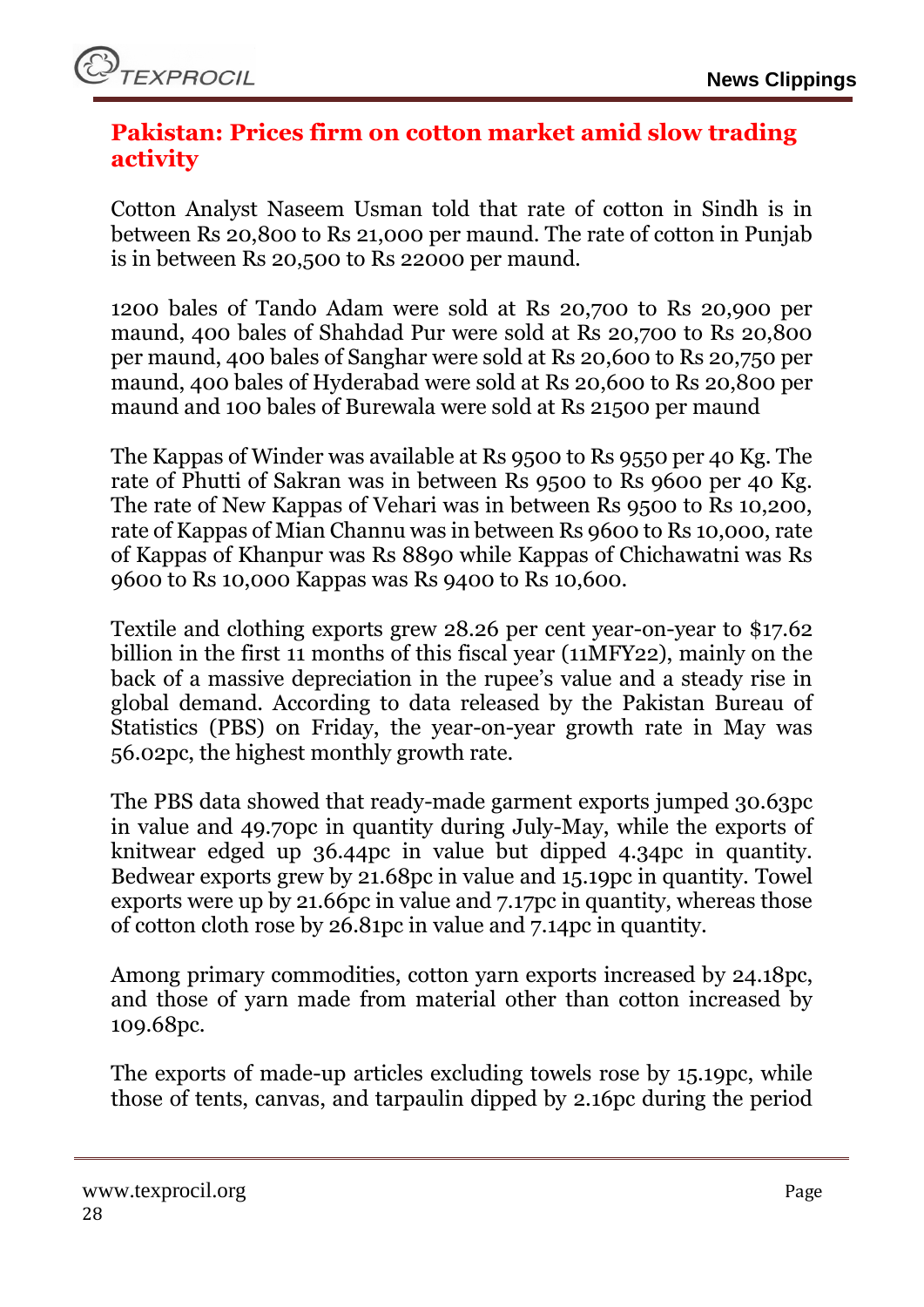TEXPROCIL

under review. During the review period, the export of art, silk, and synthetic textiles increased by 29.36pc.

Textile machinery imports increased 47.24pc year-on-year to \$722.605 million in July-May, reflecting textile industry expansion or modernisation.

To bridge the shortfall in the domestic sector, the industry imported raw cotton in July-May value, which posted an increase of 25.28pc, while the import value of synthetic fibre posted a growth of 19.29pc, followed by the import of synthetic and artificial silk yarn, which posted a gain of 28.80pc during the months under review.

In 11MFY22, imports of used clothing increased by 46.90pc compared to the same period last year. During the 11-month period, the country's overall exports posted a year-on-year growth of around 27.90pc to reach \$28.87bn up from \$22.57bn in the same period last year. The government has projected a target of \$31bn for 2021-22.

The government has already unveiled a textile and apparel policy last month with various measures to promote production as well as quality of textiles and clothing. In the budget 2021-22, the government drastically reduced duties and taxes on the imports of several hundred raw materials to bring down the input cost of exportable products. Liquidity issues were also resolved to a considerable extent by the timely release of refunds, customs rebates and the payment of cash subsidies.

Saqib Naseem, Chairman Pakistan Yarn Merchants Association (PYMA), and Muhammad Junaid Teli, Vice Chairman, Sindh & Balochistan region, have drawn attention of Minister for Finance & Revenue, Miftah Ismail over anomalies in federal budget 2022-23.

They elaborated that polyester filament yarn (HS Code 5402.3300, 5402.4600, 5402.4700 and 5402.5200), also known as man-made yarn, is the basic raw material for Pakistan's textile industry. The share of cotton in global fiber consumption has fallen from nearly 70 percent back in 1960, to only 27 percent by end-2020. Its place has now been captured by synthetic or man-made yarns.

"A very large SME sector of Pakistan's textile industry (more than 500,000 looms and knitting machines) consumes polyester filament yarn. The commercial importers of polyester filament yarn act as financiers to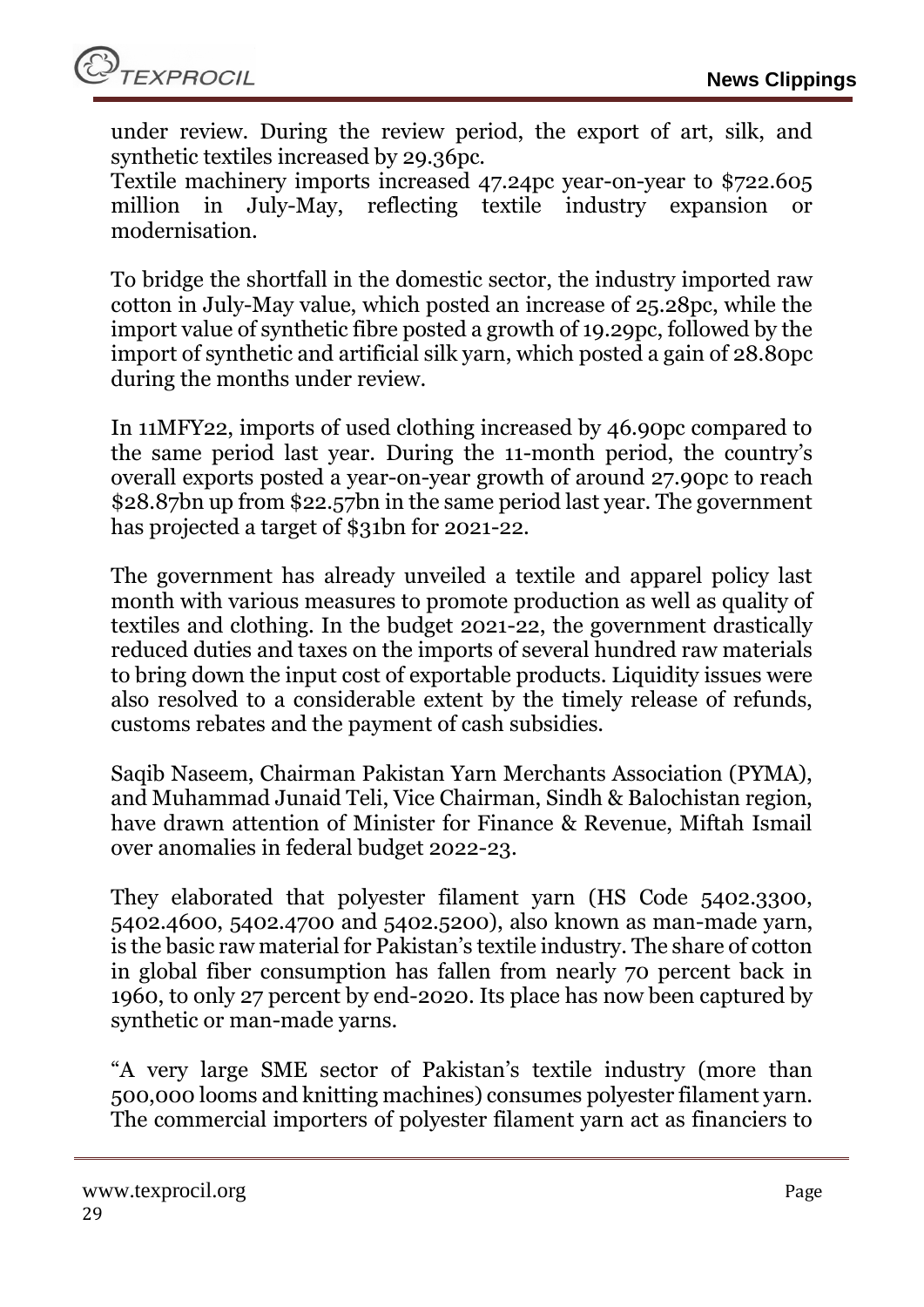this SME sector and entertain the requirements of this SME sector using their own capital and resources", they said.

Saqib Naseem, Junaid Teli added that we have seen in the past that whenever the difference in WHT is more than one percent on commercial imports v/s industrial import, majority imports of polyester filament yarn shift towards industrial imports which leads to corruption and misuse of this facility and to the exchequer.

They further said that polyester filament yarn falls under the category of raw materials (SRO 1125) and in the previous budget FY 2021-22, the government imposed WHT at import stage one percent for industrial importers and two percent on commercial.

However, in the federal budget 2022-23, the government has kept WHT at one percent for industrial imports falling under SRO 1125 whereas commercial importers shall be charged WHT at 3.5 percent with MTR and at 4 percent with FTR. Polyester filament yarn tariff already exists in the cascading system of polyester value chain and it is already on the higher side.

Saqib Naseem, Junaid Teli urged Minister for Finance & Revenue, Miftah Ismail to kindly continue with two percent WHT with FTR on commercial imports on items falling under SRO 1125. Furthermore, in view of information from reliable sources, it has been learned that the government may impose ACD & RD on polyester filament yarn (HS Code: 5402.3300, 5402.4600, 5402.4700 & 5402.5200).

Since these are basic raw materials of the textile industry, therefore we are requesting you not to impose any ACD and RD on these HS Codes. We would also request you to rationalize Customs duty tariff of Poy (5402.4600) & Polyester Filament Drawn Yarn (PFDY) at seven percent instead of present 11 percent.

The Spot Rate of new cotton remained unchanged at Rs 20,600 per maund. The Polyester Fiber was available at Rs 310 per kg.

Source: brecorder.com– Jun 19, 2022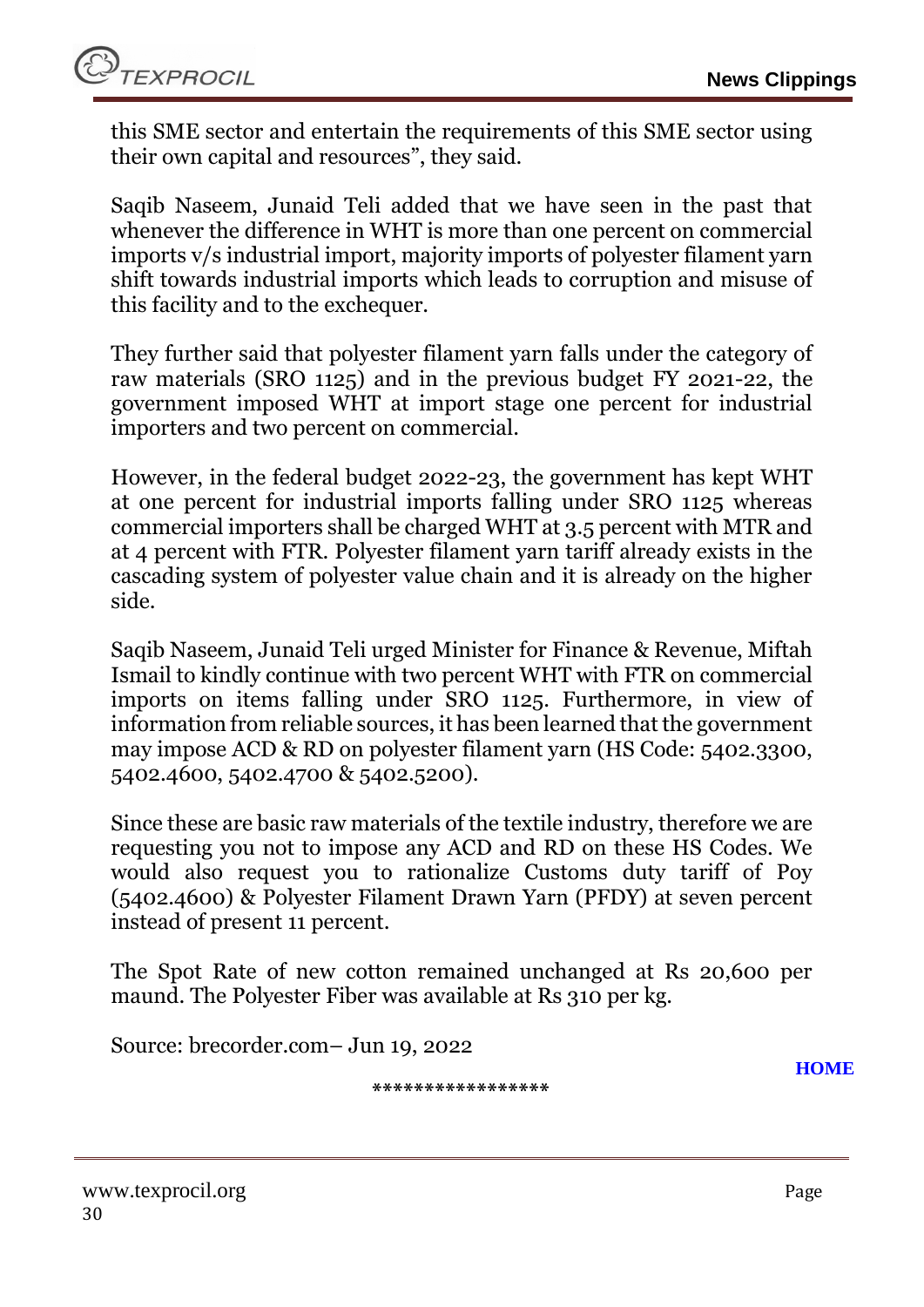#### <span id="page-30-0"></span>**Bangladesh regulators approve introduction of 2 Bt cotton varieties**

Bangladesh regulators recently agreed to introduce the transgenic Bt cotton in the country. With low yields, the country's homegrown cotton varieties produce only 3 tonnes of cotton per hectare. Two Bt varieties that the regulators have initially approved will would yield over 4 tonnes per hectare. Farmers will save costs on pesticides against bollworm too.

The Bangladesh National Technical Committee on Crop Biotechnology (BNTCCB), at a recent meeting, gave the go-ahead for two Bt cotton varieties, both sourced from the Hyderabad-based Indian company JK Agri Genetics.

Bangladesh has to pay up to \$5 billion annually to import cotton, a key raw material for the apparel industry. The US Department of Agriculture recently projected that Bangladesh would have to import nearly 9 million bales of cotton in 2022-23 against a paltry domestic production of 155,000 bales.

Once introduced, Bt cotton will be Bangladesh's second geneticallyengineered crop after Bt brinjal was introduced in 2013. The approval of another such product–vitamin A-enriched golden rice–has been pending with regulators for the past four years.

The Cotton Development Board's (CDB) field experiments found that farmers would earn over Tk 100,000 more from each hectare of Bt cotton compared to their earnings from the cultivation of traditional varieties, Bangla media reported.

Source: fibre2fashion.com– Jun 19, 2022

**\*\*\*\*\*\*\*\*\*\*\*\*\*\*\*\*\***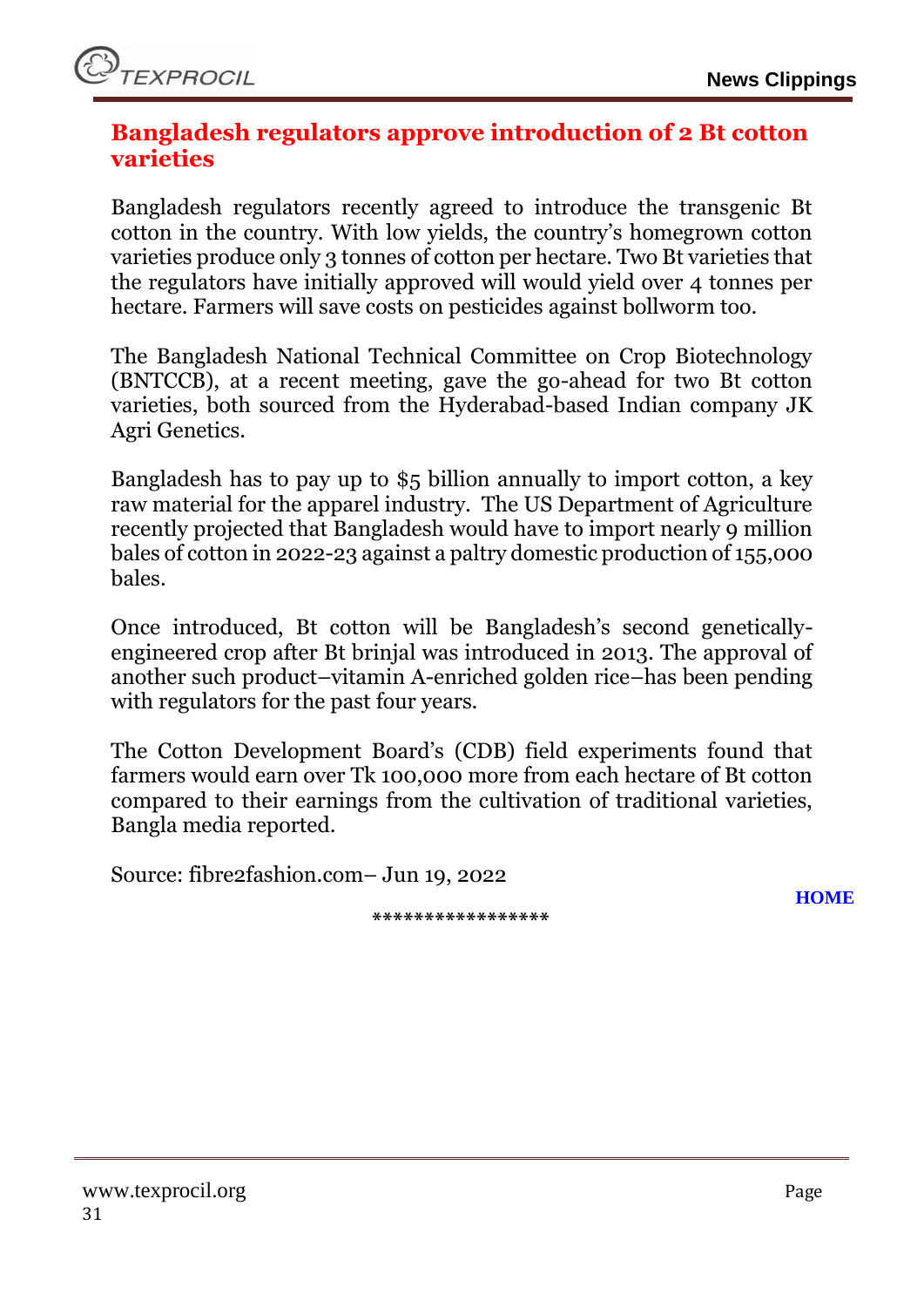# **NATIONAL NEWS**

### <span id="page-31-0"></span>**India, EU trade pact to help unleash significant untapped potential: Goyal**

With India and the European Union (EU) formally resuming negotiations for proposed agreements on trade, investments and geographical indications (GI), Commerce and Industry Minister Piyush Goyal has said implementation of these pacts would help unleash the significant untapped potential for enhancing economic ties between the two regions.

India and the EU on June 17 formally resumed negotiations on the proposed agreements, after a gap of over eight years. Goyal said they were here to relaunch the negotiations for a fair, equitable and balanced free trade agreement (FTA) between the EU and India.

"We have our teams in place…It will further strengthen our relations. Our bilateral trade has grown significantly in the last few months…There is a significant untapped potential which we will hope to unleash with the execution of these three agreements — trade , investment and GIs," he told reporters here.

India had started negotiations for a trade pact, dubbed the Bilateral Trade and Investment Agreement (BTIA), with the 27-country economic bloc in 2007, but the talks stalled in 2013 as both sides failed to reach an agreement on key issues, including customs duties on automobiles and spirits, and the movement of professionals. Asked about the key demands from the Indian side, Goyal said India wishes to engage with the world on modern products and look at areas where it can gain in terms of new technology and investments.

"All cards are on the table and we are coming with an open heart and an open mind… Agreements do not have to always be about gain or demands, I think agreements also have to be which is good for both negotiating teams and for the people," he said.

He added that there was a time when India was "super sensitive" on issues like gender and sustainability, but in the last few years, the country has demonstrated to the world "very deep commitment on these subjects".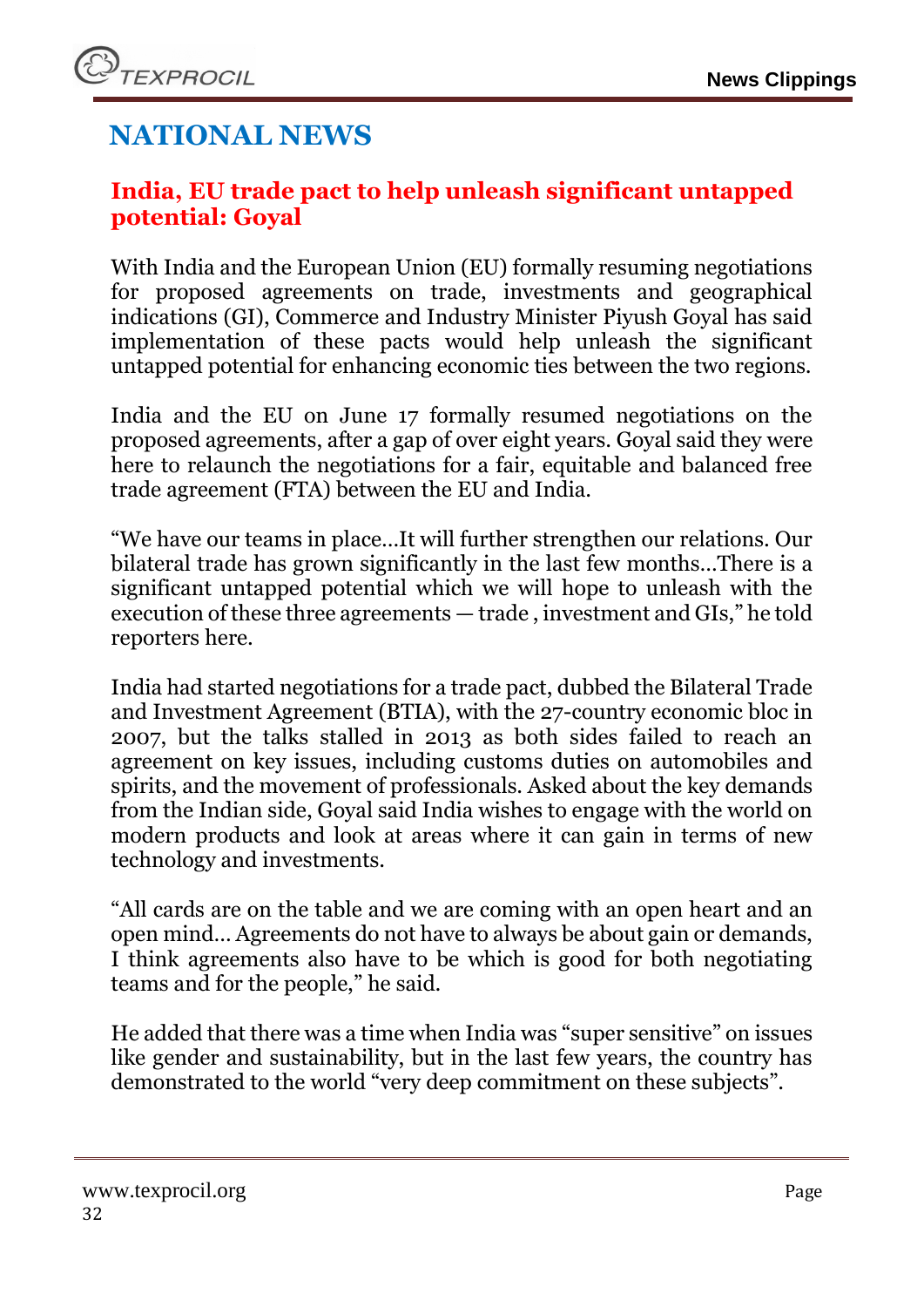"We are looking at technology, we are looking at long term larger finance and low cost in order to transition much faster on the sustainable side," he added. European Commission Executive Vice-President Valdis Dombrovskis said both sides are aiming for an ambitious and comprehensive FTA.

When asked about the major demands of the EU on automobile, wines and sustainability issues, he said, "According to WTO (World Trade Organisation) standards, these kinds of agreements have to cover essentially all trade. There can be some specific exemptions…As regards sustainability, I will say no modern agreement in the EU is possible without ambitious trade and sustainable development chapters." These chapters typically cover issues related to employment, broader environment, human and labour rights, he added.

"The next round of negotiations will take place from June 27 till July 1 in New Delhi. We are pursuing an ambitious timeline and we aim to conclude the talks by the end of 2023," Dombrovskis said. The EU and India are already major trading partners, with an annual trade of 120 billion Euros. The EU is India's third largest trade partner, accounting for almost 11 per cent of Indian trade in 2021. India is the EU's 10th most important trading partner, accounting for just over 2 per cent of EU trade in 2021. This relatively small share of overall EU trade in goods points to a large untapped potential, he added.

India's merchandise exports to EU member countries stood at about USD 65 billion in 2021-22, while imports aggregated to USD 51.4 billion. A GI is primarily an agricultural, natural or a manufactured product (handicrafts and industrial goods) originating from a definite geographical territory.

Typically, such a name conveys an assurance of quality and distinctiveness, which is essentially attributable to the place of its origin. The famous goods which carry this tag include Basmati rice, Darjeeling tea, Chanderi fabric, Mysore silk, Kullu shawl, Kangra tea, Thanjavur paintings, Allahabad surkha, Farrukhabad prints, Lucknow zardozi and Kashmir walnut wood carving.

Source: financialexpress.com– Jun 18, 2022

**\*\*\*\*\*\*\*\*\*\*\*\*\*\*\*\*\***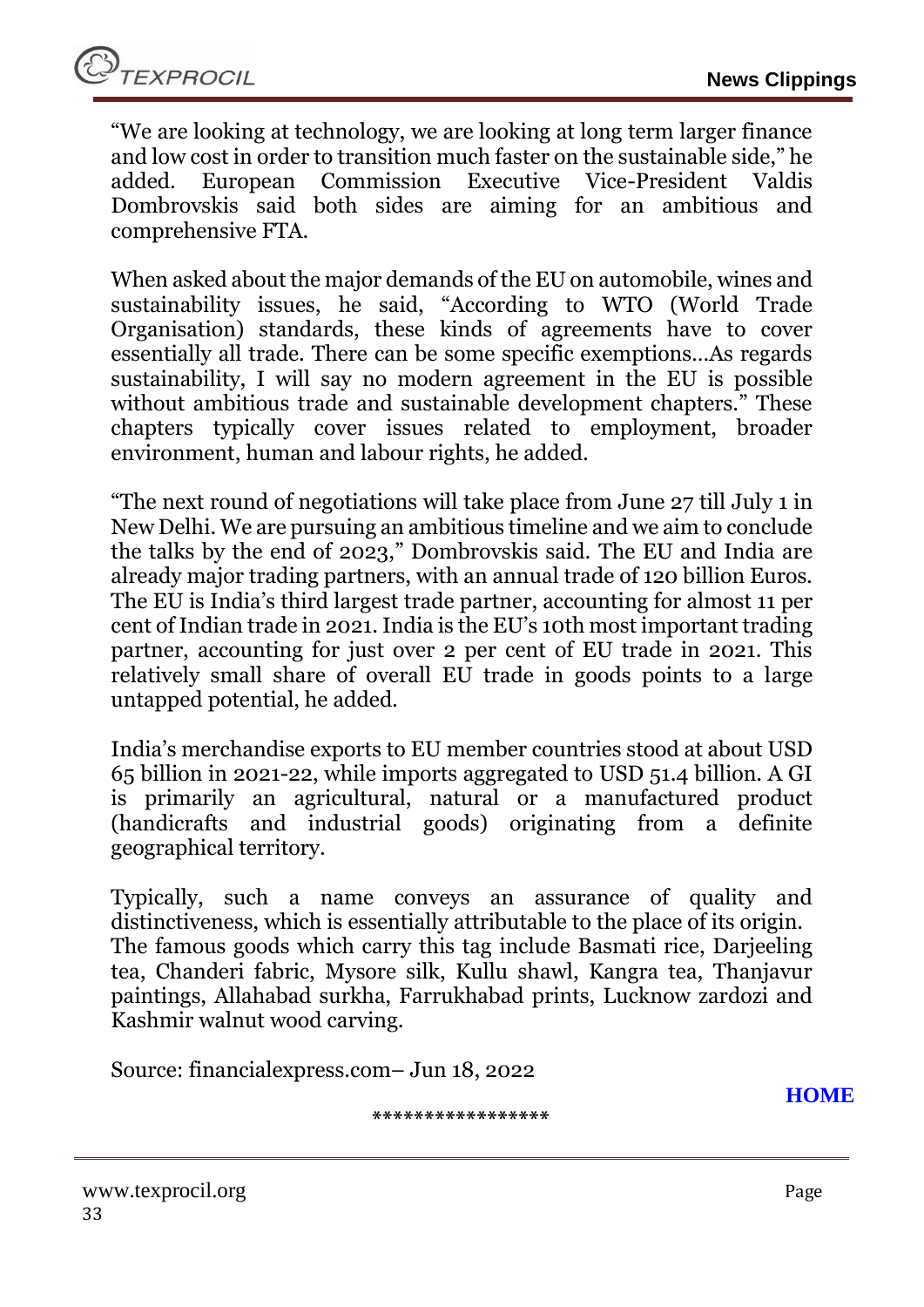#### <span id="page-33-0"></span>**CAI cuts cotton crop estimate for 2021-22 on lower yield, crop damages**

*Seeks extension in window for duty-free import shipments till December 31, 2022*

Ahmedabad, June 18 Lower yield, unseasonal rains during the initial months of harvest coupled with the reduced acreage has led the cotton trade body, Cotton Association of India (CAI) to reduce its crop estimate to 315.32 lakh bales (each of 170 kg) for the season 2021-22. The latest crop estimate is about 12 per cent lower from its first estimate of 360.13 lakh bales at the start of the season in October 2021.

Speaking to Businessline, Atul Ganatra, President, CAI said, "The unseasonal rains in October 2021 caused damages to the crop. The yield has taken a hit because of that. Also, the sowing was less therefore there is a reduction in the crop estimates."

States that are impacted

CAI's May estimate for cotton crop of 2021-22 showed maximum impact in Gujarat (-4.24 lakh bales), Maharashtra (-2.46 lakh bales) and Telangana (-2.5 lakh bales). Also, the Centre's third advance estimates released in May 2022 projected reduction in crop size to 315.43 lakh bales, 13 per cent lower than first estimate of 362.19 lakh bales.

Amidst reduced cotton output estimates and surging prices, the trade bodies have also requested the Centre for extension in the window for duty-free import of cotton from September 30, 2022 to December 31, 2022.

Imports

On imports, Ganatra stated that the import shipments have slowed down due to uncertainty on duty relaxations. The imports are likely to be at 15 lakh bales, of which about 7 lakh bales have already arrived at the Indian ports.

CAI along with the Confederation of Indian Textile Industry (CITI) last week requested the Union Textiles Ministry for an extension in the shipment window for duty-free import of cotton.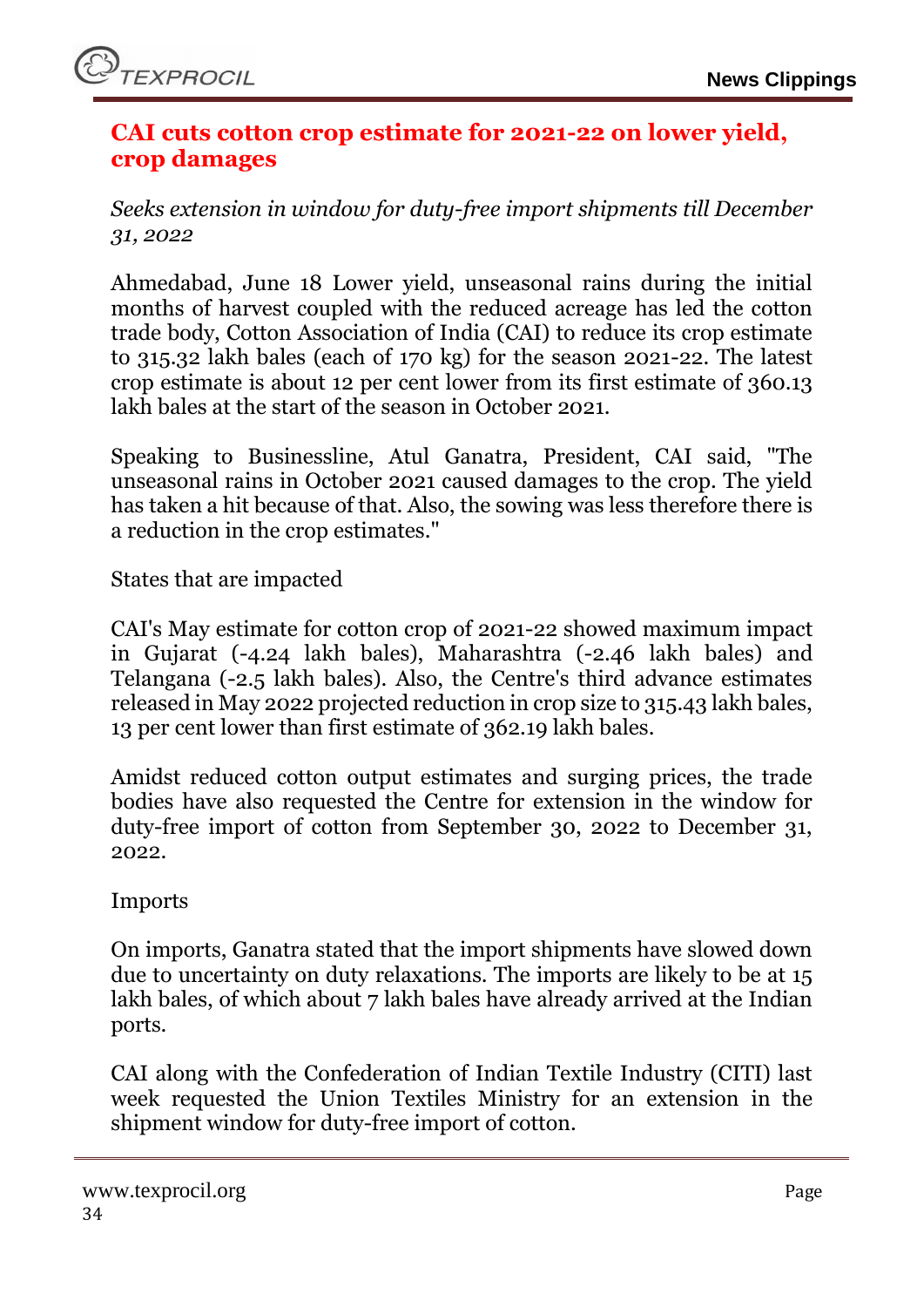The textile players have already cut down their production by about 20-30 per cent owing to the cotton shortage and unviable cotton prices in the domestic market. The reduction in crop estimates is not likely to impact the prices as the consumption has also taken a hit amidst already higher prices. The ginned cotton prices quoted at  $\overline{\tau}1,00,000$  per candy (356 kg) for 29 mm variety in the spot markets.

"The average monthly consumption which was about 29 lakh bales, has reduced to 22.5 lakh bales in June. And it is further on a decline. In our earlier estimates, we projected total cotton consumption at 350 lakh bales, which has now been reduced to 315 lakh bales," he said.

The trade expects the consumption to further fall to about 305 lakh bales in coming four months as the mills continue to face uncertainty on supplies, quality and price of the cotton.

As per CAI estimates, of the projected crop size of 315 lakh bales, about 288 lakh bales or 91 per cent crop has arrived in the markets so far. CAI expects the Tamil Nadu summer crop arrivals to begin from June, July and August.

Source: thehindubusinessline.com– Jun 18, 2022

**\*\*\*\*\*\*\*\*\*\*\*\*\*\*\*\*\***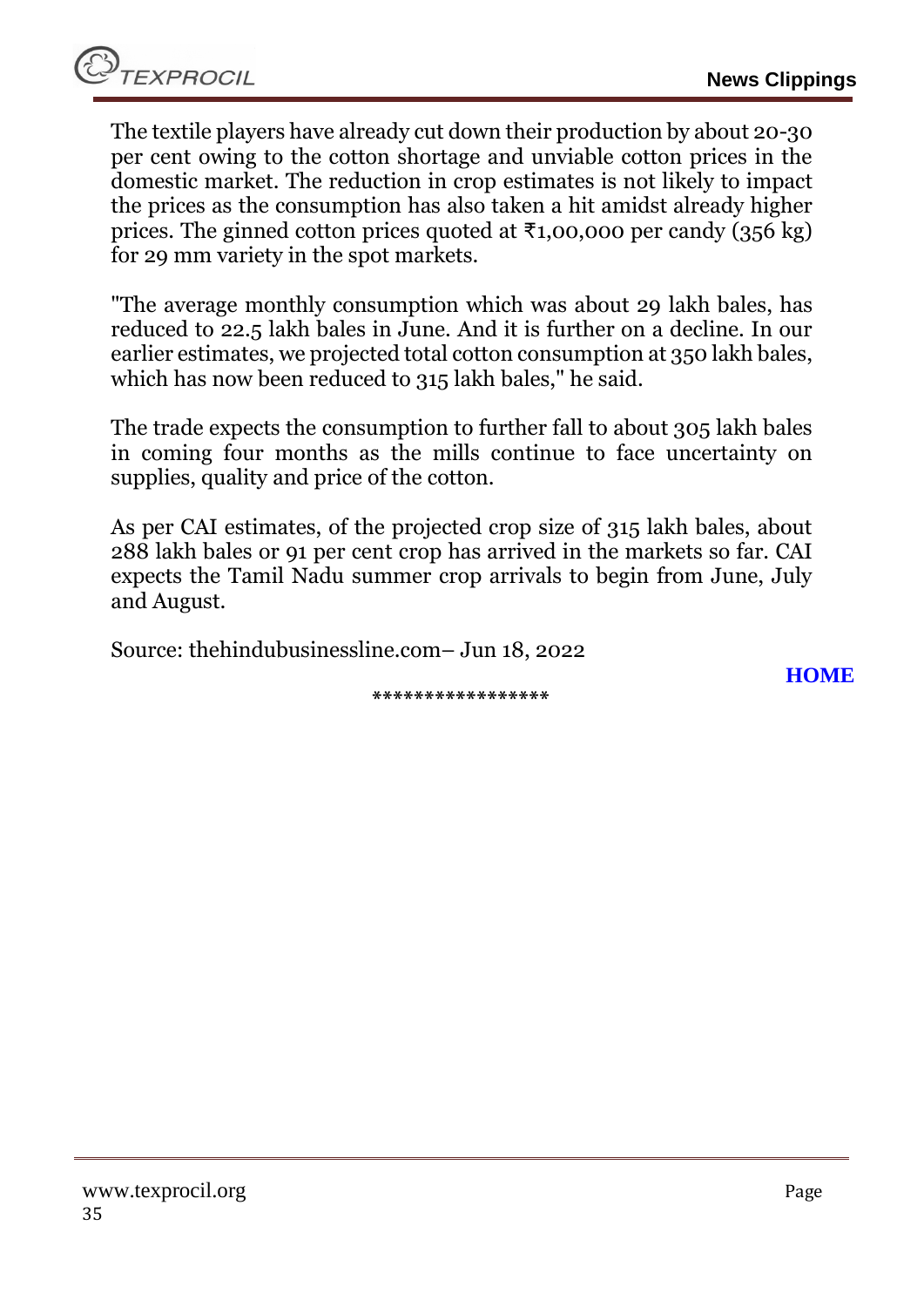#### <span id="page-35-0"></span>**Raw material price hike pinch India's textiles, apparel exports in 2022-23**

After seeing a rise of 41 per cent in India's textiles and apparel exports to \$44.4 billion in 2021-22, the increase in cotton and yarn prices is leading to a demand drop of at least 10 per cent so far during the current financial year, say industry sources.

According to Wazir Textile Index, almost all the top companies in the sector – including Welspun, Vardhman, Arvind, Trident, KPR Mills, Indo Count, RSWM, Filatex, Nahar Spg, and Indorama – saw an increase in sales during the last financial year. Industry bodies say that this demand has declined during the first two months of the financial year.

"Last year's rise in exports was owing to pent-up demand in the US and Europe and China Plus One Policy followed by several countries. Factories in India were also not much affected by the pandemic last year. Even the unlisted companies have performed well.

This year, demand has slowed down as raw material prices are too high," said Narendra Goenka, chairman of the Apparel Export Promotion Council (AEPC). The industry body is of the view that the sector is seeing a demand drop of at least 10 per cent during the first two months of the fiscal, compared to the same time in 2021-22.

Among the companies, Welspun saw a 13 per cent increase in sales, Vardhman around 60 per cent, Arvind around 65 per cent, and Trident nearly 54 per cent rise in sales in 2021-22, compared to the pandemic-hit 2020-21.

During the last financial year, the majority of the rise came from the United States, which contributed to 27 per cent of India's textiles and apparel exports, followed by 18 per cent by the European Union, 12 per cent by Bangladesh, and 6 per cent by UAE.

The price of cotton in India had more than doubled to cross Rs 100,000 mark per candy during the current financial year, leading to an increase in yarn prices too. Industry bodies had approached the government seeking a ban on the futures trading of cotton and restrictions on cotton and yarn exports.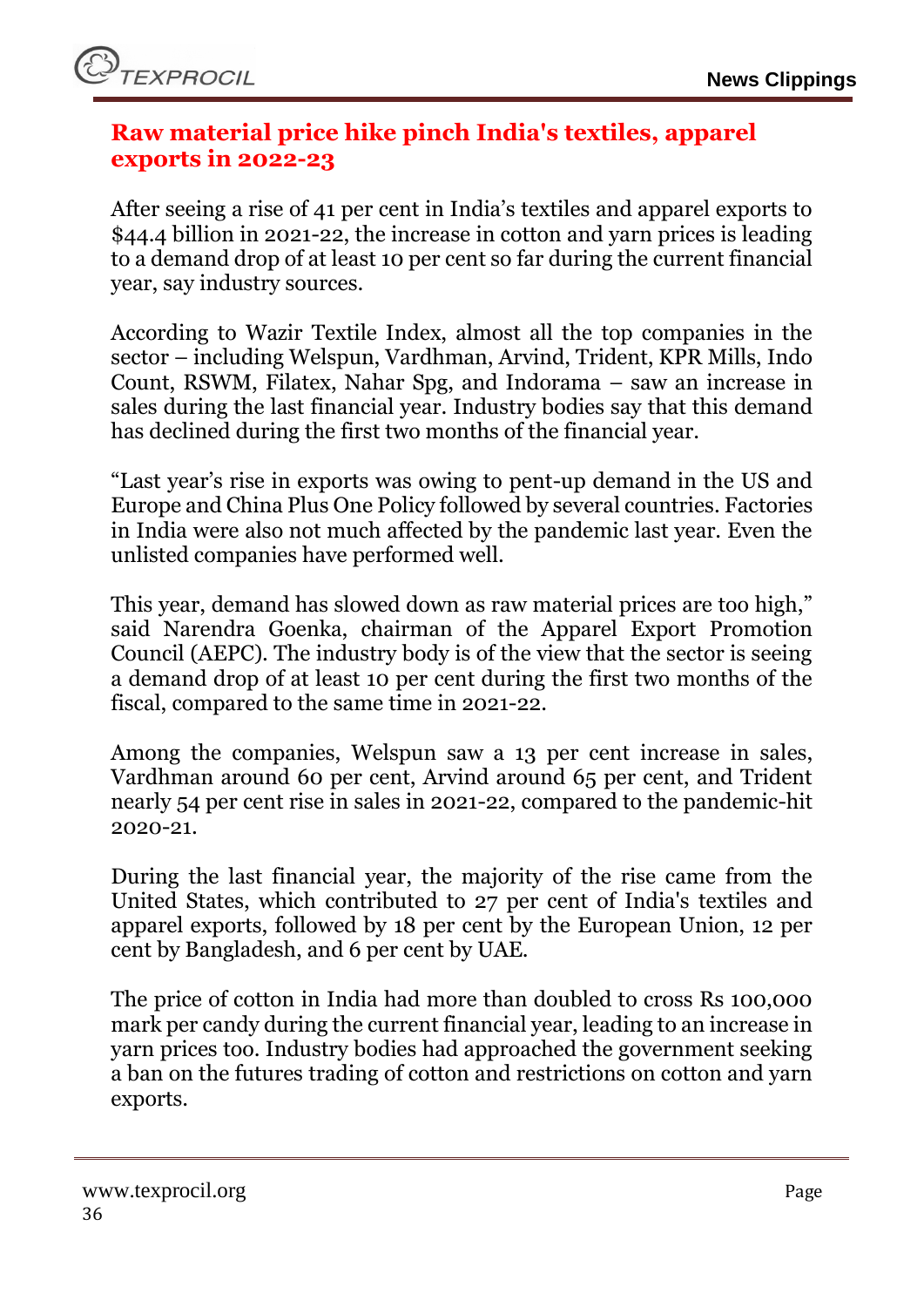"The crisis due to the rise in raw material prices is evident this year and hence, it may not be the same as last year. Those who had large stocks of cotton or yarn taken at old rates will still benefit from this current rise," said Sanjay Kumar Jain of Delhi-based TT Ltd, which has its main manufacturing unit at Tiruppur in Tamil Nadu.

AEPC also blamed the Ukraine crisis that resulted in a rise in energy prices as one of the major reasons for the dip in demand from the US and Europe this year.

According to the media reports, new garment companies from countries like the Czech Republic, Egypt, Greece, Jordan, Mexico, Spain, Turkey, Panama, and South Africa have started negotiating with the Indian companies following the lockdown in China. However, industry players say such orders are minimal compared to last year.

Source: business-standard.com– Jun 19, 2022

**\*\*\*\*\*\*\*\*\*\*\*\*\*\*\*\*\***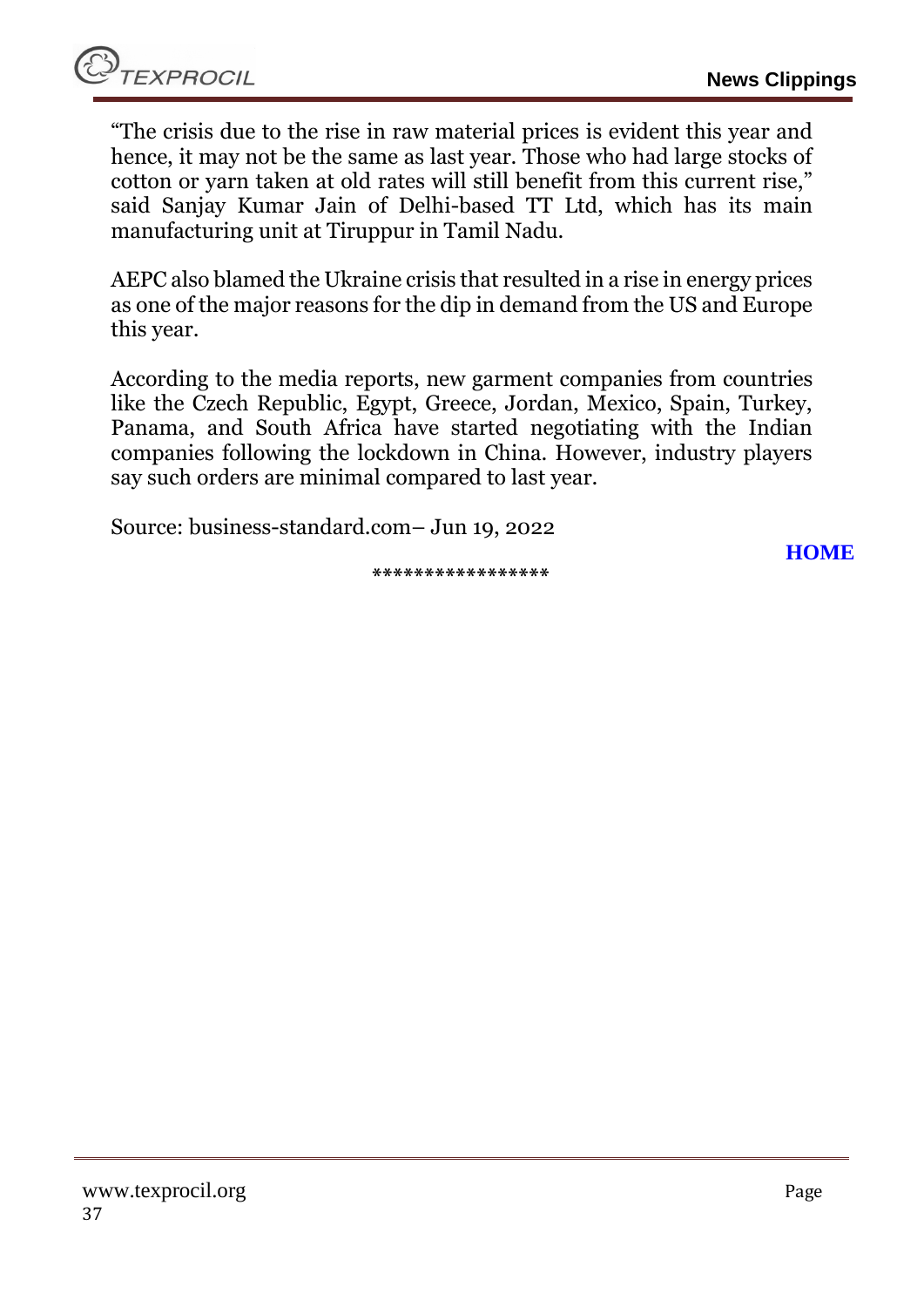#### <span id="page-37-0"></span>**Widening trade deficit: Prospects are for a doubling of current account deficit in FY23**

India's trade deficit widened to record levels in April-May this fiscal thanks to skyrocketing oil and commodity prices triggered by the war in Ukraine—which will pressure the current account. This is the broadest measure of India's goods and services transactions with the rest of the world.

Although India's exports rose by 25%, imports surged even higher, by 45%, when compared to April-May FY22. The deficit thus more than doubled to \$45 billion, although it is much less at \$27 billion if both goods and services are taken into account. Even the latter marks a five-fold increase from a year earlier.

The burgeoning deficit stems from costlier oil prices—the average crude basket was up by two-thirds to \$106.24 per barrel from a year before with serious consequences for the country that imports 85% of its requirements. A rule of thumb is that every increase in global oil prices by \$10 a barrel raises the current account deficit by \$9-10 billion. The deficit is expected to double in FY23 to 3.1% of GDP according to Fitch Ratings, financing of which could be worrisome if net inflows of foreign direct investments and portfolio investments are not at expected levels. But India has ample forex reserves.

The most efficacious policy response to deal with widening trade imbalances is to maintain an open and unrestrictive trade policy, as has been underscored by former chief economic advisor Shankar Acharya in his influential writings. That is a challenge in today's environment when protectionism is in the ascendant, and countries are tempted to resort to bans on exports to shore up domestic availability and cool down inflation. There has also been a significant hike in India's imports tariffs since FY15, which impacts trade expansion.

The noteworthy strides the country made toward a more liberal trade regime since the early 1990s was reflected in a steady rise in the share of good and services trade in GDP that peaked at 55.7% in FY13. Since then, and especially since FY15, this has declined, reaching a low of 40% in FY20.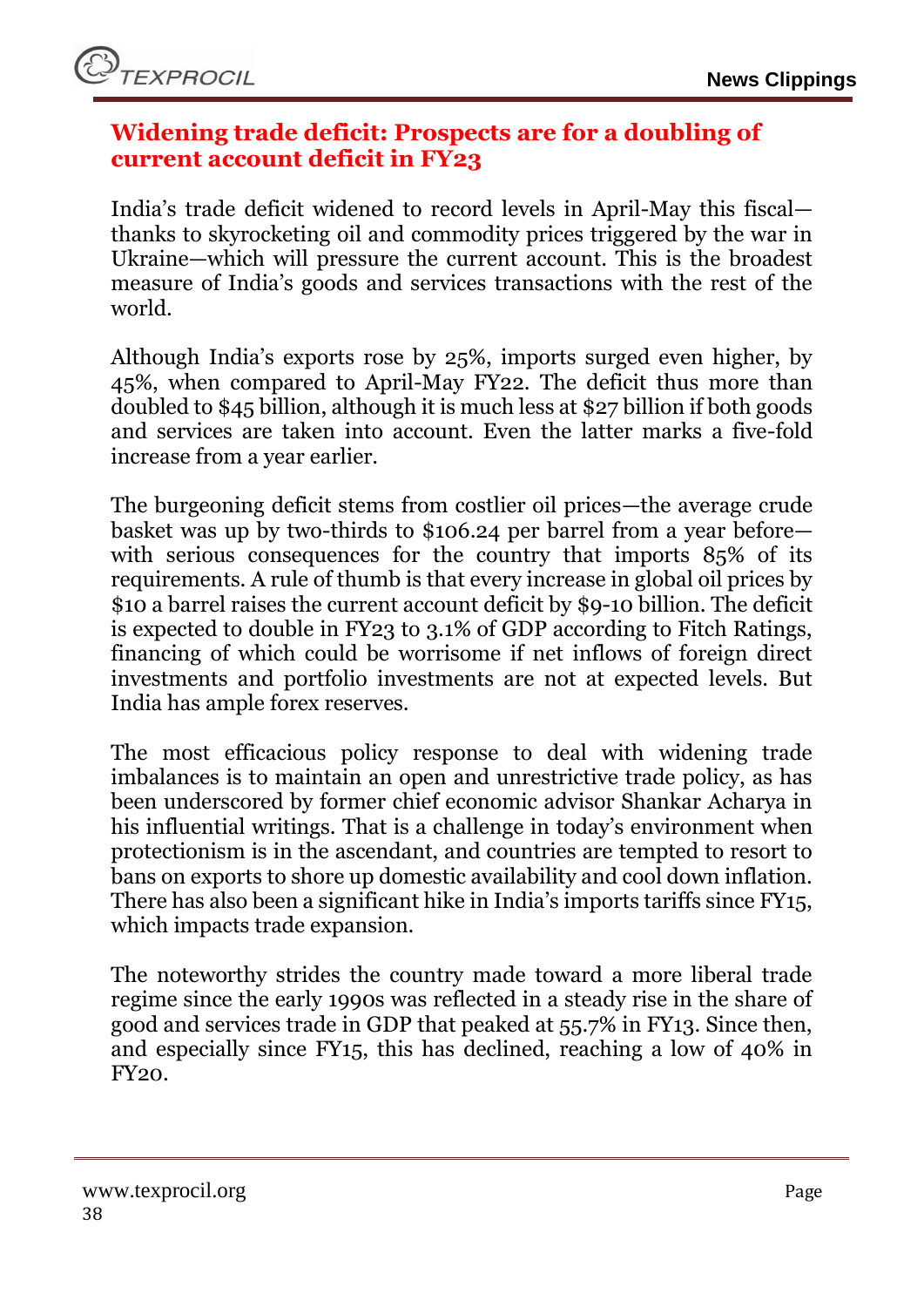The pandemic led to substantial declines in both exports and imports, followed by a sharp rebound in FY22 when the share of trade in GDP rose to 44%. Sustaining this uptrend should be a policy priority and entails phasing out the tariffs increases since FY15, among other measures.

On the export front, India has pushed ambitious targets; there is also a higher level of ambition in inking deep free trade agreements in contrast to the earlier ambivalence regarding their benefits. A comprehensive economic partnership agreement with the UAE and an economic cooperation and trade agreement with Australia have been recently signed. Several other deals are currently under negotiation.

India has also recently decided to join the US-led Indo-Pacific Economic Framework, along with 12 other countries, marking its return to that region after exiting from the Sino-centric Regional Comprehensive Economic Partnership.

All of this is to be welcomed as it opens up the prospect of India participating in global supply chains. But it calls for tariff reform as India's duties are much higher than its current and prospective FTA partners. While India should be mindful of past experience, negotiations entail a process of give and take, all of which is facilitated by a more open and unrestrictive trade policy. That is indeed the way forward.

Source: financialexpress.com– Jun 20, 2022

**\*\*\*\*\*\*\*\*\*\*\*\*\*\*\*\*\***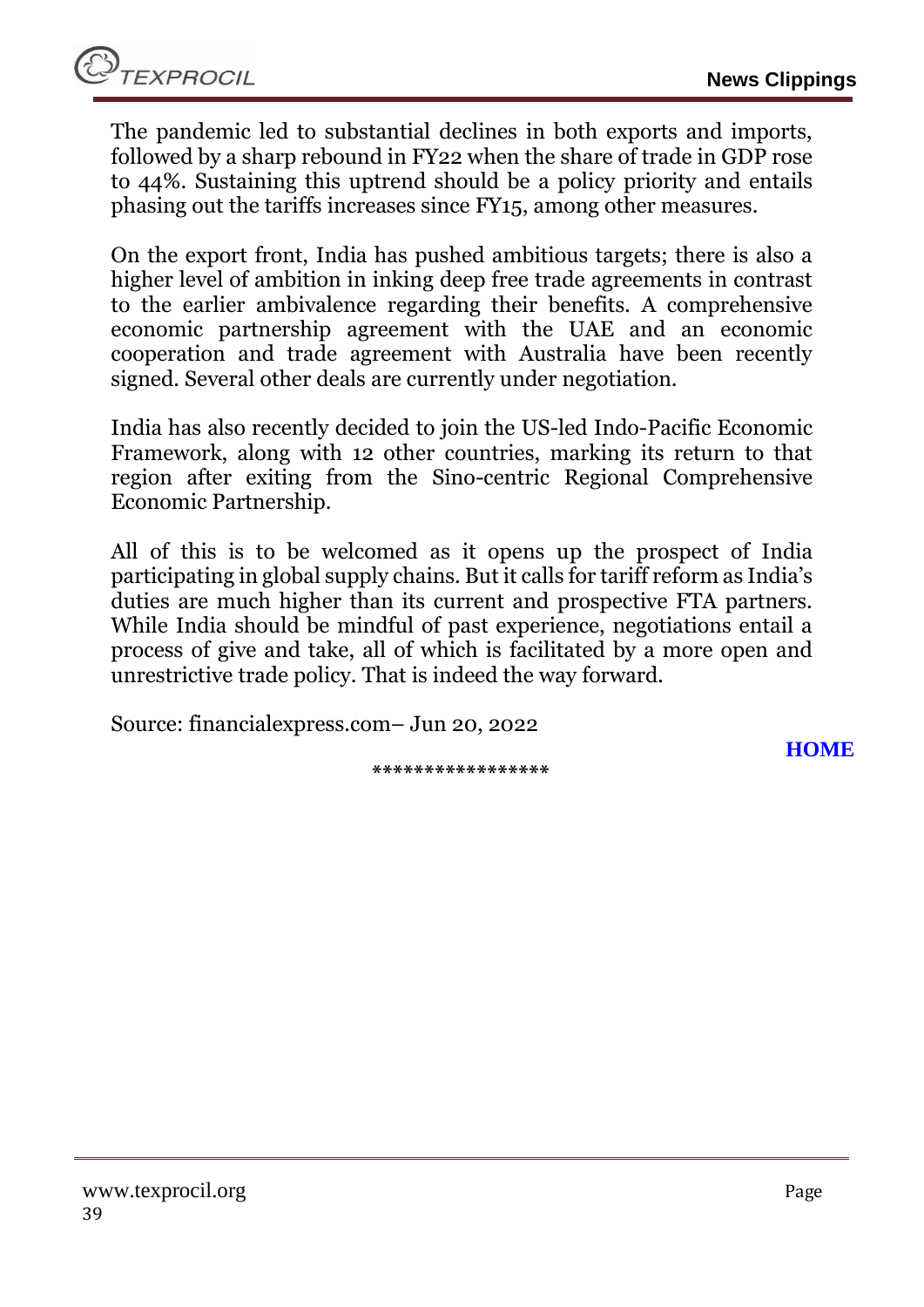#### <span id="page-39-0"></span>**India's trading partners—US, China account for a fifth of merchandise trade**

India's trade deficit with China was the largest in FY22. It was equivalent to 40 percent of the trade deficit for the year

India's foreign trade in merchandise goods rose sharply in 2021-22 with exports growing 44.6 percent and imports by 55.3 percent. The total value of merchandise trade crossed the \$1 trillion mark for the first time as exports rose to \$422 billion and imports to \$613 billion. Trade grew even though it was beset with multiple challenges including broken supply chains, shortage of containers and delays at ports.

The rise in trade, with imports outpacing exports, also led to a deterioration in India's trade balance. The trade deficit climbed, inching past the 2012-13 peak by a tiny margin.

The deterioration in the trade balance in that year was led by a jump in petroleum crude and gold imports bills. In FY 2022, the growth in exports and imports was led by a sharp rise in commodity prices as demand shot up when economies emerged after months of lockdown.

Here we look at trade data for 2021-22 published by the commerce ministry to visualise the flow of India's imports and exports for key trade partners.

India's favoured trade partners

India exports to 240 nations and jurisdictions and imports from 229. But trade flows with the US and China are the most significant.

Over a fifth of India's external merchandise trade in 2021-22 was with the US and China. The US wrestled back the top slot that it had lost to China the previous year, but the difference was just about \$4 billion.

India's export to the US and imports from there grew about 50 percent from a year ago, while imports from China grew about 45 percent, notwithstanding some anti-China sentiments. Exports to China stayed flat.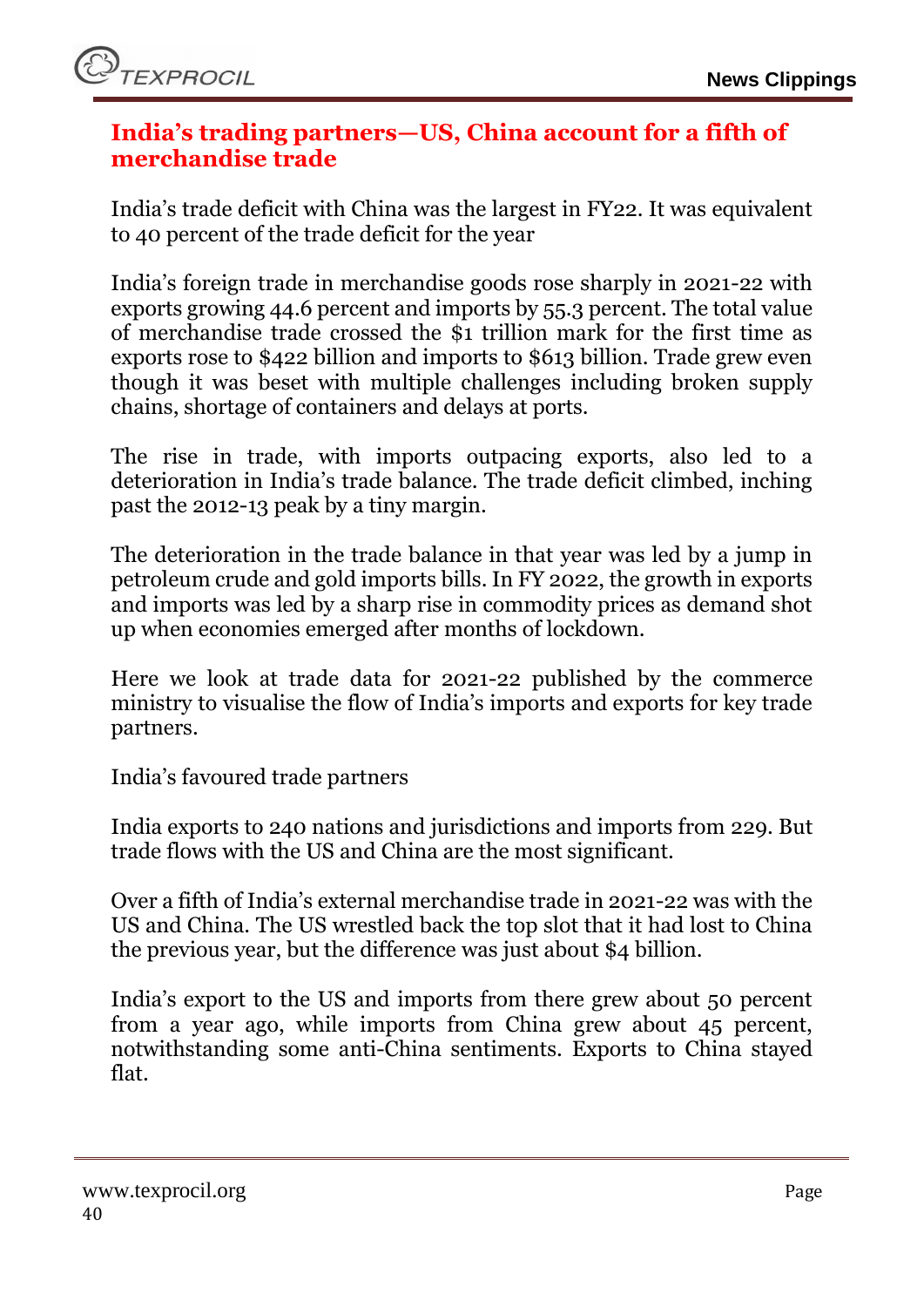

Among the top trading partners, bilateral trade in goods with Australia experienced the sharpest growth, both exports and imports doubled during the year. Yet, Australia accounts for just 2.4 percent of the value of goods traded between the two countries.

India's imports from oil-exporting countries also reported a sharp jump due to the elevated prices of crude petroleum. Imports from Saudi Arabia, Kuwait, Oman and Iraq more than doubled, while those from the United Arab Emirates and Qatar climbed nearly 70 percent.

Jump in the trade deficit

India's trade deficit jumped about 85.8 percent to \$190 billion in 2021-22. The largest trade deficit was with China, estimated at \$72.9 billion. That was equivalent to 40 percent of the trade deficit for the year. India's imports from China include electronic components, computer hardware, telecom instrument (mostly mobile phones), organic and other chemicals and machinery. The trade deficit with six oil-exporting countries—Iraq, Saudi Arabia, United Arab Emirates, Qatar, Kuwait and Oman—was equivalent to half of the total deficit.

Is the rising trade deficit worrisome?

India's current account deficit is expected to rise to a three-year high of more than \$40 billion in 2021-22, given the sharp rise in the merchandise trade deficit. India had reported a current account surplus in the pandemic year as the value of imports fell, helped in part by the decline in crude oil prices.

The merchandise trade deficit is one of the key components of the current account balance. Other components include net earnings from trade in services, net income on investments and net of workers' remittances. As long as earnings from trade in services and workers' remittances are robust, it will offset some part of the merchandise trade deficit. However, soaring prices of crude oil and other commodities can further widen the trade deficit and pressure the rupee to depreciate further.

Source: moneycontrol.com– Jun 20, 2022

**[HOME](#page-0-0)**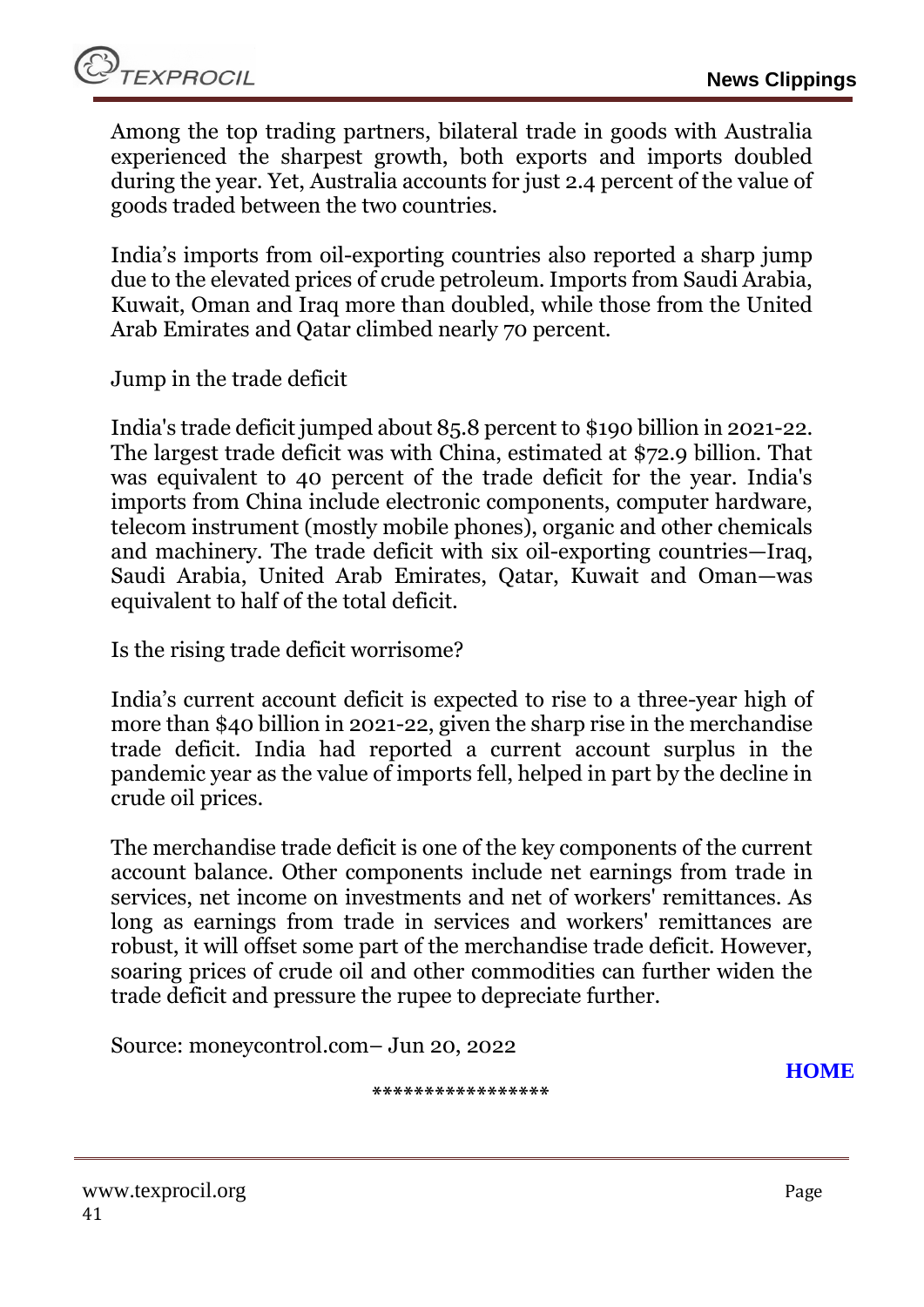#### <span id="page-41-0"></span>**Karnataka farmers eye more cotton, oilseeds, pulses this Kharif season**

Farmers in Karnataka are seen bringing in more area cotton, pulses and oilseeds this Kharif planting season. Acreages under cotton and sunflower have doubled till June 10, while pulses such as tur and green gram have increased as Kharif sowing is seen gaining pace.

Total acreages under the Kharif crop stood at 12.97 lakh ha till June 10, an increase of 10 per cent compared to 11.73 lakh ha in the same period last year, according to the Karnataka Agriculture Department. The state has received 99 per cent more rains during the January-May period, while the overall precipitation showed a deficit of 19 per cent in the first ten days of this year's monsoon season.

Till the end of May, about 3.18 lakh hectares were sown in districts like Chamarajanagar, Mandya, Hassan, Chikkamagalur, Tumkur, Koppal, Ramanagar, Mysuru and Chitradurga with crops such as jowar, greengram, blackgram, cowpea, sesamum, sunflower and cotton among others. This was ahead of the targeted 2.80 lakh ha for the period.

Cotton acreages stood at 1.21 lakh hectares as of June 10 compared to 0.59 lakh ha in the same period last year. In several parts of Karnataka, including Chamrajanagar, Haveri and Gadag districts, the long-staple variety of cotton is planted early in the season, where farmers have brought in more area under the fibre crop.

Contrary to the expectations, the area under pulses is seen rising in the state, with total acreages increasing to 3.33 lakh ha compared to 2.66 lakh ha. Tur has been planted in some 0.67 lakh ha as compared to 0.48 lakh ha. Similarly, greengram has been planted in 1.82 lakh ha (1.39 lakh ha). However, the black gram area has reduced marginally to 0.27 lakh ha ( 0.30 lakh ha).

Maize acreages stood at 2.02 lakh ha (2.11 lakh ha), while the overall area under cereals crop stood lower at 2.70 (3.78 lakh ha)

Among oilseeds, farmers are seen showing an increasing preference for sunflower and soyabean. The acreages under sunflower has almost doubled to 0.57 lakh ha as compared to 0.29 lakh ha, while soyabean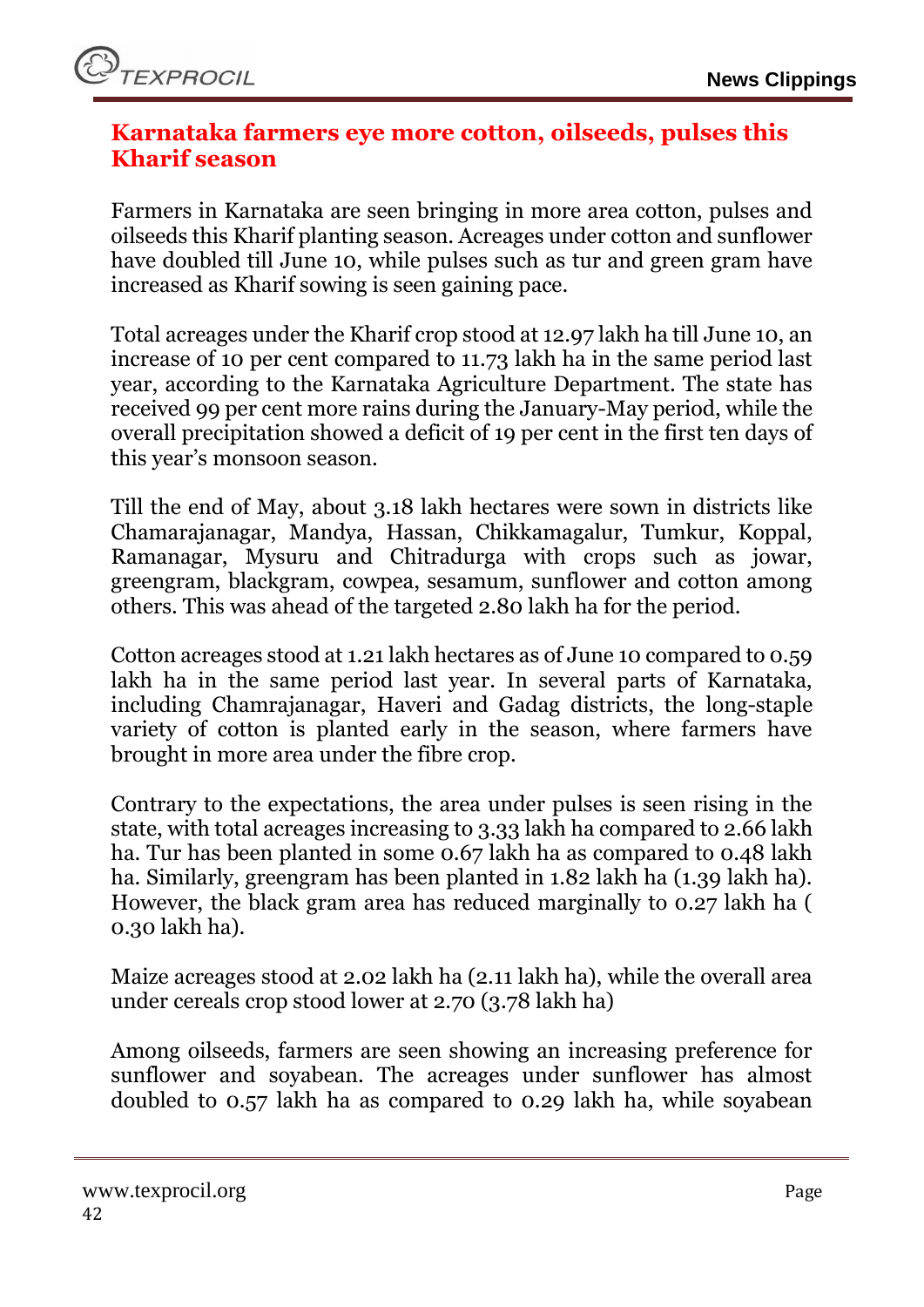**[HOME](#page-0-0)**

acreages have increased to 0.47 lakh ha (0.36 lakh ha). Groundnut has been planted in 0.26 lakh ha, the same as last year.

Sugarcane acreages have been a tad lower at 3.54 lakh ha compared to 3.66 lakh ha, while the tobacco area has increased to 0.71 lakh ha (0.64 lakh ha).

Karnataka has set a cereals production target of 97.61 lakh tonnes from an area of 35.98 lakh ha. For pulses, the acreage target is 22.77 lakh ha and production of 17.19 lakh tonnes. The state is targetting oilseeds acreage of 9.37 lakh ha and for cotton, some 7.28 lakh ha.

Source: thehindubusinessline.com– Jun 19, 2022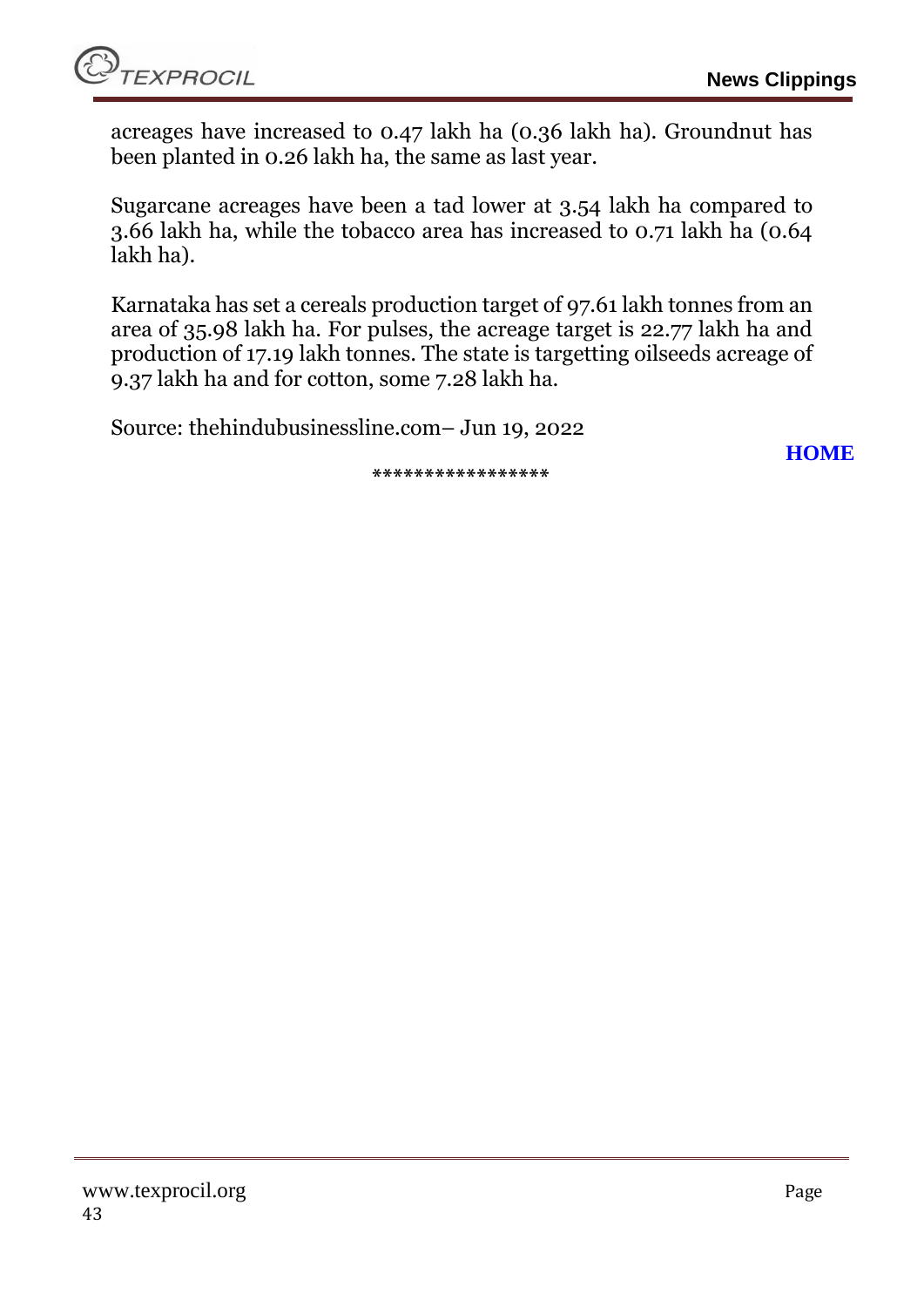#### <span id="page-43-0"></span>**Greater Noida: Expo mart to host jewellery & textile fairs for three days from today**

The Greater Noida Expo Mart will host two fairs from June 20-22. The 16th edition of the Indian Fashion Jewellery and Accessories Fair (IFJAS) and the 67th edition of the India International Garment Fair (IIGF) will be held at the mart on these days.

While over 150 exhibitors from across the country are expected to participate in the IFJAS, the IIGF will have over 400 domestic exporters of garments to around 1,500 buyers overseas.

IIGF has been approved by the state government under its one district one product scheme and the Centre as well. Piyush Goyal, the Union minister for textiles, consumer affairs, food and public distribution and commerce and industry, will inaugurate the event on Monday.

Officials said the jewellery fair, organised by the Export Promotion Council for Handicrafts (EPCH), would be held on the first and second floors of the mart. It will showcase products in fashion jewellery and accessories, belts and wallets, handbags and purses, fashion accessories, head and hair gears, stoles, scarves and shawls, among others. Some of the highlights expected at the fair are thematic fashion jewellery displays from UP, West Bengal, Delhi, Rajasthan, Maharashtra, Telangana, Tamil Nadu, Puducherry, Assam, Manipur and Nagaland.

"The exports of fashion jewellery and accessories was worth Rs 1,908.5 crore last year, a growth of 24.2% over the previous year," said Rakesh Kumar, the director-general at EPCH.

Kumar added that the garment fair would be held simultaneously. "This is an apparel exclusive show by AEPC and the display complements the product profile at IFJAS, giving the visiting buyers an opportunity for crossover sourcing. Since garments and fashion accessories -- and on many occasions fashion jewellery too, are displayed alongside, allowing consumers to complete 'the look', the concurrence will be advantageous for buyers and exhibitors of both the shows as they can explore new market linkages for growth and expansion," said Kumar.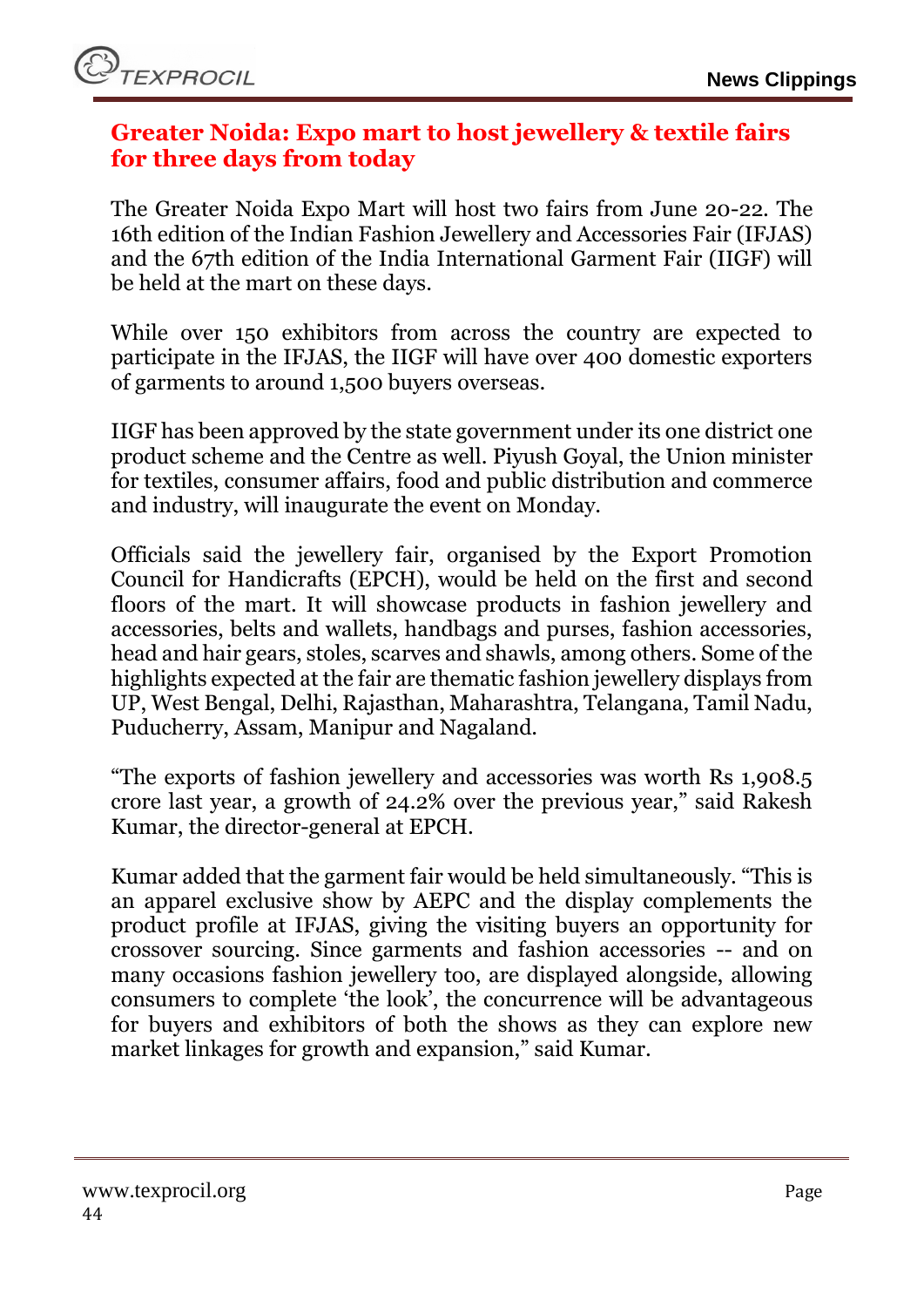According to him, the buyers are expected to be from the US, the UK, Germany, Japan, Canada, France, Russia, Dubai, Australia, New Zealand, Australia and so on.

The three-day garment fair, organised by the Apparel Export Promotion Council (AEPC), would be held on the ground floor and is likely to be one of the biggest in Asia, claimed Lalit Thukral, the chairman of IIGF.

According to Thukral, many buyers are expected to come to the fair for the first time.

"India has signed FTA with Australia and the UAE. As a result of this, more and more apparel buyers are coming from these countries to IIGF. Some of the bid stores who have confirmed their visits are Lulu Group International, UAE, Apparel Group, UAE, Rage Distribution, South Africa, Lizzard Sruf, South Africa, Hotel Shop, Mexico, among others," he added.

Source: timesofindia.com– Jun 20, 2022

**\*\*\*\*\*\*\*\*\*\*\*\*\*\*\*\*\***